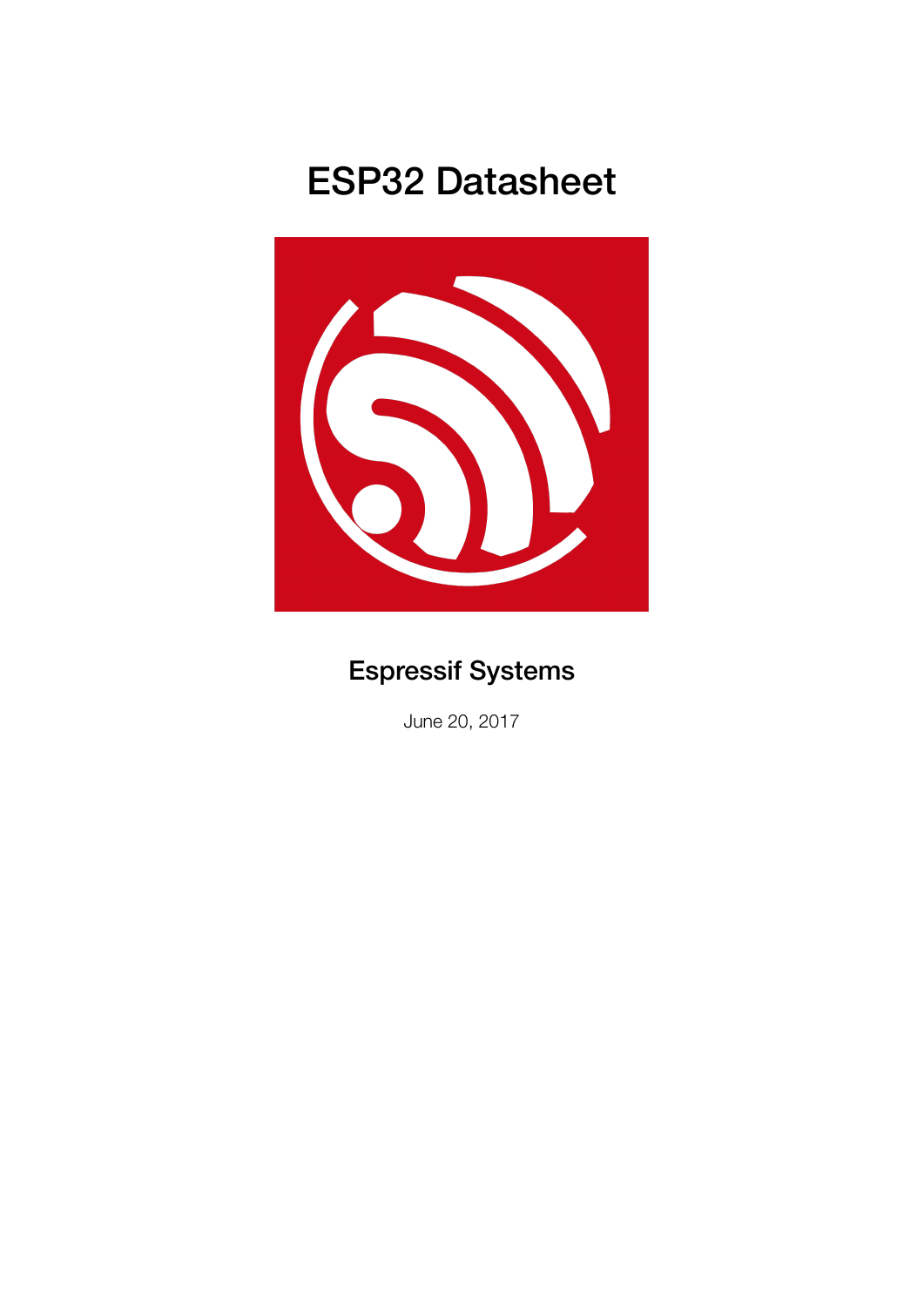# About This Guide

This document provides introduction to the specifications of ESP32 hardware.

The document structure is as follows:

| Chapter    | Title                         | Subject                                                       |
|------------|-------------------------------|---------------------------------------------------------------|
|            | Overview                      | An overview of ESP32, including featured solutions, basic and |
| Chapter 1  |                               | advanced features, applications and development support.      |
| Chapter 2  | <b>Pin Definitions</b>        | Introduction to the pin layout and descriptions.              |
| Chapter 3  | <b>Functional Description</b> | Description of the major functional modules.                  |
| Chapter 4  | Peripheral Interface          | Description of the peripheral interfaces integrated on ESP32. |
| Chapter 5  | Electrical Characteristics    | The electrical characteristics and data of ESP32.             |
| Chapter 6  | Package Information           | The package details of ESP32.                                 |
| Chapter 7  | Part Number and Ordering      | The part number and ordering information of the ESP32 se-     |
|            | Information                   | ries.                                                         |
| Chapter 8  | <b>Supported Resources</b>    | The ESP32-related documents and community resources.          |
| Appendix A | Touch Sensor                  | The touch sensor design and layout guidelines.                |
| Appendix B | Code Examples                 | Input and output code examples.                               |
|            | ESP32 Pin Lists               | Lists of ESP32's GPIO_Matrix, Ethernet_MAC and IO_MUX         |
| Appendix C |                               | pins.                                                         |

### Release Notes

| Date                                     | Version | Release notes                                         |  |
|------------------------------------------|---------|-------------------------------------------------------|--|
| 2016.08                                  | V1.0    | First release.                                        |  |
|                                          |         | • Added Chapter Part Number and Ordering Information; |  |
|                                          |         | • Updated Section MCU and Advanced Features;          |  |
|                                          |         | • Updated Section Block Diagram;                      |  |
|                                          |         | • Updated Chapter Pin Definitions;                    |  |
| 2017.02                                  | V1.1    | • Updated Section CPU and Memory;                     |  |
|                                          |         | • Updated Section Audio PLL Clock;                    |  |
|                                          |         | • Updated Section Absolute Maximum Ratings;           |  |
|                                          |         | • Updated Chapter Package Information;                |  |
|                                          |         | • Updated Chapter Learning Resources.                 |  |
| • Added a note to Table Pin Description; |         |                                                       |  |
| 2017.03                                  | V1.2    | • Updated the note in Section Internal Memory.        |  |
|                                          |         | • Added Appendix ESP32 Pin Lists;                     |  |
| 2017.04                                  | V1.3    | • Updated Table Wi-Fi Radio Characteristics;          |  |
|                                          |         | • Updated Figure ESP32 Pin Layout (for QFN 5*5).      |  |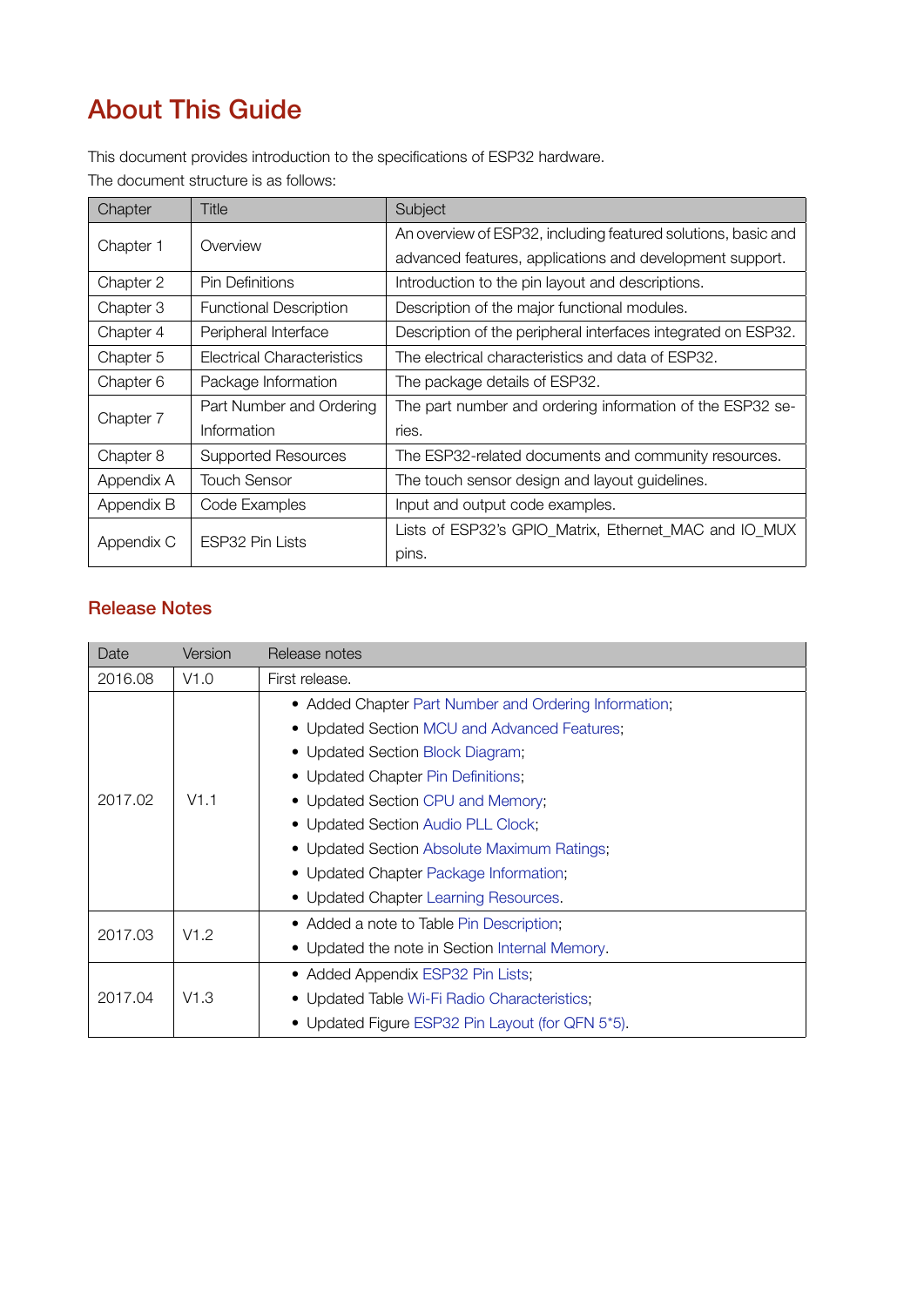| Date    | Version | Release notes                                                                                                                                                                                                                                                                                                                                                                                                                                                                                                                            |  |
|---------|---------|------------------------------------------------------------------------------------------------------------------------------------------------------------------------------------------------------------------------------------------------------------------------------------------------------------------------------------------------------------------------------------------------------------------------------------------------------------------------------------------------------------------------------------------|--|
| 2017.05 | V1.4    | • Added a note to the frequency of external crystal oscillator in Section 1.3.2<br>Clocks and Timers;<br>• Added a note to Section 2.4 Strapping Pins;<br>• Updated Section 3.7 RTC and Low-Power Management;<br>• Changed the maximum driving capability in Table 8 Absolulte Maximum<br>Ratings from 12 mA to 80 mA;<br>• Changed the input impedance value of 50 $\Omega$ in Table 10 Wi-Fi Radio Char-<br>acteristics to output impedance value of 30+j10 $\Omega$ ;<br>• Added a note to No.8 in Table 18 Notes on ESP32 Pin Lists; |  |
| 2017.06 | V1.5    | • Deleted GPIO20 in Table IO_MUX.<br>• Changed the power supply range in Section 1.3.1 CPU and Memory;<br>• Updated the note in Section 2.3 Power Scheme;<br>• Updated Table 8 Absolute Maximum Ratings;<br>• Changed the drive strength values of the digital output pins in Note8 in<br>Table 18 Notes on ESP32 Pin Lists;<br>• Added Documentation Change Notification.                                                                                                                                                               |  |
| 2017.06 | V1.6    | Corrected two typos:<br>• Changed the number of external components to 20 in Section 1.1.2;<br>• Changed the number of GPIO pins to 34 in Section 4.1.                                                                                                                                                                                                                                                                                                                                                                                   |  |

### Documentation Change Notification

Espressif provides email notification to keep customers updated on changes to technical documentation. Please subscribe here.

### Disclaimer and Copyright Notice

Information in this d[ocum](http://espressif.com/en/subscribe)ent, including URL references, is subject to change without notice. THIS DOCUMENT IS PROVIDED AS IS WITH NO WARRANTIES WHATSOEVER, INCLUDING ANY WARRANTY OF MERCHANTABIL-ITY, NON-INFRINGEMENT, FITNESS FOR ANY PARTICULAR PURPOSE, OR ANY WARRANTY OTHERWISE ARISING OUT OF ANY PROPOSAL, SPECIFICATION OR SAMPLE.

All liability, including liability for infringement of any proprietary rights, relating to use of information in this document is disclaimed. No licenses express or implied, by estoppel or otherwise, to any intellectual property rights are granted herein. The Wi-Fi Alliance Member logo is a trademark of the Wi-Fi Alliance. The Bluetooth logo is a registered trademark of Bluetooth SIG.

All trade names, trademarks and registered trademarks mentioned in this document are property of their respective owners, and are hereby acknowledged.

Copyright © 2017 Espressif Inc. All rights reserved.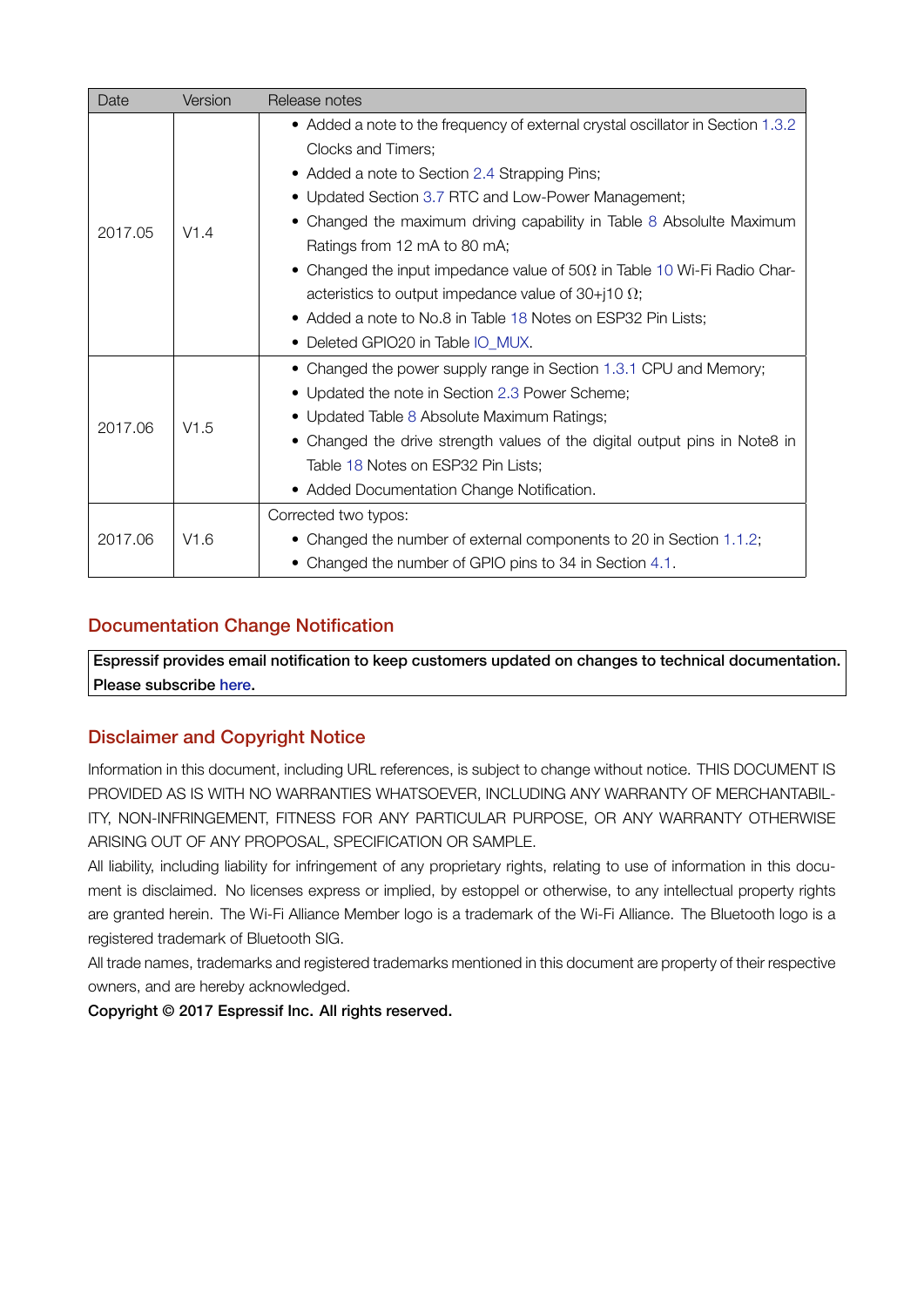# **Contents**

| 1                | <b>Overview</b>                        | 1              |
|------------------|----------------------------------------|----------------|
| 1.1              | <b>Featured Solutions</b>              | 1              |
|                  | 1.1.1 Ultra-Low-Power-Solution         | 1              |
|                  | 1.1.2 Complete Integration Solution    | 1              |
| 1.2 <sub>1</sub> | <b>Basic Protocols</b>                 | 1              |
|                  | 1.2.1 Wi-Fi                            | 1              |
|                  | 1.2.2 Bluetooth                        | $\overline{c}$ |
| 1.3              | <b>MCU and Advanced Features</b>       | 3              |
|                  | 1.3.1 CPU and Memory                   | 3              |
|                  | 1.3.2 Clocks and Timers                | 3              |
|                  | 1.3.3 Advanced Peripheral Interfaces   | 3              |
|                  | 1.3.4 Security                         | $\overline{4}$ |
|                  | 1.3.5 Development Support              | 4              |
| 1.4              | Application                            | 4              |
| 1.5              | <b>Block Diagram</b>                   | 5              |
| $\mathbf{2}$     | <b>Pin Definitions</b>                 | 6              |
| 2.1              | Pin Layout                             | 6              |
| 2.2              | <b>Pin Description</b>                 | $\overline{7}$ |
| 2.3              | <b>Power Scheme</b>                    | 9              |
| 2.4              | <b>Strapping Pins</b>                  | 10             |
|                  |                                        |                |
| 3                | <b>Functional Description</b>          | 12             |
| 3.1              | <b>CPU and Memory</b>                  | 12             |
|                  | 3.1.1 CPU                              | 12             |
|                  | 3.1.2 Internal Memory                  | 12             |
|                  | 3.1.3 External Flash and SRAM          | 13             |
|                  | 3.1.4 Memory Map                       | 13             |
| 3.2              | <b>Timers and Watchdogs</b>            | 15             |
|                  | 3.2.1 64-bit Timers                    | 15             |
|                  | 3.2.2 Watchdog Timers                  | 15             |
|                  | 3.3 System Clocks                      | 16             |
|                  | 3.3.1 CPU Clock                        | 16             |
|                  | 3.3.2 RTC Clock                        | 16             |
|                  | 3.3.3 Audio PLL Clock                  | 16             |
|                  | 3.4 Radio                              | 17             |
|                  | 3.4.1 2.4 GHz Receiver                 | 17             |
|                  | 3.4.2 2.4 GHz Transmitter              | 17             |
|                  | 3.4.3 Clock Generator                  | 17             |
|                  | 3.5 Wi-Fi                              | 17             |
|                  | 3.5.1 Wi-Fi Radio and Baseband         | 18             |
|                  | 3.5.2 Wi-Fi MAC                        | 18             |
|                  | 3.5.3 Wi-Fi Firmware                   | 18             |
|                  | 3.5.4 Packet Traffic Arbitration (PTA) | 19             |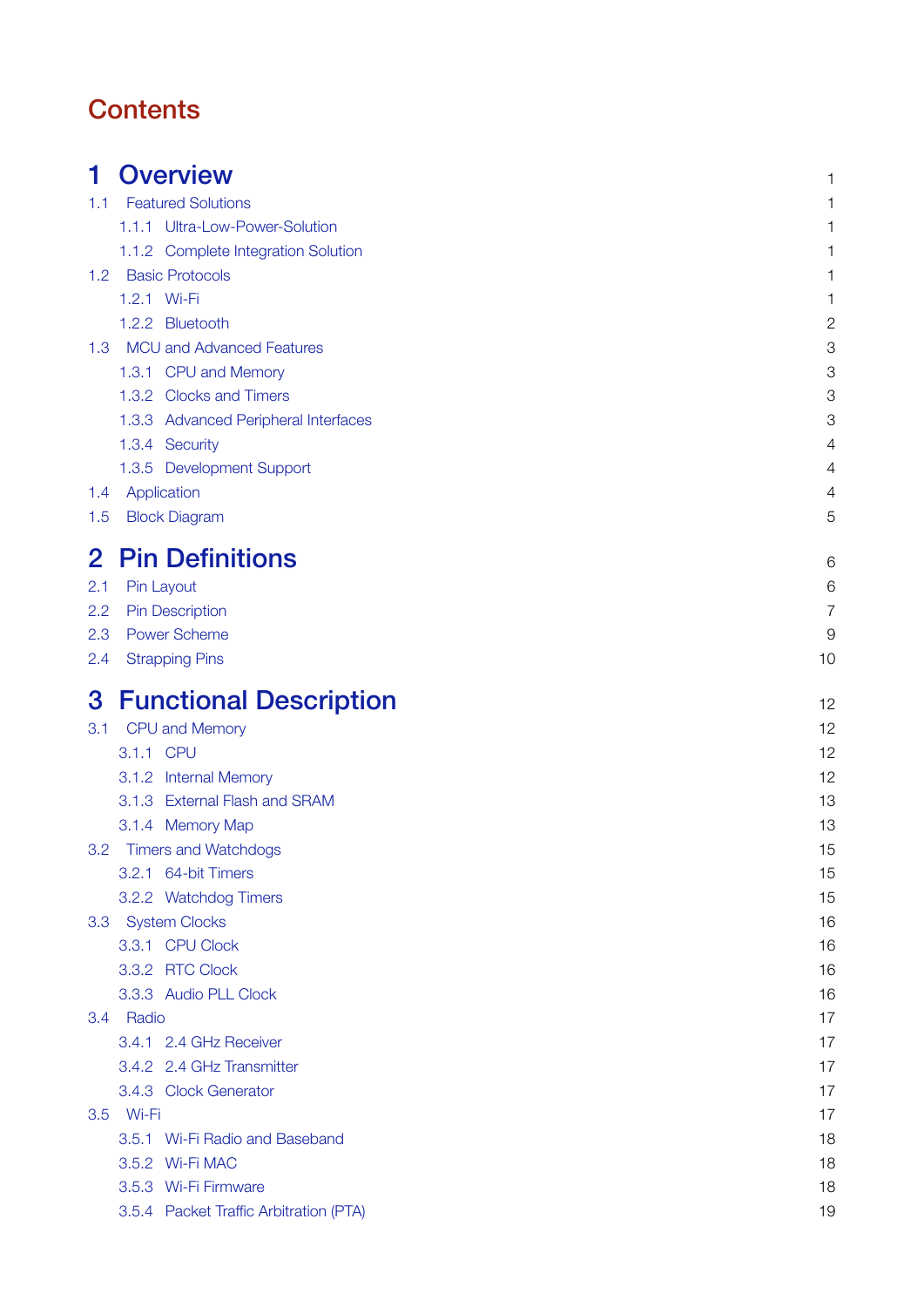| 3.6 | <b>Bluetooth</b>                                        | 19 |
|-----|---------------------------------------------------------|----|
|     | 3.6.1<br><b>Bluetooth Radio and Baseband</b>            | 19 |
|     | 3.6.2 Bluetooth Interface                               | 20 |
|     | 3.6.3 Bluetooth Stack                                   | 20 |
|     | 3.6.4 Bluetooth Link Controller                         | 20 |
| 3.7 | <b>RTC and Low-Power Management</b>                     | 21 |
| 4   | <b>Peripherals and Sensors</b>                          | 23 |
| 4.1 | General Purpose Input / Output Interface (GPIO)         | 23 |
| 4.2 | Analog-to-Digital Converter (ADC)                       | 23 |
| 4.3 | Ultra-Low-Noise Analog Pre-Amplifier                    | 23 |
| 4.4 | <b>Hall Sensor</b>                                      | 23 |
| 4.5 | Digital-to-Analog Converter (DAC)                       | 23 |
| 4.6 | <b>Temperature Sensor</b>                               | 24 |
| 4.7 | <b>Touch Sensor</b>                                     | 24 |
| 4.8 | <b>Ultra-Lower-Power Coprocessor</b>                    | 24 |
| 4.9 | <b>Ethernet MAC Interface</b>                           | 25 |
|     | 4.10 SD/SDIO/MMC Host Controller                        | 25 |
|     | 4.11 SDIO/SPI Slave Controller                          | 25 |
|     | 4.12 Universal Asynchronous Receiver Transmitter (UART) | 26 |
|     | 4.13 I2C Interface                                      | 26 |
|     | 4.14 I2S Interface                                      | 26 |
|     | 4.15 Infrared Remote Controller                         | 26 |
|     | 4.16 Pulse Counter                                      | 27 |
|     | 4.17 Pulse Width Modulation (PWM)                       | 27 |
|     | 4.18 LED PWM                                            | 27 |
|     | 4.19 Serial Peripheral Interface (SPI)                  | 27 |
|     | 4.20 Accelerator                                        | 27 |
| 5   | <b>Electrical Characteristics</b>                       | 28 |
| 5.1 | <b>Absolute Maximum Ratings</b>                         | 28 |
| 5.2 | <b>RF Power Consumption Specifications</b>              | 28 |
| 5.3 | <b>Wi-Fi Radio</b>                                      | 29 |
| 5.4 | <b>Bluetooth Radio</b>                                  | 29 |
|     | 5.4.1 Receiver-Basic Data Rate                          | 29 |
|     | 5.4.2 Transmitter - Basic Data Rate                     | 30 |
|     | 5.4.3 Receiver-Enhanced Data Rate                       | 30 |
|     | 5.4.4 Transmitter-Enhanced Data Rate                    | 31 |
|     | 5.5 Bluetooth LE Radio                                  | 31 |
|     | 5.5.1 Receiver                                          | 31 |
|     | 5.5.2 Transmitter                                       | 32 |
|     | 6 Package Information                                   | 33 |
|     | 7 Part Number and Ordering Information                  | 34 |
|     | <b>8 Learning Resources</b>                             | 35 |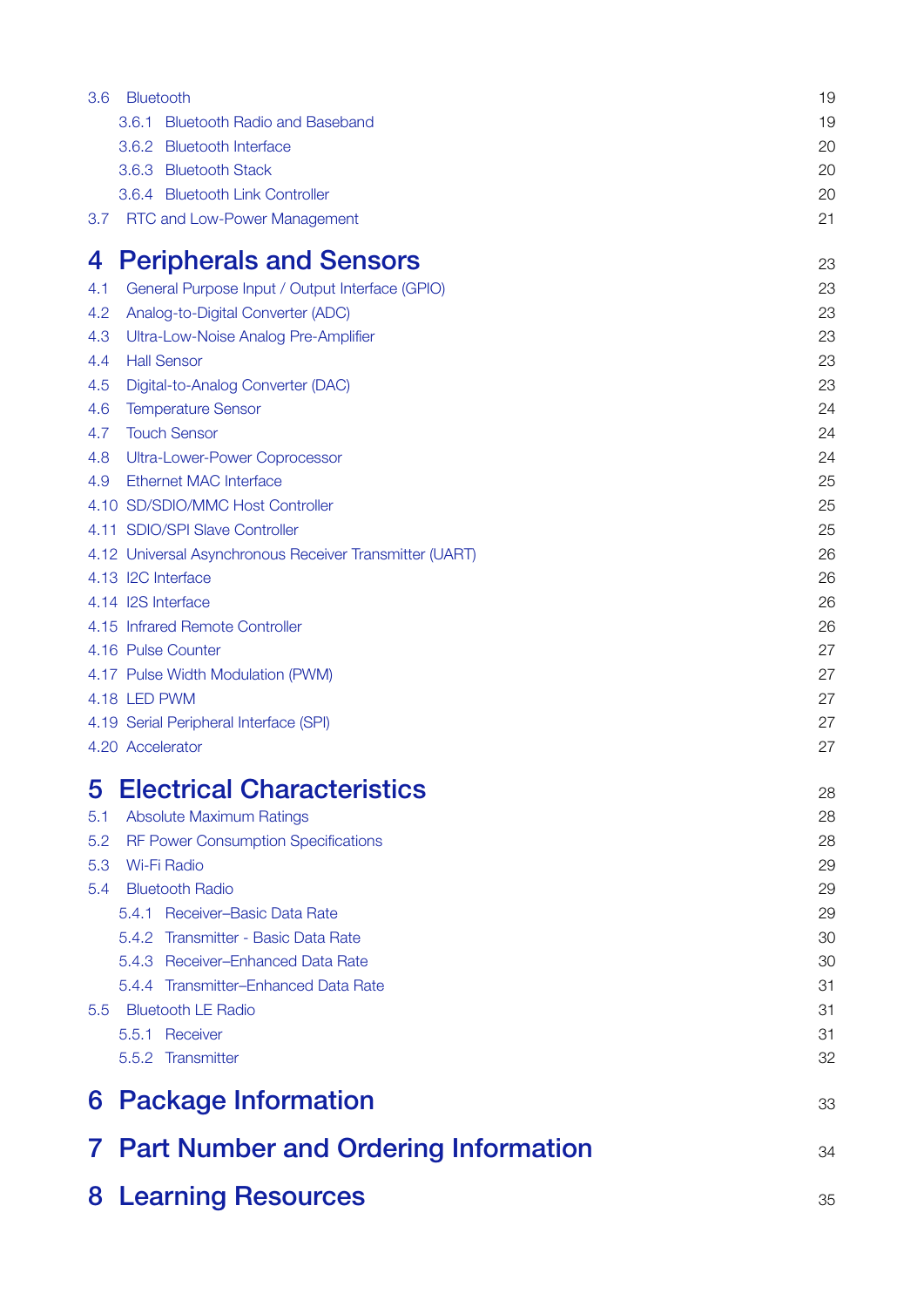| <b>Must-Read Documents</b><br>8.1   | 35 |
|-------------------------------------|----|
| <b>Must-Have Resources</b><br>8.2   | 35 |
| <b>Appendix A – Touch Sensor</b>    | 36 |
| A.1. Electrode Pattern              | 36 |
| A.2. PCB Layout                     | 36 |
| <b>Appendix B – Code Examples</b>   | 38 |
| B.1. Input                          | 38 |
| B.2. Output                         | 38 |
| <b>Appendix C - ESP32 Pin Lists</b> | 39 |
| C.1. Notes on ESP32 Pin Lists       | 39 |
| C.2. GPIO_Matrix                    | 41 |
| C.3. Ethernet MAC                   | 46 |
| <b>C.4. IO MUX</b>                  | 46 |
|                                     |    |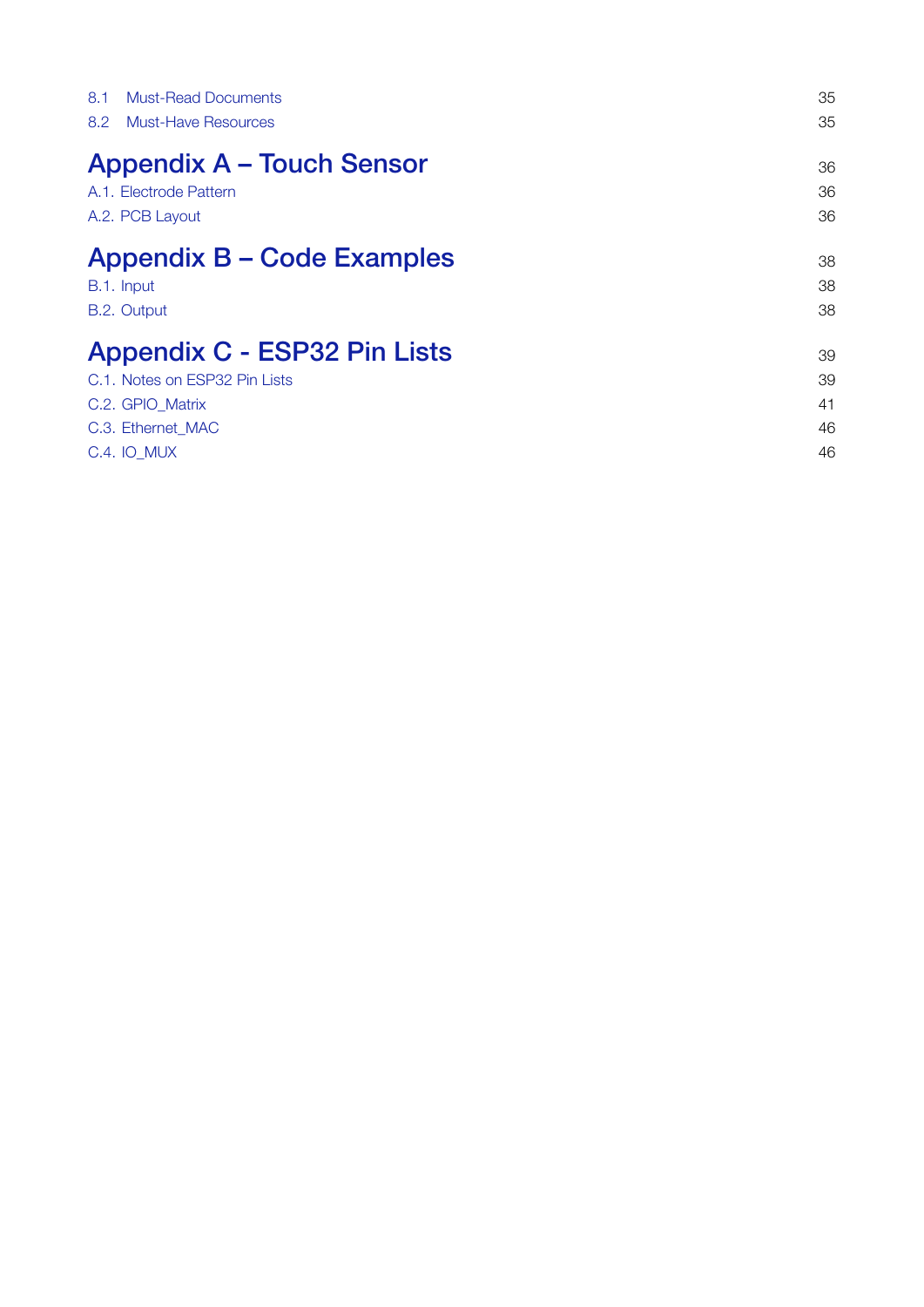# List of Tables

| 2  | <b>Pin Description</b>                         | $\overline{7}$ |
|----|------------------------------------------------|----------------|
| 3  | <b>Strapping Pins</b>                          | 10             |
| 4  | Memory and Peripheral Mapping                  | 14             |
| 5  | Functionalities Depending on the Power Modes   | 21             |
| 6  | Power Consumption by Power Modes               | 22             |
| 7  | Capacitive Sensing GPIOs Available on ESP32    | 24             |
| 8  | <b>Absolute Maximum Ratings</b>                | 28             |
| 9  | <b>RF Power Consumption Specifications</b>     | 28             |
| 10 | <b>Wi-Fi Radio Characteristics</b>             | 29             |
| 11 | Receiver Characteristics–Basic Data Rate       | 29             |
| 12 | Transmitter Characteristics-Basic Data Rate    | 30             |
| 13 | Receiver Characteristics-Enhanced Data Rate    | 30             |
| 14 | Transmitter Characteristics–Enhanced Data Rate | 31             |
| 15 | <b>Receiver Characteristics-BLE</b>            | 31             |
| 16 | <b>Transmitter Characteristics-BLE</b>         | 32             |
| 17 | <b>ESP32 Ordering Information</b>              | 34             |
| 18 | Notes on ESP32 Pin Lists                       | 39             |
| 19 | <b>GPIO_Matrix</b>                             | 41             |
| 20 | Ethernet MAC                                   | 46             |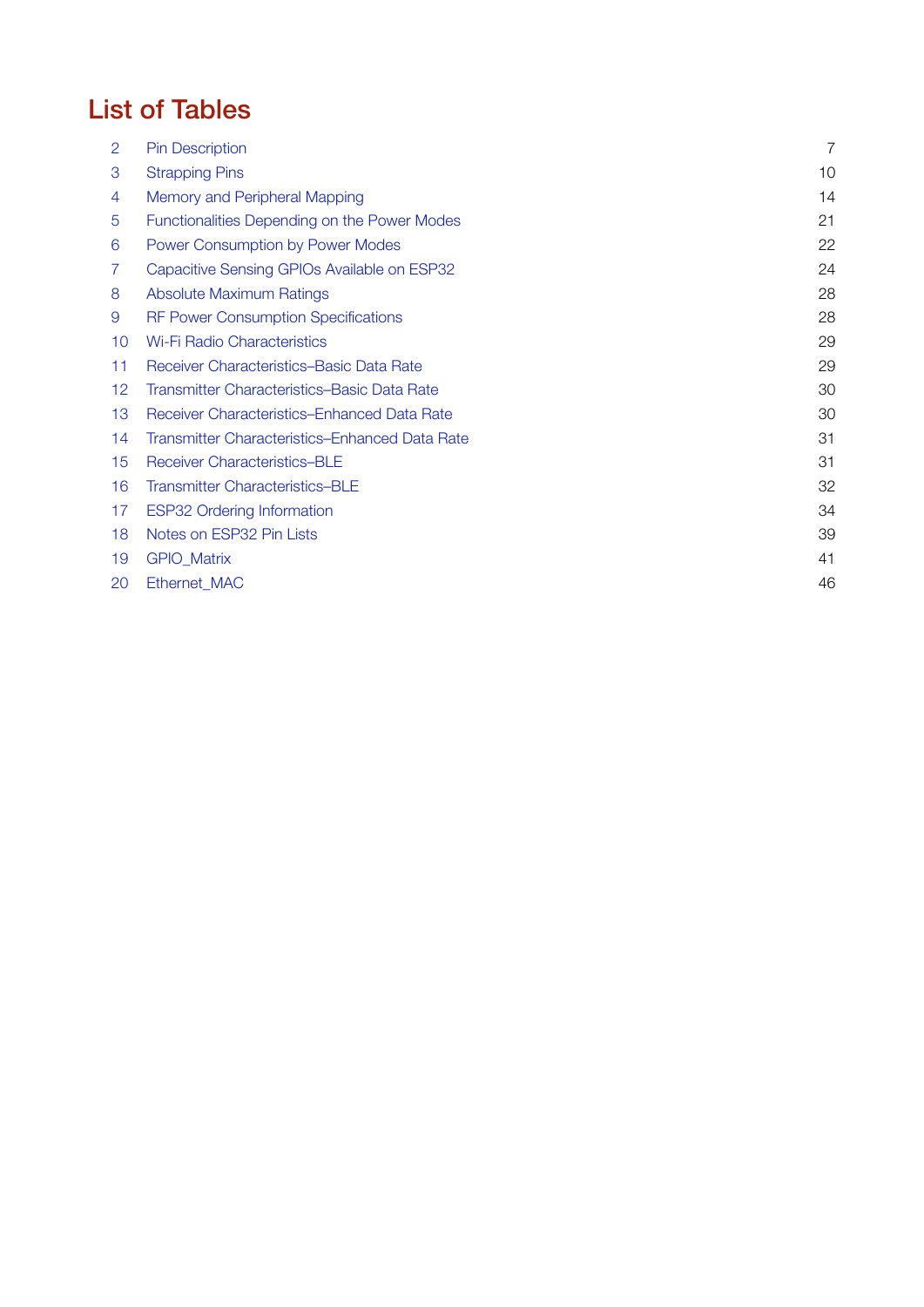# List of Figures

|    | <b>Function Block Diagram</b>            | 5  |
|----|------------------------------------------|----|
| 2  | ESP32 Pin Layout (for QFN 6*6)           | 6  |
| 3  | ESP32 Pin Layout (for QFN 5*5)           | 7  |
| 4  | <b>Address Mapping Structure</b>         | 13 |
| 5  | QFN48 (6x6 mm) Package                   | 33 |
| 6  | QFN48 (5x5 mm) Package                   | 33 |
|    | <b>ESP32 Part Number</b>                 | 34 |
| 8  | A Typical Touch Sensor Application       | 36 |
| 9  | <b>Electrode Pattern Requirements</b>    | 36 |
| 10 | <b>Sensor Track Routing Requirements</b> | 37 |
|    |                                          |    |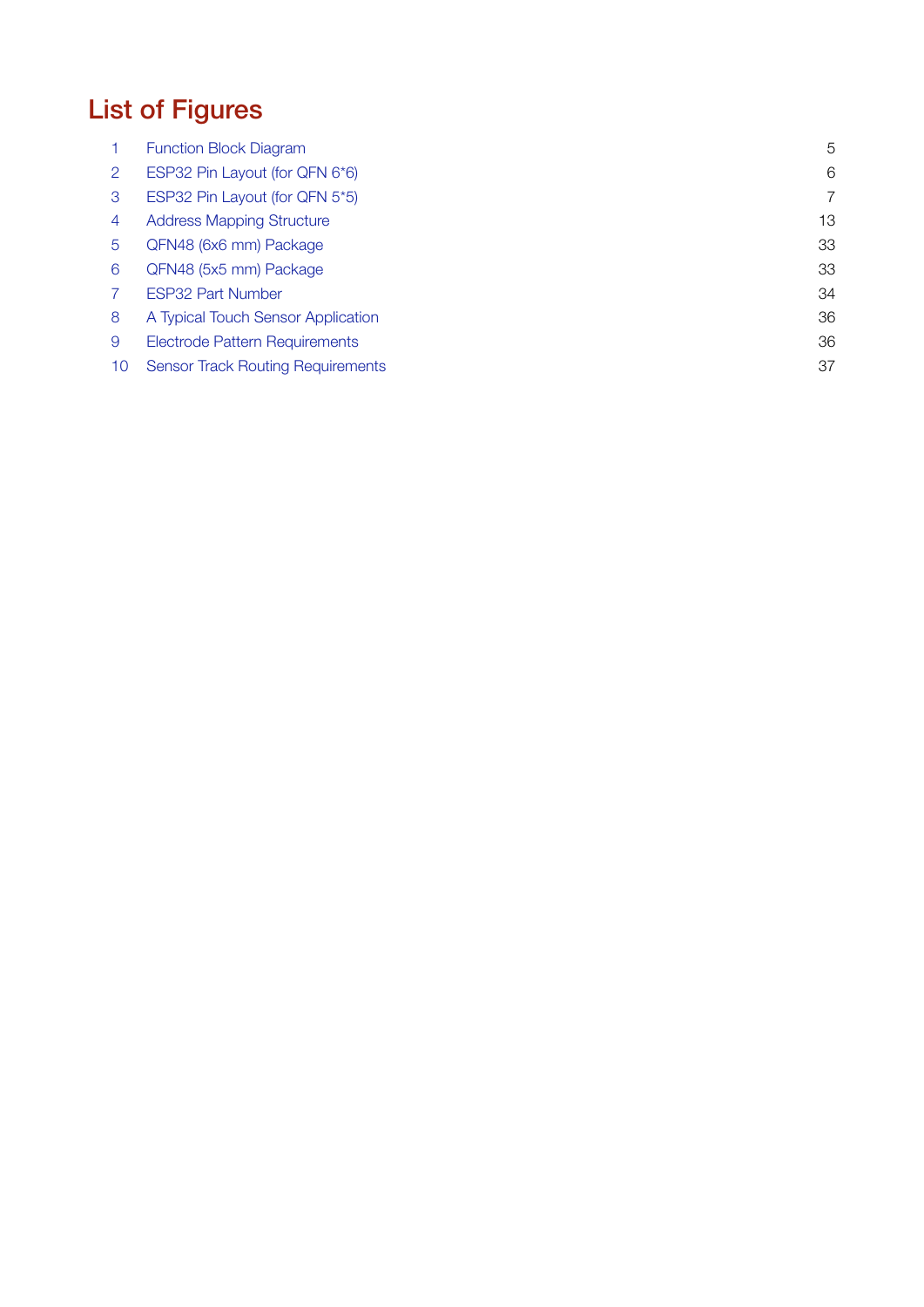# 1. Overview

<span id="page-8-0"></span>ESP32 is a single 2.4 GHz Wi-Fi and Bluetooth combo chip designed with TSMC ultra-low-power 40 nm technology. It is designed to achieve the best power performance and RF performance, showing robustness, versatility, excellent features and reliability in a wide variety of applications and different power profiles.

The ESP32 series of chips include ESP32-D0WDQ6, ESP32-D0WD, ESP32-D2WD, and ESP32-S0WD. For details of part number and ordering information, please refer to Part Number and Ordering Information.

### 1.1 Featured Solutions

#### <span id="page-8-1"></span>1.1.1 Ultra-Low-Power-Solution

<span id="page-8-2"></span>ESP32 is designed for mobile, wearable electronics, and Internet of Things (IoT) applications. It has many features of the state-of-the-art low power chips, including fine resolution clock gating, power modes, and dynamic power scaling. For instance, in a low-power IoT sensor hub application scenario, ESP32 is woken up periodically and only when a specified condition is detected; low duty cycle is used to minimize the amount of energy that the chip expends. The output power of the power amplifier is also adjustable to achieve an optimal trade-off between communication range, data rate and power consumption.

#### Note:

For more information, refer to Section 3.7 RTC and Low-Power Management.

#### 1.1.2 Complete Integration [So](#page-28-0)lution

<span id="page-8-3"></span>ESP32 is a highly-integrated solution for Wi-Fi + Bluetooth applications in the IoT industry with around 20 external components. ESP32 integrates the antenna switch, RF balun, power amplifier, low noise receive amplifier, filters, and power management modules. As such, the entire solution occupies minimal Printed Circuit Board (PCB) area.

ESP32 uses CMOS for single-chip fully-integrated radio and baseband, and also integrates advanced calibration circuitries that allow the solution to dynamically adjust itself to remove external circuit imperfections or adjust to changes in external conditions. As such, the mass production of ESP32 solutions does not require expensive and specialized Wi-Fi test equipment.

### 1.2 Basic Protocols

#### <span id="page-8-4"></span>1.2.1 Wi-Fi

- 802.11 b/g/n/e/i
- <span id="page-8-5"></span>• 802.11 n (2.4 GHz), up to 150 Mbps
- 802.11 e: QoS for wireless multimedia technology
- WMM-PS, UAPSD
- A-MPDU and A-MSDU aggregation
- Block ACK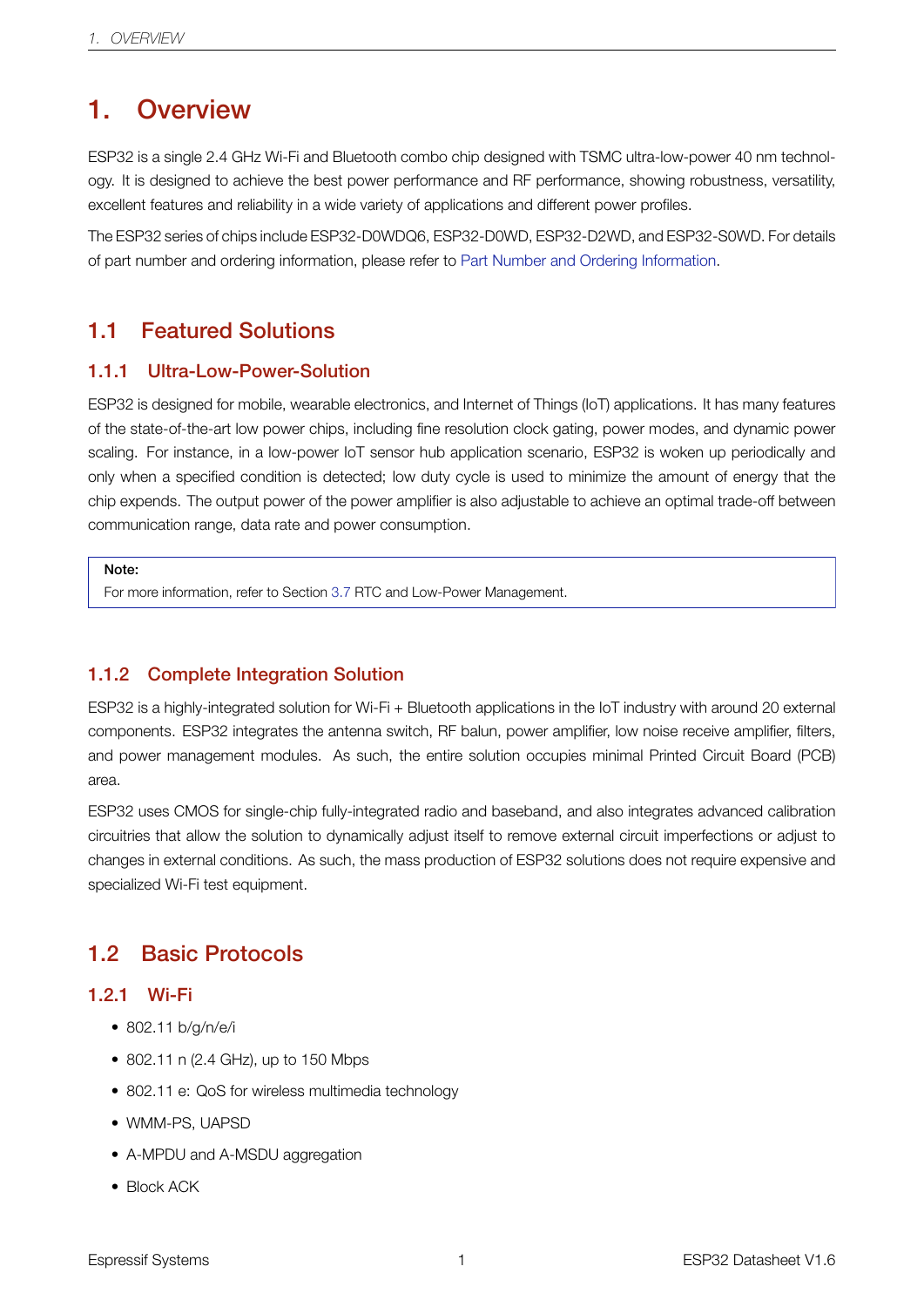- Fragmentation and defragmentation
- Automatic Beacon monitoring/scanning
- 802.11 i security features: pre-authentication and TSN
- Wi-Fi Protected Access (WPA)/WPA2/WPA2-Enterprise/Wi-Fi Protected Setup (WPS)
- Infrastructure BSS Station mode/SoftAP mode
- Wi-Fi Direct (P2P), P2P Discovery, P2P Group Owner mode and P2P Power Management
- UMA compliant and certified
- Antenna diversity and selection

For more information, refer to Section 3.5 Wi-Fi.

#### 1.2.2 Bluetooth

- Compliant with Bluetooth v4.2 BR/EDR and BLE specification
- <span id="page-9-1"></span>• Class-1, class-2 and class-3 transmitter without external power amplifier
- Enhanced power control
- +10 dBm transmitting power
- NZIF receiver with -98 dBm sensitivity
- Adaptive Frequency Hopping (AFH)
- Standard HCI based on SDIO/SPI/UART
- High speed UART HCI, up to 4 Mbps
- BT 4.2 controller and host stack
- Service Discover Protocol (SDP)
- General Access Profile (GAP)
- Security Manage Protocol (SMP)
- Bluetooth Low Energy (BLE)
- ATT/GATT
- HID
- All GATT-based profile supported
- SPP-Like GATT-based profile
- BLE Beacon
- A2DP/AVRCP/SPP, HSP/HFP, RFCOMM
- CVSD and SBC for audio codec
- <span id="page-9-0"></span>• Bluetooth Piconet and Scatternet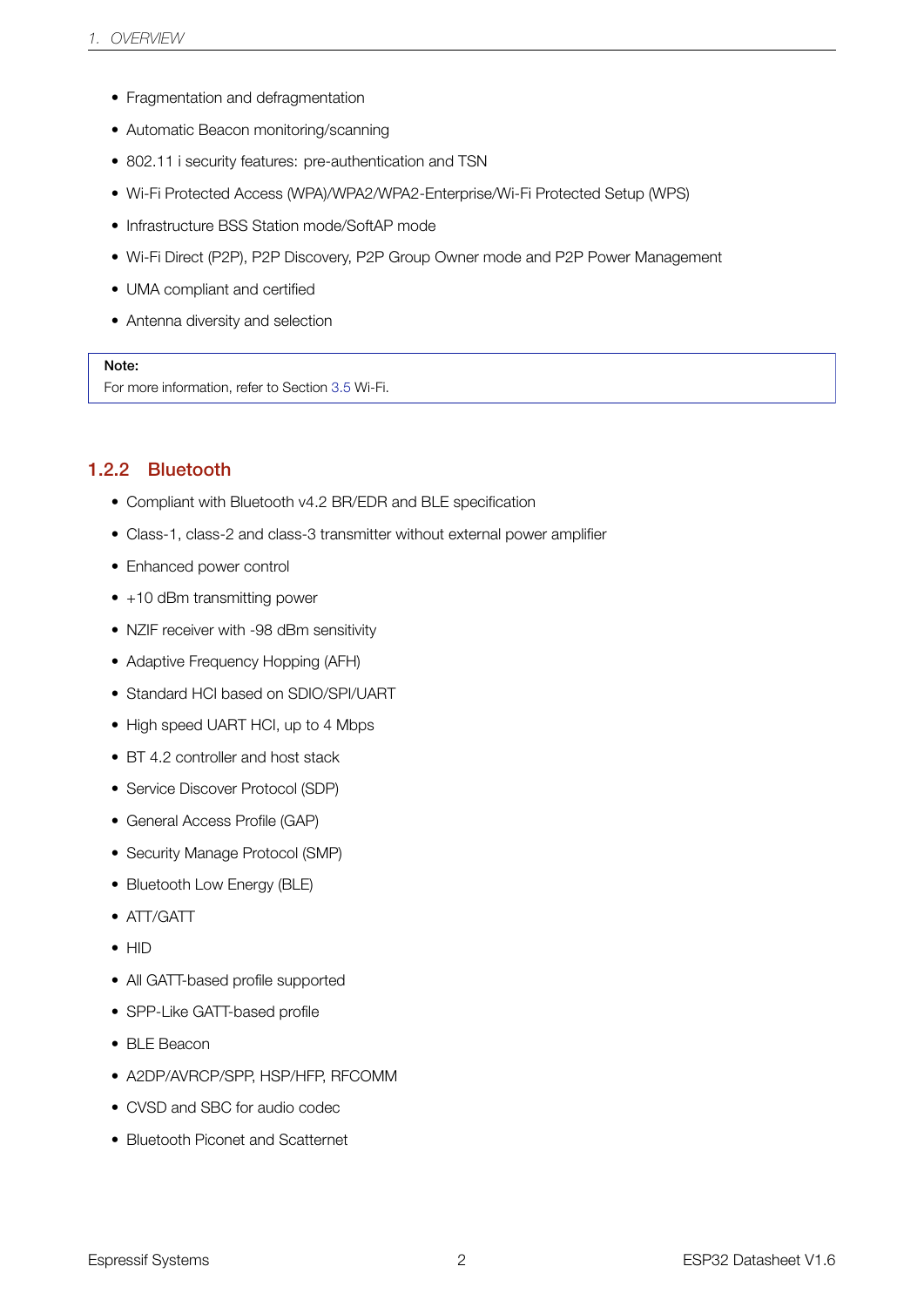### 1.3 MCU and Advanced Features

#### <span id="page-10-0"></span>1.3.1 CPU and Memory

- Xtensa<sup>®</sup> Single-/Dual-core 32-bit LX6 microprocessor(s), up to 600 DMIPS
- 448 KB ROM
- 520 KB SRAM
- 16 KB SRAM in RTC
- QSPI flash/SRAM, up to 4 x 16 MB
- Power supply: 2.3V to 3.6V

#### <span id="page-10-1"></span>1.3.2 Clocks and Timers

- Internal 8 MHz oscillator with calibration
- Internal RC oscillator with calibration
- External 2 MHz to 60 MHz crystal oscillator (40 MHz only for Wi-Fi/BT functionality)
- External 32 kHz crystal oscillator for RTC with calibration
- Two timer groups, including 2 x 64-bit timers and 1 x main watchdog in each group
- RTC timer with sub-second accuracy
- RTC watchdog

#### <span id="page-10-2"></span>1.3.3 Advanced Peripheral Interfaces

- 12-bit SAR ADC up to 18 channels
- $2 \times 8$ -bit D/A converters
- $\bullet$  10  $\times$  touch sensors
- Temperature sensor
- $\bullet$  4  $\times$  SPI
- $\bullet$  2  $\times$  12S
- $\bullet$  2 × I2C
- $\bullet$  3  $\times$  UART
- 1 host (SD/eMMC/SDIO)
- 1 slave (SDIO/SPI)
- Ethernet MAC interface with dedicated DMA and IEEE 1588 support
- CAN 2.0
- IR (TX/RX)
- Motor PWM
- LED PWM up to 16 channels
- Hall sensor
- Ultra-low-noise analog pre-amplifier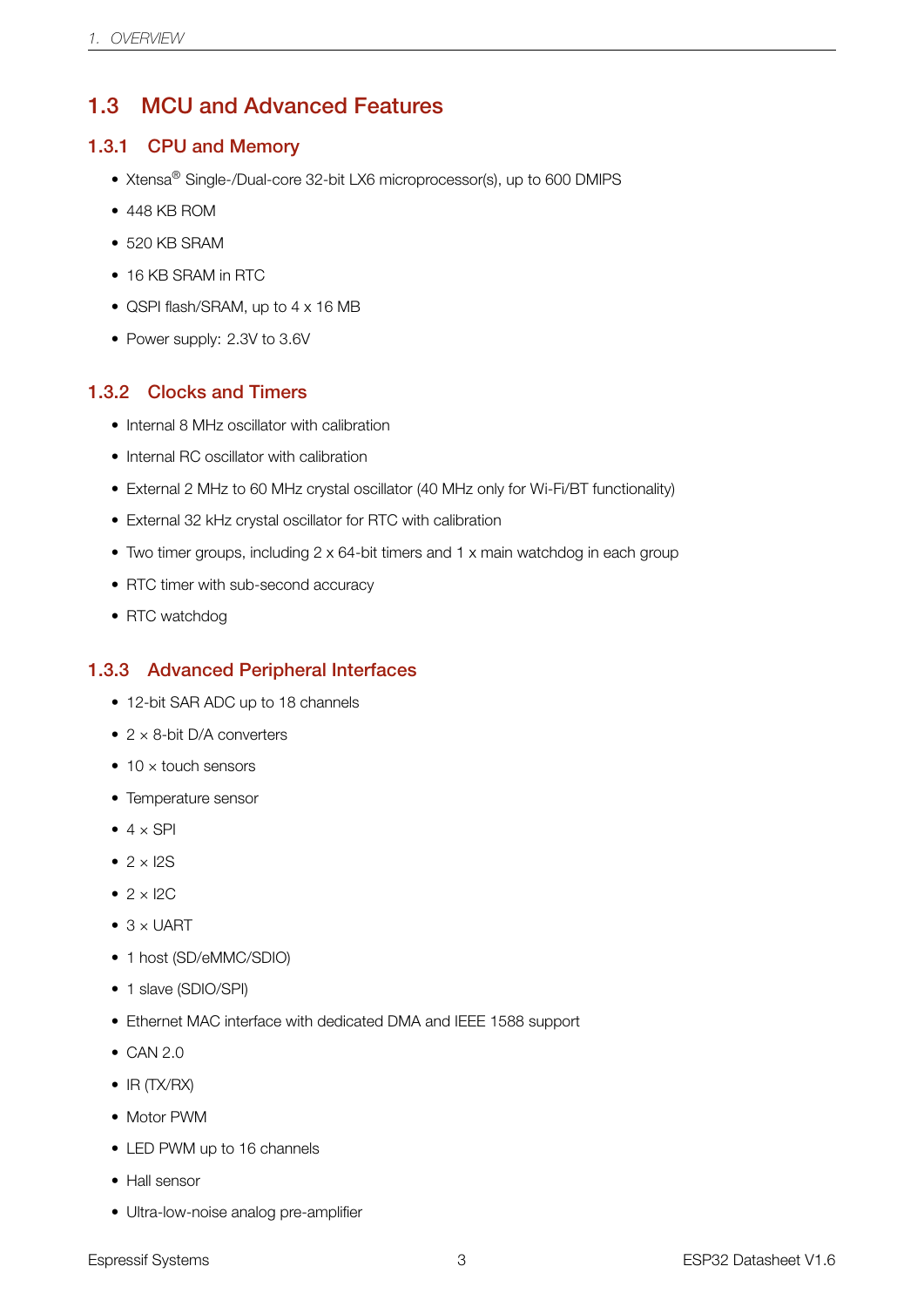#### 1.3.4 Security

- IEEE 802.11 standard security features all supported, including WFA, WPA/WPA2 and WAPI
- <span id="page-11-0"></span>• Secure boot
- Flash encryption
- 1024-bit OTP, up to 768-bit for customers
- Cryptographic hardware acceleration:
	- AES
	- HASH (SHA-2) library
	- RSA
	- ECC
	- Random Number Generator (RNG)

#### 1.3.5 Development Support

- SDK Firmware for fast on-line programming
- <span id="page-11-1"></span>• Open source toolchains based on GCC

#### Note:

For more information, please refer to Learning Resources.

### 1.4 Application

- <span id="page-11-2"></span>• Generic low power IoT sensor hub
- Generic low power IoT loggers
- Video streaming from camera
- Over The Top (OTT) devices
- Music players
	- Internet music players
	- Audio streaming devices
- Wi-Fi enabled toys
	- Loggers
	- Proximity sensing toys
- Wi-Fi enabled speech recognition devices
- Audio headsets
- Smart power plugs
- Home automation
- Mesh network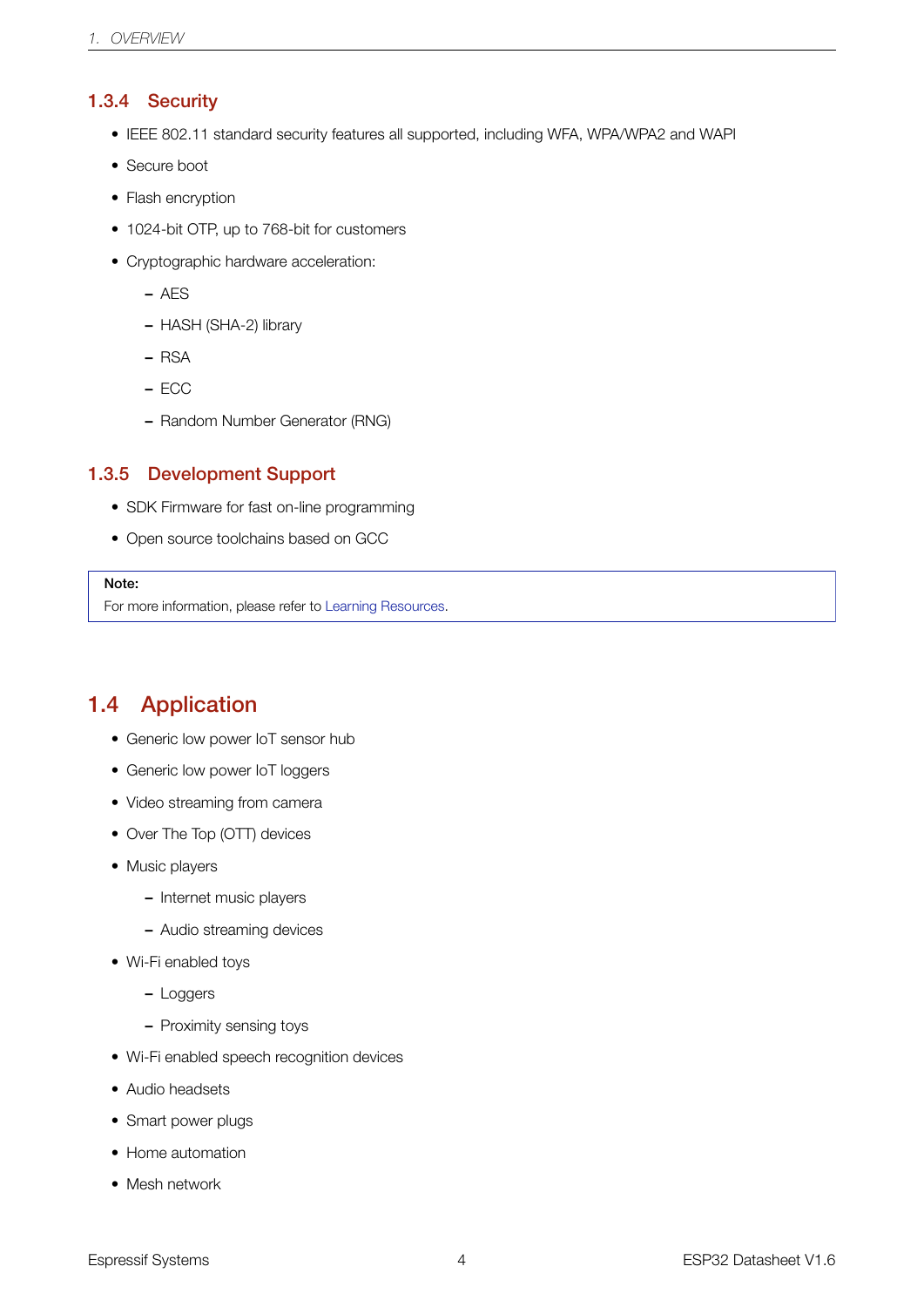- Industrial wireless control
- Baby monitors
- Wearable electronics
- Wi-Fi location-aware devices
- Security ID tags
- Healthcare
	- Proximity and movement-monitoring trigger devices
	- Temperature sensing loggers

### <span id="page-12-1"></span><span id="page-12-0"></span>1.5 Block Diagram



Figure 1: Function Block Diagram

#### Note:

Products in the ESP32 series differ from each other in terms of their support for embedded flash and the number of CPUs they have. For details, please refer to Part Number and Ordering Information.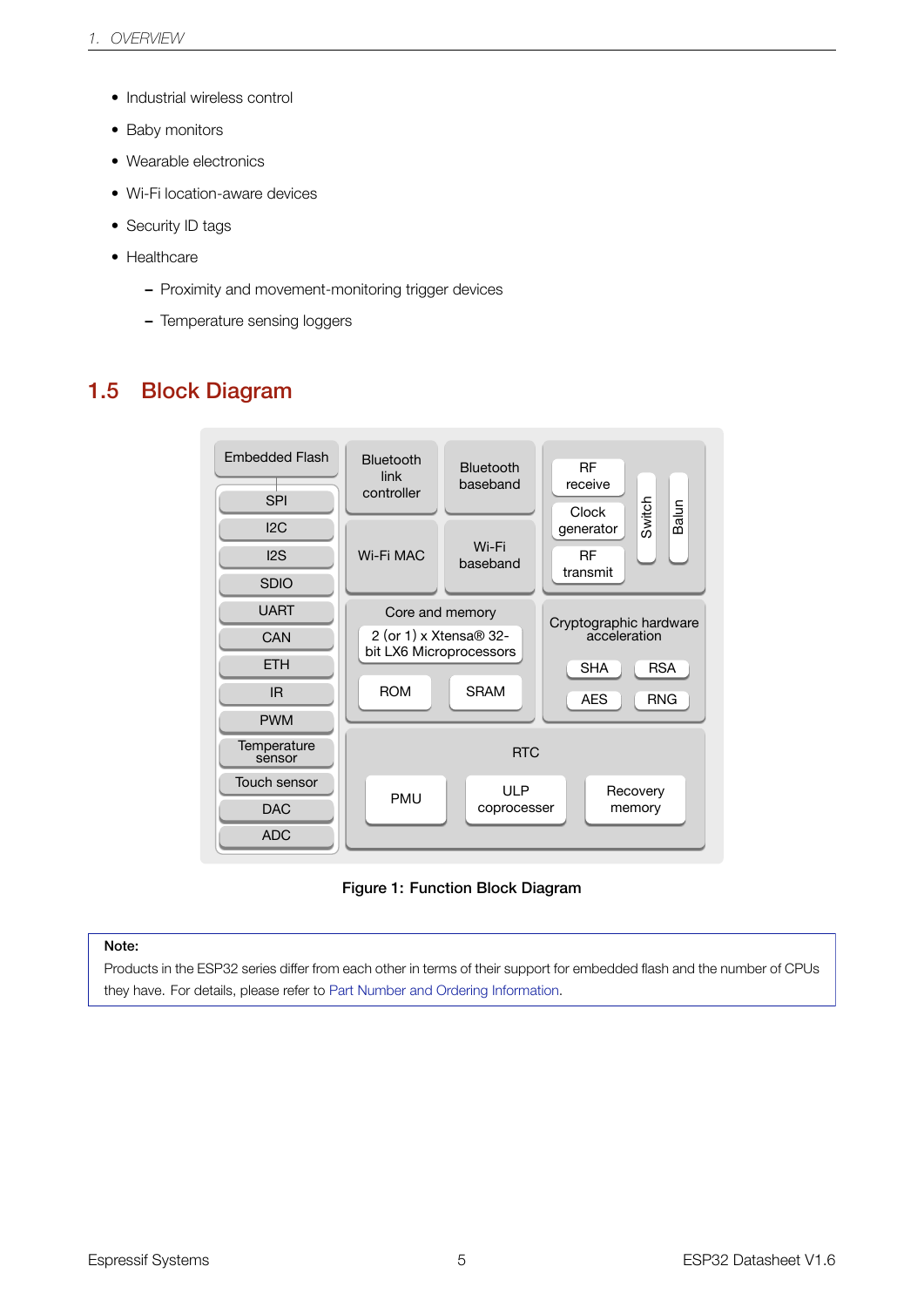# <span id="page-13-0"></span>2. Pin Definitions

### <span id="page-13-2"></span><span id="page-13-1"></span>2.1 Pin Layout



Figure 2: ESP32 Pin Layout (for QFN 6\*6)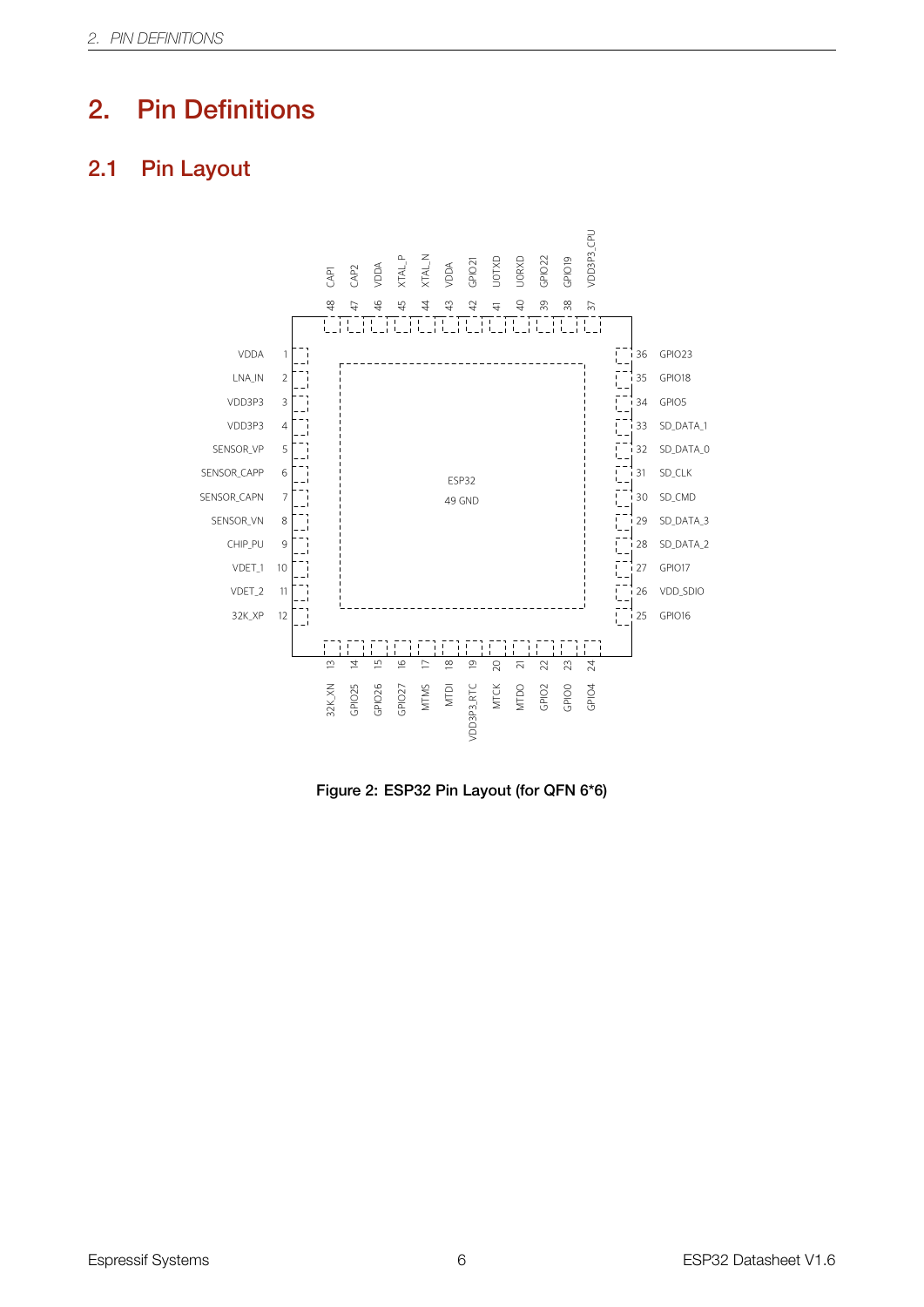<span id="page-14-2"></span>

Figure 3: ESP32 Pin Layout (for QFN 5\*5)

For details on ESP32's part number and the corresponding packaging, please refer to Part Number and Ordering Information.

### 2.2 Pin Description

#### Table 2: Pin Description

<span id="page-14-1"></span><span id="page-14-0"></span>

| Name        | No. | <b>Type</b> | <b>Function</b>                                        |  |
|-------------|-----|-------------|--------------------------------------------------------|--|
| Analog      |     |             |                                                        |  |
| <b>VDDA</b> |     | Р           | Analog power supply $(2.3V \sim 3.6V)$                 |  |
| LNA IN      | 2   | 1/O         | RF input and output                                    |  |
| VDD3P3      | З   | Р           | Amplifier power supply $(2.3V \sim 3.6V)$              |  |
| VDD3P3      | 4   | Р           | Amplifier power supply $(2.3V \sim 3.6V)$              |  |
| VDD3P3 RTC  |     |             |                                                        |  |
|             |     |             | GPIO36, ADC PRE AMP, ADC1 CH0, RTC GPIO0               |  |
| SENSOR VP   | 5   |             | Note: Connects 270 pF capacitor from SENSOR_VP to SEN- |  |
|             |     |             | SOR CAPP when used as ADC PRE AMP.                     |  |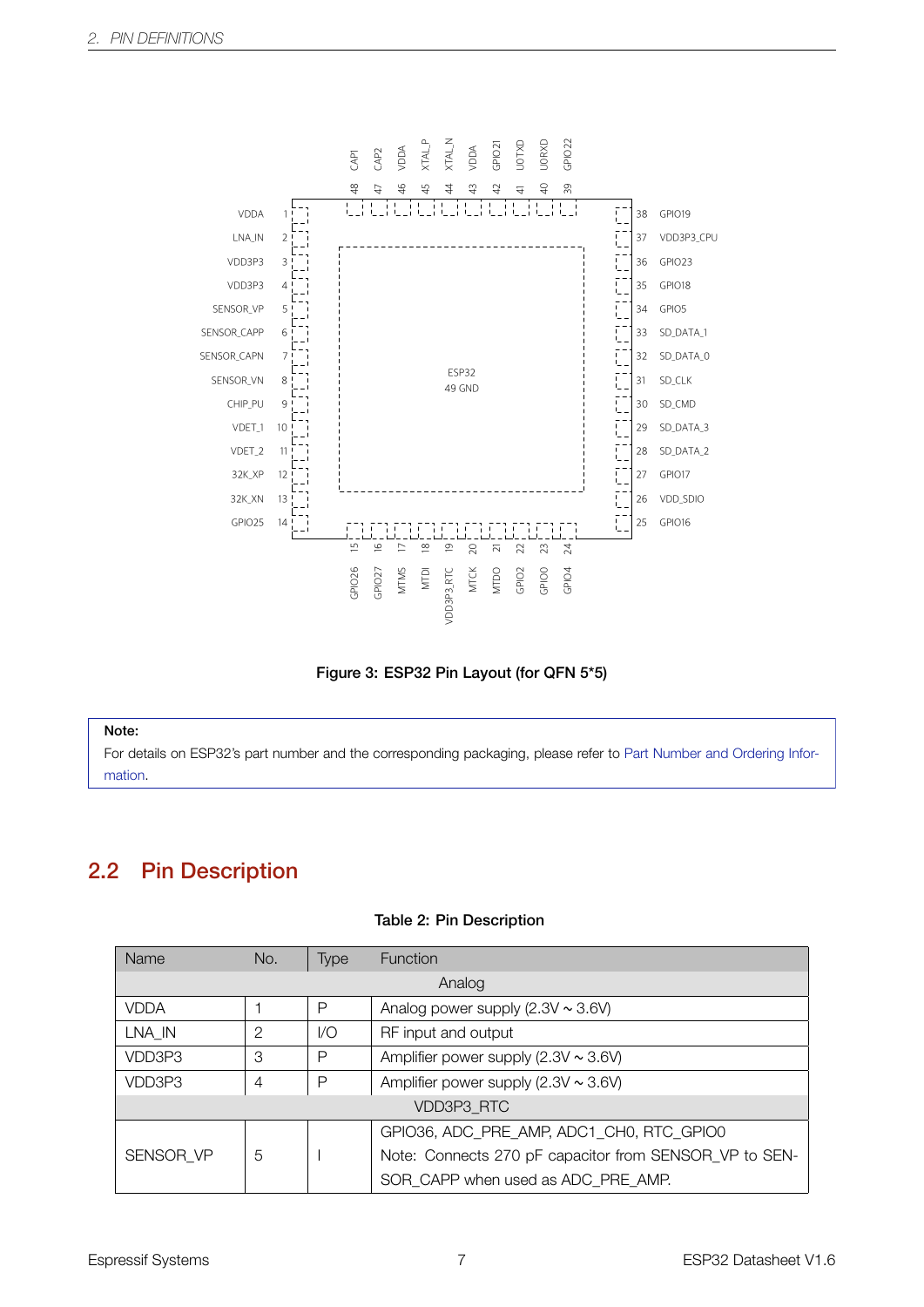| GPIO37, ADC_PRE_AMP, ADC1_CH1, RTC_GPIO1<br><b>SENSOR CAPP</b><br>Note: Connects 270 pF capacitor from SENSOR_VP to SEN-<br>6<br>SOR_CAPP when used as ADC_PRE_AMP. |
|---------------------------------------------------------------------------------------------------------------------------------------------------------------------|
|                                                                                                                                                                     |
|                                                                                                                                                                     |
|                                                                                                                                                                     |
| GPIO38, ADC1_CH2, ADC_PRE_AMP, RTC_GPIO2                                                                                                                            |
| SENSOR_CAPN<br>Note: Connects 270 pF capacitor from SENSOR_VN to SEN-<br>7                                                                                          |
| SOR_CAPN when used as ADC_PRE_AMP.                                                                                                                                  |
| GPIO39, ADC1_CH3, ADC_PRE_AMP, RTC_GPIO3                                                                                                                            |
| SENSOR_VN<br>8<br>Note: Connects 270 pF capacitor from SENSOR_VN to SEN-                                                                                            |
| SOR_CAPN when used as ADC_PRE_AMP.                                                                                                                                  |
| Chip Enable (Active High)                                                                                                                                           |
| High: On, chip works properly                                                                                                                                       |
| CHIP_PU<br>$\Theta$<br>Low: Off, chip works at the minimum power                                                                                                    |
| Note: Do not leave CHIP_PU pin floating                                                                                                                             |
| VDET_1<br>10<br>$\mathbf{I}$<br>GPIO34, ADC1_CH6, RTC_GPIO4                                                                                                         |
| VDET_2<br>11<br>$\mathbf{I}$<br>GPIO35, ADC1 CH7, RTC GPIO5                                                                                                         |
| GPIO32, 32K_XP (32.768 kHz crystal oscillator<br>input),                                                                                                            |
| 1/O<br>32K_XP<br>12<br>ADC1_CH4, TOUCH9, RTC_GPIO9                                                                                                                  |
| GPIO33, 32K_XN (32.768 kHz crystal oscillator output),                                                                                                              |
| 13<br>1/O<br>32K_XN<br>ADC1_CH5, TOUCH8, RTC_GPIO8                                                                                                                  |
| GPIO25<br>14<br>1/O<br>GPIO25, DAC_1, ADC2_CH8, RTC_GPIO6, EMAC_RXD0                                                                                                |
| GPIO <sub>26</sub><br>15<br>1/O<br>GPIO26, DAC_2, ADC2_CH9, RTC_GPIO7, EMAC_RXD1                                                                                    |
| GPIO27<br>16<br>1/O<br>GPIO27, ADC2_CH7, TOUCH7, RTC_GPIO17, EMAC_RX_DV                                                                                             |
| GPIO14, ADC2_CH6, TOUCH6, RTC_GPIO16, MTMS, HSPI-                                                                                                                   |
| 1/O<br><b>MTMS</b><br>17<br>CLK, HS2_CLK, SD_CLK, EMAC_TXD2                                                                                                         |
| GPIO12, ADC2 CH5, TOUCH5, RTC GPIO15, MTDI, HSPIQ,                                                                                                                  |
| <b>MTDI</b><br>18<br>1/O<br>HS2_DATA2, SD_DATA2, EMAC_TXD3                                                                                                          |
| $\mathsf{P}$<br>VDD3P3_RTC<br>19<br>power supply input for RTC IO $(1.8V \sim 3.6V)$                                                                                |
| GPIO13, ADC2_CH4, TOUCH4, RTC_GPIO14, MTCK, HSPID,                                                                                                                  |
| $\mathsf{I}/\mathsf{O}$<br><b>MTCK</b><br>20<br>HS2_DATA3, SD_DATA3, EMAC_RX_ER                                                                                     |
| GPIO15, ADC2 CH3, TOUCH3, RTC GPIO13,<br>MTDO,                                                                                                                      |
| 1/O<br>21<br><b>MTDO</b><br>HSPICS0, HS2_CMD, SD_CMD, EMAC_RXD3                                                                                                     |
| GPIO2, ADC2_CH2, TOUCH2, RTC_GPIO12,<br><b>HSPIWP,</b>                                                                                                              |
| 1/O<br>GPIO <sub>2</sub><br>22<br>HS2_DATA0, SD_DATA0                                                                                                               |
| GPIO0, ADC2_CH1, TOUCH1, RTC_GPIO11, CLK_OUT1,                                                                                                                      |
| 1/O<br>GPIO0<br>23<br>EMAC TX CLK                                                                                                                                   |
| GPIO4, ADC2_CH0, TOUCH0, RTC_GPIO10, HSPIHD,                                                                                                                        |
| 1/O<br>GPIO4<br>24<br>HS2_DATA1, SD_DATA1, EMAC_TX_ER                                                                                                               |
| VDD_SDIO                                                                                                                                                            |
| GPIO16<br>25<br>1/O<br>GPIO16, HS1_DATA4, U2RXD, EMAC_CLK_OUT                                                                                                       |
| VDD_SDIO<br>26<br>output power supply: 1.8V or the value of VDD3P3_RTC<br>P                                                                                         |
| GPIO17, HS1_DATA5, U2TXD, EMAC_CLK_OUT_180<br>GPIO17<br>27<br>1/O                                                                                                   |
| SD_DATA_2<br>GPIO9, SD_DATA2, SPIHD, HS1_DATA2, U1RXD<br>28<br>1/O                                                                                                  |
| SD_DATA_3<br>29<br>1/O<br>GPIO10, SD_DATA3, SPIWP, HS1_DATA3, U1TXD                                                                                                 |
| SD_CMD<br>30<br>1/O<br>GPIO11, SD_CMD, SPICS0, HS1_CMD, U1RTS                                                                                                       |
| SD_CLK<br>$\mathsf{I}/\mathsf{O}$<br>GPIO6, SD_CLK, SPICLK, HS1_CLK, U1CTS<br>31                                                                                    |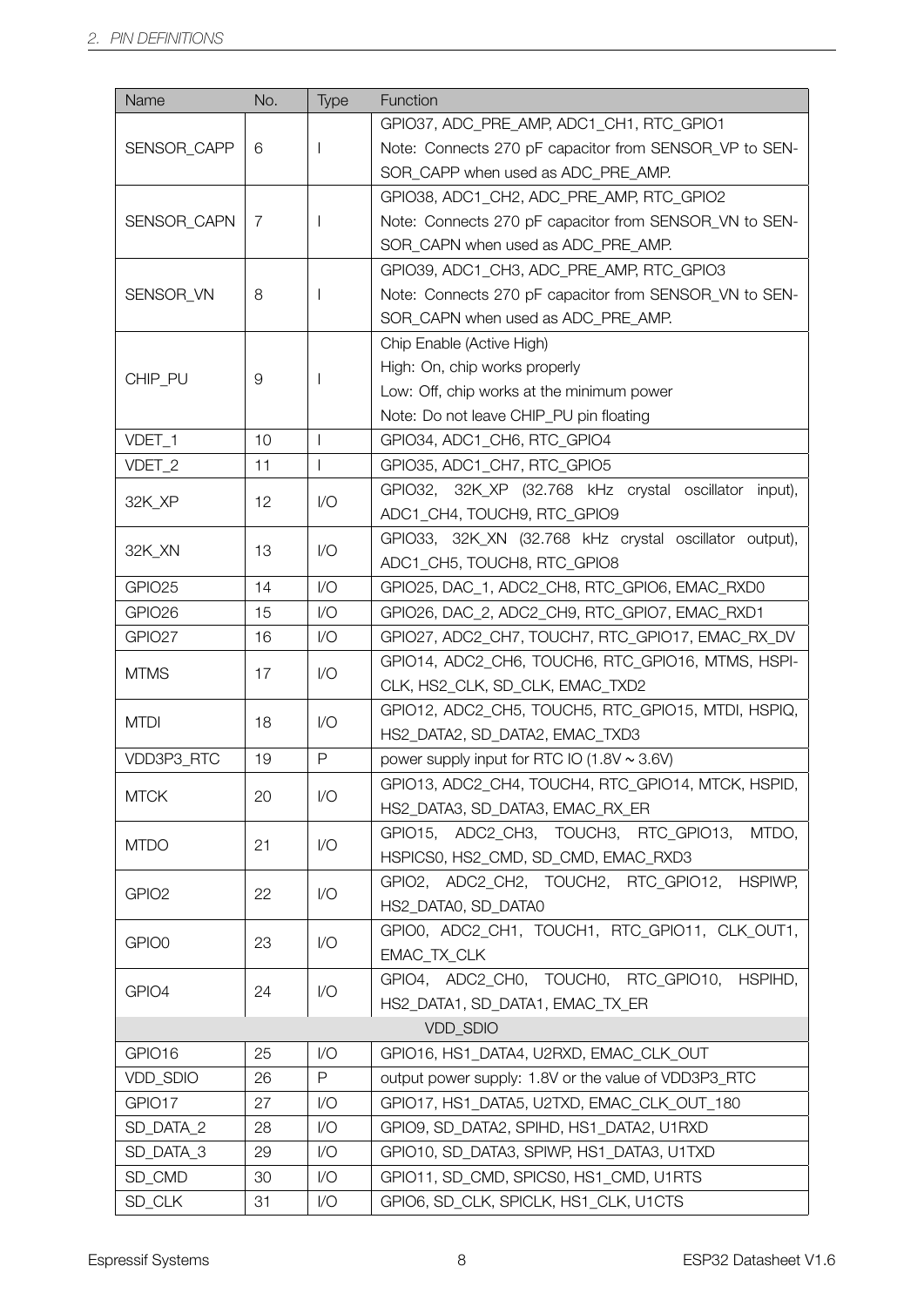| Name               | No. | <b>Type</b> | Function                                                                |  |
|--------------------|-----|-------------|-------------------------------------------------------------------------|--|
| SD DATA 0          | 32  | 1/O         | GPIO7, SD DATA0, SPIQ, HS1 DATA0, U2RTS                                 |  |
| SD DATA 1          | 33  | 1/O         | GPIO8, SD_DATA1, SPID, HS1_DATA1, U2CTS                                 |  |
|                    |     |             | VDD3P3 CPU                                                              |  |
| GPIO <sub>5</sub>  | 34  | 1/O         | GPIO5, VSPICS0, HS1_DATA6, EMAC_RX_CLK                                  |  |
| GPIO <sub>18</sub> | 35  | 1/O         | GPIO18, VSPICLK, HS1_DATA7                                              |  |
| GPIO23             | 36  | 1/O         | GPIO23, VSPID, HS1 STROBE                                               |  |
| VDD3P3 CPU         | 37  | P           | input power supply for CPU IO $(1.8V \sim 3.6V)$                        |  |
| GPIO19             | 38  | 1/O         | GPIO19, VSPIQ, UOCTS, EMAC TXD0                                         |  |
| GPIO22             | 39  | 1/O         | GPIO22, VSPIWP, U0RTS, EMAC TXD1                                        |  |
| <b>U0RXD</b>       | 40  | 1/O         | GPIO3, U0RXD, CLK OUT2                                                  |  |
| <b>U0TXD</b>       | 41  | 1/O         | GPIO1, UOTXD, CLK_OUT3, EMAC_RXD2                                       |  |
| GPIO <sub>21</sub> | 42  | 1/O         | GPIO21, VSPIHD, EMAC TX EN                                              |  |
| Analog             |     |             |                                                                         |  |
| <b>VDDA</b>        | 43  | P           | Analog power supply $(2.3V \sim 3.6V)$                                  |  |
| XTAL N             | 44  | O           | External crystal output                                                 |  |
| XTAL P             | 45  |             | External crystal input                                                  |  |
| <b>VDDA</b>        | 46  | P           | Digital power supply for PLL $(2.3V \sim 3.6V)$                         |  |
| CAP <sub>2</sub>   | 47  |             | Connects with a 3 nF capacitor and 20 $k\Omega$ resistor in parallel to |  |
| CAP <sub>1</sub>   |     |             |                                                                         |  |
| CAP1               | 48  |             | Connects with a 10 nF series capacitor to ground                        |  |
| <b>GND</b>         | 49  | P           | Ground                                                                  |  |

- ESP32-D2WD's pins GPIO16, GPIO17, SD\_CMD, SD\_CLK, SD\_DATA\_0 and SD\_DATA\_1 are used for connecting the embedded flash, and are not recommended for other uses.
- For a quick reference guide of the IO MUX, Ethernet MAC, and GIPO Matrix pins of ESP32, please refer to Appendix ESP32 Pin Lists.

### 2.3 Power Scheme

<span id="page-16-0"></span>ESP32 digital pins are divided into three different power domains:

- VDD3P3\_RTC
- VDD3P3\_CPU
- VDD\_SDIO

VDD3P3\_RTC is also the input power supply for RTC and CPU.

VDD3P3\_CPU is also the input power supply for CPU.

VDD\_SDIO connects to the output of an internal LDO, whose input is VDD3P3\_RTC. When VDD\_SDIO is connected to the same PCB net together with VDD3P3\_RTC; the internal LDO is disabled automatically.

The internal LDO can be configured as 1.8V, or the same voltage as VDD3P3\_RTC. It can be powered off via software to minimize the current of flash/SRAM during the Deep-sleep mode.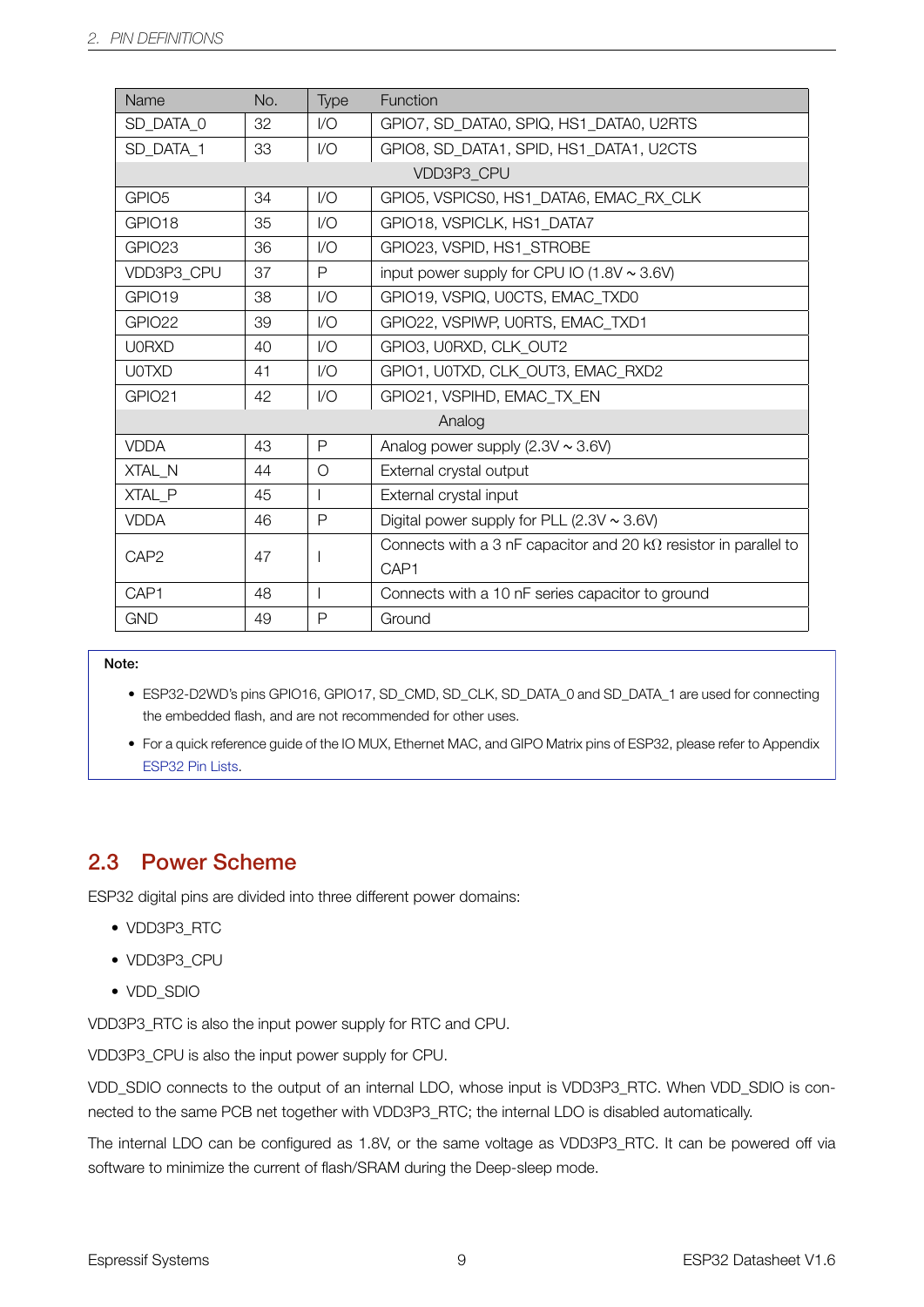- CHIP\_PU mst be activated after the 3.3V rails have been brought up. The recommended delay time (T) is given by the parameter of the RC circuit. For reference design, please refer to Figure ESP-WROOM-32 Peripheral Schematics in the *ESP-WROOM-32 Datasheet*.
- CHIP\_PU is used to reset the chip. The input level should be below 0.6V and stays for at least 200 *µ*s.
- The operating voltage for ESP32 ranges from 2.3V to 3.6V. When using a single power supply, the recommended voltage of the pow[er supply is 3.3V, and its reco](http://espressif.com/sites/default/files/documentation/esp_wroom_32_datasheet_en.pdf)mmended output current is 500 mA or more.

### 2.4 Strapping Pins

<span id="page-17-0"></span>ESP32 has five strapping pins:

- MTDI/GPIO12: internal pull-down
- GPIO0: internal pull-up
- GPIO2: internal pull-down
- MTDO/GPIO15: internal pull-up
- GPIO5: internal pull-up

Software can read the value of these five bits from the register "GPIO\_STRAPPING".

During the chip power-on reset, the latches of the strapping pins sample the voltage level as strapping bits of "0" or "1", and hold these bits until the chip is powered down or shut down. The strapping bits configure the device boot mode, the operating voltage of VDD\_SDIO and other system initial settings.

Each strapping pin is connected with its internal pull-up/pull-down during the chip reset. Consequently, if a strapping pin is unconnected or the connected external circuit is high-impendence, the internal weak pull-up/pull-down will determine the default input level of the strapping pins.

To change the strapping bit values, users can apply the external pull-down/pull-up resistances, or apply the host MCU's GPIOs to control the voltage level of these pins when powering on ESP32.

After reset, the strapping pins work as the normal functions pins.

Refer to Table 3 for detailed boot modes configuration by strapping pins.

#### Table 3: Strapping Pins

<span id="page-17-1"></span>

| Voltage of Internal LDO (VDD_SDIO)    |                |                     |                     |  |  |
|---------------------------------------|----------------|---------------------|---------------------|--|--|
| Pin                                   | <b>Default</b> | 3.3V<br>1.8V        |                     |  |  |
| <b>MTDI</b>                           | Pull-down      | 0                   |                     |  |  |
|                                       |                | <b>Booting Mode</b> |                     |  |  |
| Pin                                   | Default        | <b>SPI Boot</b>     | Download Boot       |  |  |
| GPIO0                                 | Pull-up        |                     |                     |  |  |
| GPIO <sub>2</sub>                     | Pull-down      | Don't-care          | $\Omega$            |  |  |
| Debugging Log on U0TXD During Booting |                |                     |                     |  |  |
| Pin                                   | Default        | U0TXD Toggling      | <b>UOTXD Silent</b> |  |  |
| <b>MTDO</b>                           | Pull-up        |                     |                     |  |  |
| Timing of SDIO Slave                  |                |                     |                     |  |  |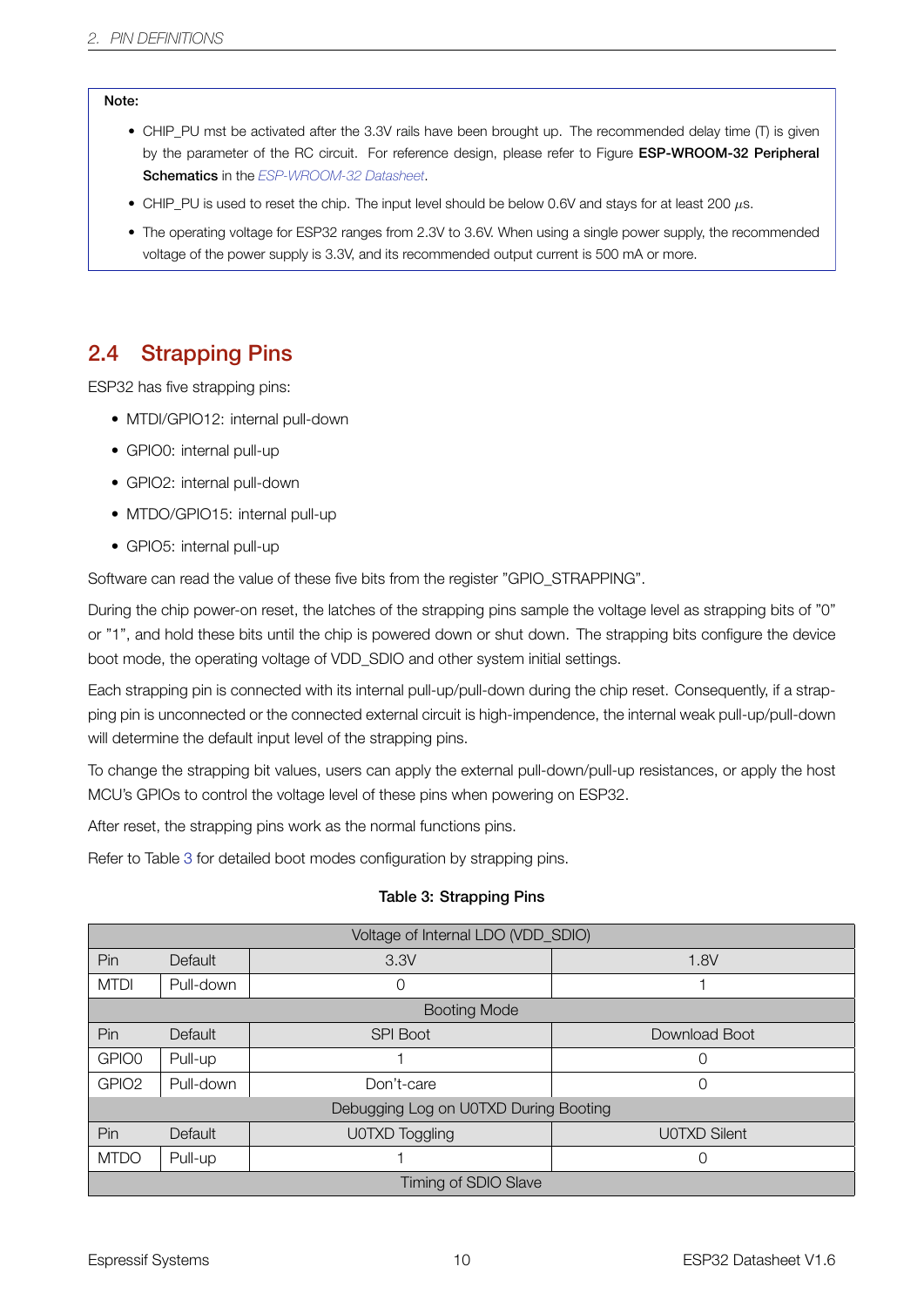| Pin               | Default | Falling-edge<br>Input | Falling-edge<br>Input | Rising-edge<br>Input | Rising-edge<br><b>Input</b> |
|-------------------|---------|-----------------------|-----------------------|----------------------|-----------------------------|
|                   |         | Falling-edge Output   | Rising-edge Output    | Falling-edge Output  | Rising-edge Output          |
| <b>MTDO</b>       | Pull-up |                       |                       |                      |                             |
| GPIO <sub>5</sub> | Pull-up |                       |                       |                      |                             |

- Firmware can configure register bits to change the setting of "Voltage of Internal LDO (VDD\_SDIO)" and "Timing of SDIO Slave" after booting.
- The embedded flash operates at 1.8V. For the ESP32 series of chips that contain embedded flash, the MTDI/G-PIO12 should be pulled high.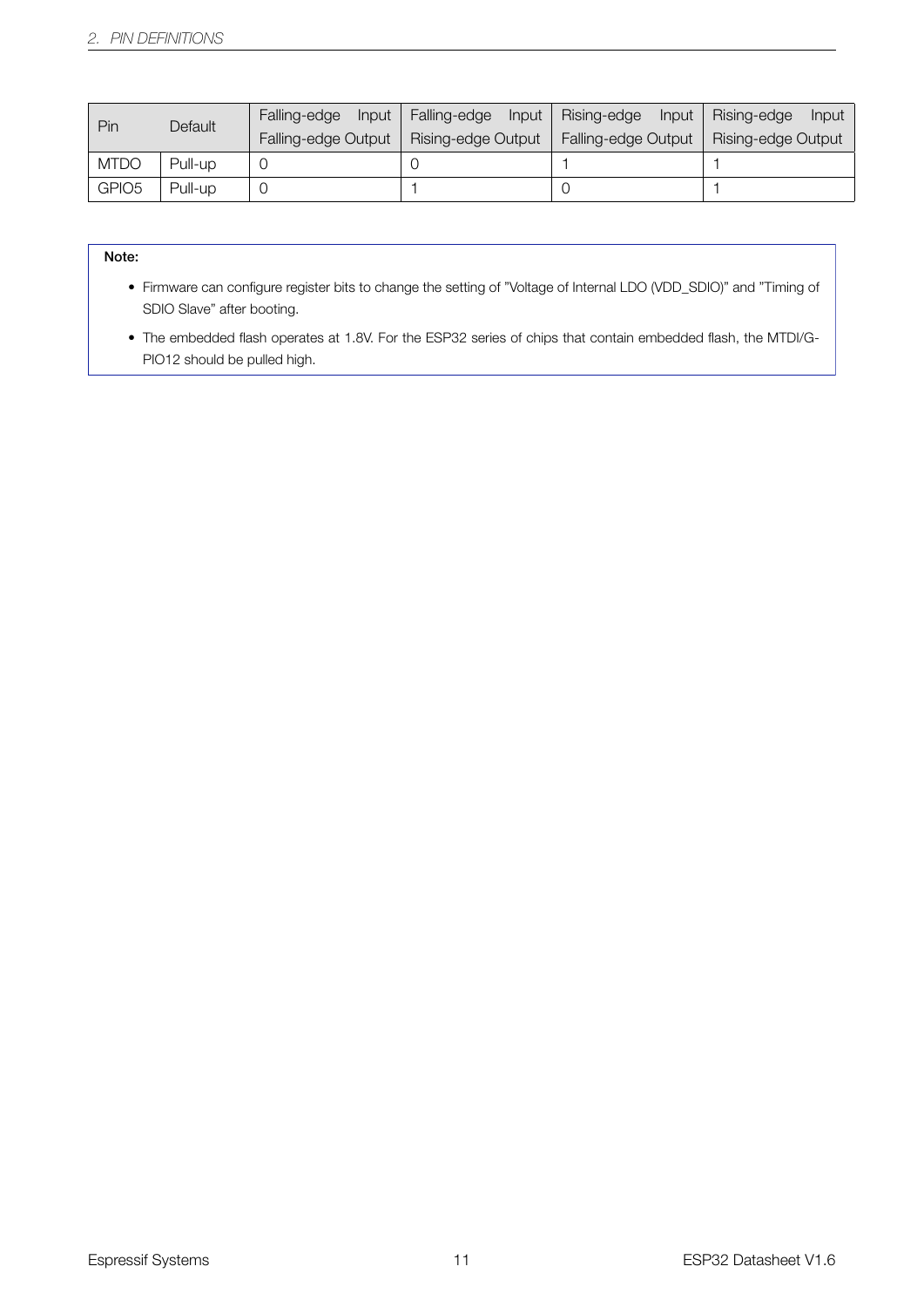# 3. Functional Description

<span id="page-19-2"></span>This chapter describes the functions integrated in ESP32.

# 3.1 CPU and Memory

### <span id="page-19-0"></span>3.1.1 CPU

ESP32 contains one/two low-power Xtensa® 32-bit LX6 microprocessor(s) with the following features:

- <span id="page-19-3"></span>• 7-stage pipeline to support the clock frequency of up to 240 MHz
- 16/24-bit Instruction Set provides high code-density
- Support Floating Point Unit
- Support DSP instructions, such as 32-bit Multiplier, 32-bit Divider, and 40-bit MAC
- Support 32 interrupt vectors from about 70 interrupt sources

The single-/dual-CPU interfaces include:

- Xtensa RAM/ROM Interface for instruction and data
- Xtensa Local Memory Interface for fast peripheral register access
- Interrupt with external and internal sources
- JTAG interface for debugging

### 3.1.2 Internal Memory

ESP32's internal memory includes:

- <span id="page-19-1"></span>• 448 KB ROM for booting and core functions
- 520 KB on-chip SRAM for data and instruction
- 8 KB SRAM in RTC, which is called RTC SLOW Memory and can be used for co-processor accessing during the Deep-sleep mode
- 8 KB SRAM in RTC, which is called RTC FAST Memory and can be used for data storage and the main CPU during RTC Boot from the Deep-sleep mode
- 1 kbit of eFuse, of which 256 bits are used for the system (MAC address and chip configuration) and the remaining 768 bits are reserved for customer applications, including Flash-Encryption and Chip-ID
- Embedded flash

#### Note:

- Products in the ESP32 series differ from each other in terms of their support for embedded flash and the size of the embedded flash. For details, please refer to Part Number and Ordering Information.
- From the ESP32 series of chips specified in this document, ESP32-D2WD has 16 Mbits of embedded flash, connected via pins GPIO16, GPIO17, SD\_CMD, SD\_CLK, SD\_DATA\_0 and SD\_DATA\_1. The other chips in the ESP32 series have no embedded flash.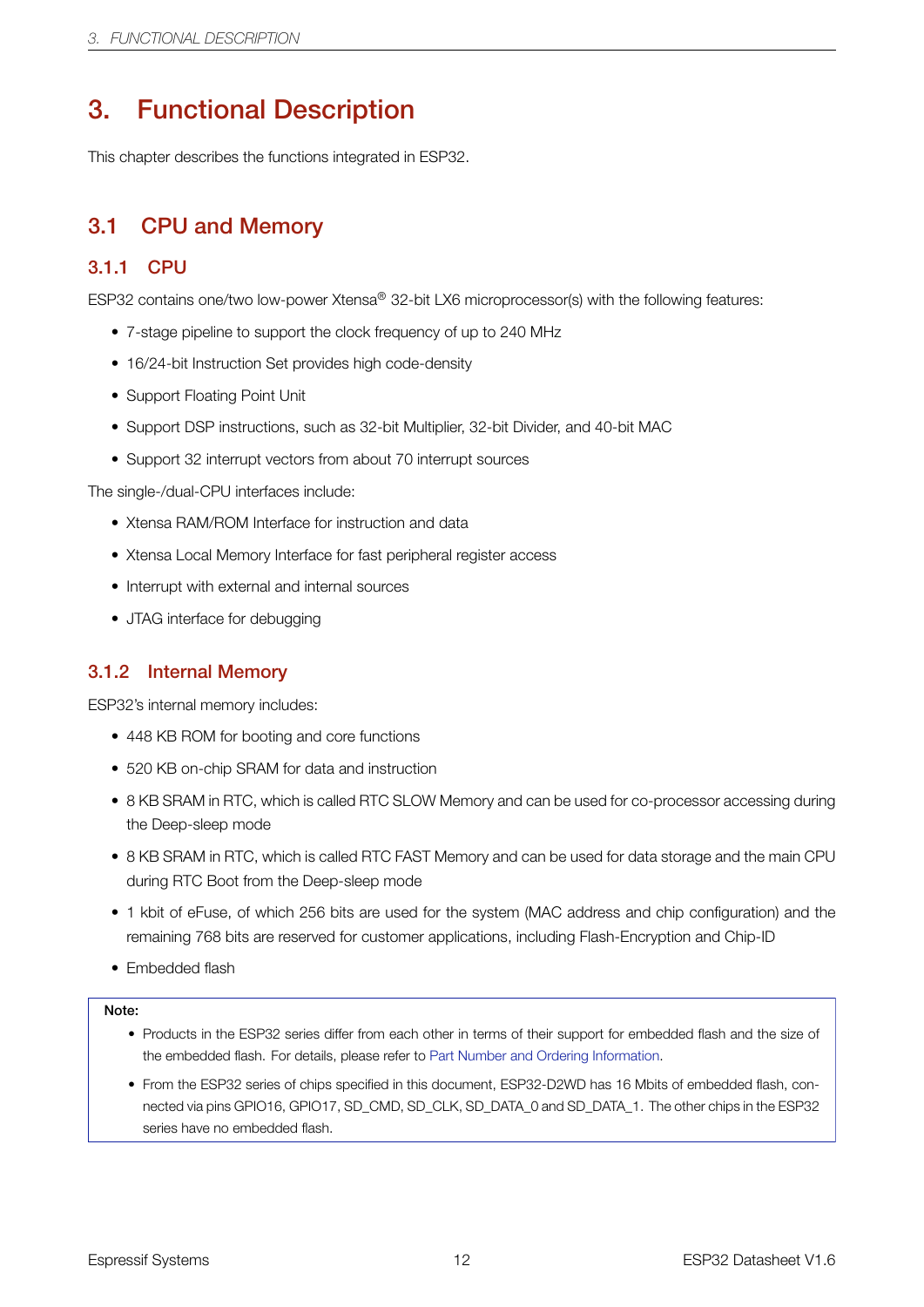#### 3.1.3 External Flash and SRAM

ESP32 supports up to four 16-MB external QSPI flash and SRAM with hardware encryption based on AES to protect developer's programs and data.

<span id="page-20-0"></span>ESP32 can access the external QSPI flash and SRAM through high-speed caches.

- Up to 16 MB of external flash are memory-mapped onto the CPU code space, supporting 8-bit, 16-bit and 32-bit access. Code execution is supported.
- Up to 8 MB of external flash/SRAM memory are mapped onto the CPU data space, supporting 8-bit, 16-bit and 32-bit access. Data-read is supported on the flash and SRAM. Data-write is supported on the SRAM.

#### Note:

ESP32 chips with embedded flash do not support the address mapping between external flash and peripherals.

#### 3.1.4 Memory Map

<span id="page-20-1"></span>The structure of address mapping is shown in Figure 4. The memory and peripherals mapping of ESP32 is shown in Table 4.

<span id="page-20-2"></span>

Figure 4: Address Mapping Structure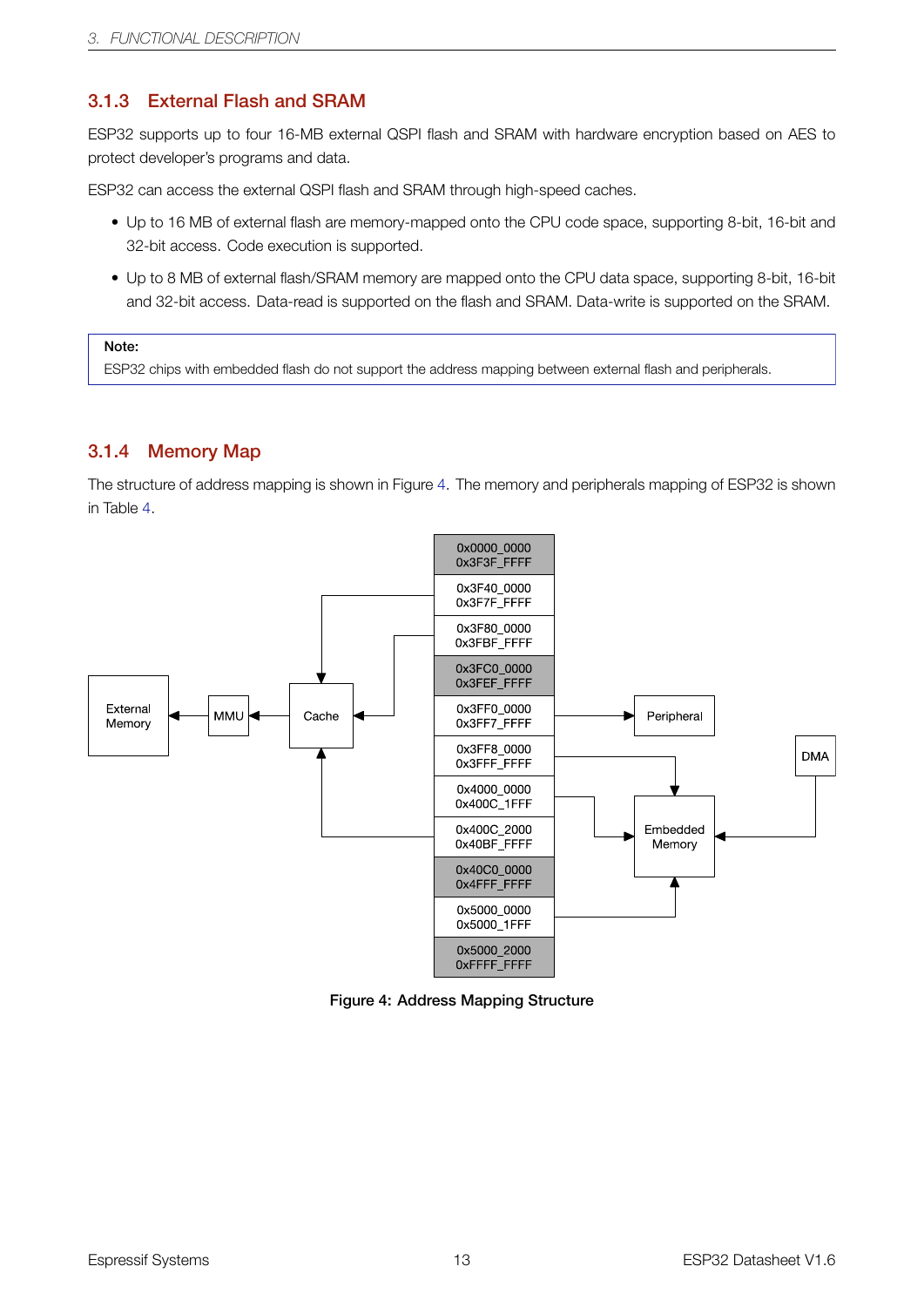<span id="page-21-0"></span>

| Category           | <b>Target</b>                 | <b>Start Address</b> | <b>End Address</b> | <b>Size</b>     |
|--------------------|-------------------------------|----------------------|--------------------|-----------------|
|                    | Internal ROM 0                | 0x4000 0000          | 0x4005_FFFF        | 384 KB          |
|                    | Internal ROM 1                | 0x3FF9_0000          | 0x3FF9_FFFF        | 64 KB           |
|                    | Internal SRAM 0               | 0x4007_0000          | 0x4009_FFFF        | 192 KB          |
| Embedded           | Internal SRAM 1               | 0x3FFE_0000          | 0x3FFF_FFFF        | 128 KB          |
| Memory             |                               | 0x400A_0000          | 0x400B_FFFF        |                 |
|                    | Internal SRAM 2               | 0x3FFA_E000          | 0x3FFD_FFFF        | 200 KB          |
|                    |                               | 0x3FF8 0000          | 0x3FF8_1FFF        | 8KB             |
|                    | <b>RTC FAST Memory</b>        | 0x400C 0000          | 0x400C 1FFF        |                 |
|                    | <b>RTC SLOW Memory</b>        | 0x5000_0000          | 0x5000_1FFF        | 8KB             |
|                    |                               | 0x3F40_0000          | 0x3F7F_FFFF        | 4 MB            |
| External<br>Memory | <b>External Flash</b>         | 0x400C_2000          | 0x40BF FFFF        | 11 MB<br>248 KB |
|                    | <b>External SRAM</b>          | 0x3F80_0000          | Ox3FBF FFFF        | 4 MB            |
|                    | <b>DPort Register</b>         | 0x3FF0_0000          | 0x3FF0_0FFF        | 4 KB            |
|                    | <b>AES Accelerator</b>        | 0x3FF0_1000          | 0x3FF0_1FFF        | 4 KB            |
|                    | <b>RSA Accelerator</b>        | 0x3FF0 2000          | 0x3FF0 2FFF        | 4 KB            |
|                    | <b>SHA Accelerator</b>        | 0x3FF0 3000          | 0x3FF0_3FFF        | 4 KB            |
|                    | Secure Boot                   | 0x3FF0_4000          | 0x3FF0_4FFF        | 4 KB            |
|                    | Cache MMU Table               | 0x3FF1_0000          | 0x3FF1_3FFF        | 16 KB           |
|                    | <b>PID Controller</b>         | 0x3FF1_F000          | Ox3FF1 FFFF        | 4 KB            |
|                    | <b>UART0</b>                  | 0x3FF4_0000          | 0x3FF4_0FFF        | 4 KB            |
|                    | SPI <sub>1</sub>              | 0x3FF4_2000          | 0x3FF4_2FFF        | 4 KB            |
|                    | SPI <sub>0</sub>              | 0x3FF4_3000          | 0x3FF4_3FFF        | 4 KB            |
|                    | <b>GPIO</b>                   | 0x3FF4_4000          | 0x3FF4_4FFF        | 4 KB            |
|                    | <b>RTC</b>                    | 0x3FF4 8000          | 0x3FF4_8FFF        | 4 KB            |
|                    | IO MUX                        | 0x3FF4_9000          | 0x3FF4_9FFF        | 4 KB            |
|                    | <b>SDIO Slave</b>             | 0x3FF4_B000          | 0x3FF4_BFFF        | 4 KB            |
| Peripheral         | UDMA1                         | 0x3FF4_C000          | 0x3FF4_CFFF        | 4 KB            |
|                    | <b>I2S0</b>                   | 0x3FF4_F000          | 0x3FF4_FFFF        | 4 KB            |
|                    | UART1                         | 0x3FF5_0000          | 0x3FF5_0FFF        | 4 KB            |
|                    | I <sub>2</sub> C <sub>0</sub> | 0x3FF5_3000          | 0x3FF5_3FFF        | 4 KB            |
|                    | UDMA0                         | 0x3FF5_4000          | Ox3FF5 4FFF        | 4 KB            |
|                    | <b>SDIO Slave</b>             | 0x3FF5_5000          | 0x3FF5_5FFF        | 4 KB            |
|                    | RMT                           | 0x3FF5_6000          | 0x3FF5_6FFF        | 4 KB            |
|                    | <b>PCNT</b>                   | 0x3FF5_7000          | 0x3FF5_7FFF        | 4 KB            |
|                    | <b>SDIO Slave</b>             | 0x3FF5_8000          | 0x3FF5_8FFF        | 4 KB            |
|                    | <b>LED PWM</b>                | 0x3FF5_9000          | 0x3FF5_9FFF        | 4 KB            |
|                    | Efuse Controller              | 0x3FF5_A000          | 0x3FF5_AFFF        | 4 KB            |
|                    | Flash Encryption              | 0x3FF5_B000          | 0x3FF5_BFFF        | 4 KB            |
|                    | <b>PWM0</b>                   | 0x3FF5_E000          | 0x3FF5_EFFF        | 4 KB            |
|                    | TIMG0                         | 0x3FF5_F000          | 0x3FF5_FFFF        | 4 KB            |
|                    | TIMG1                         | 0x3FF6_0000          | 0x3FF6_0FFF        | 4 KB            |

#### Table 4: Memory and Peripheral Mapping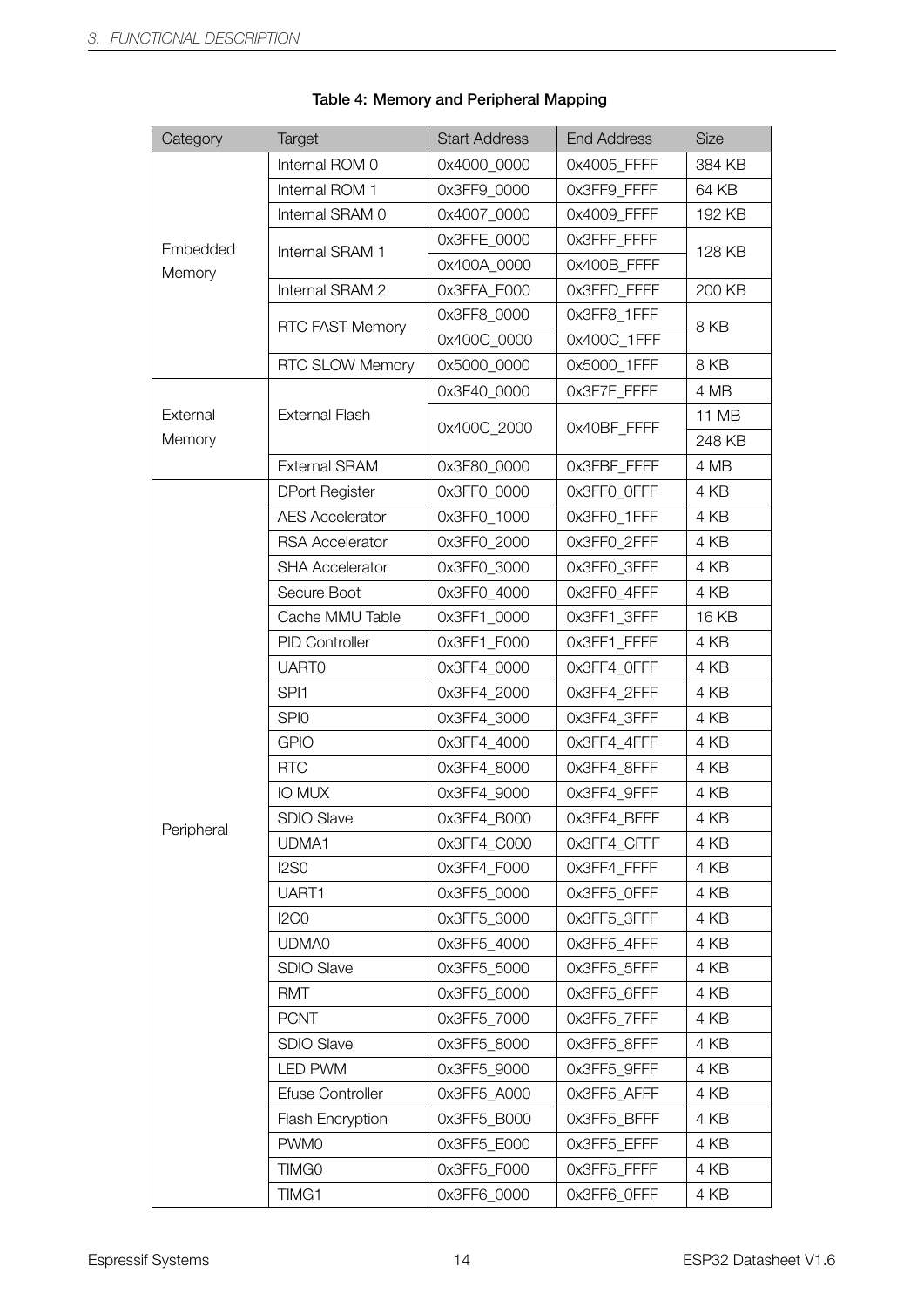| Category   | Target            | <b>Start Address</b> | End Address | <b>Size</b> |
|------------|-------------------|----------------------|-------------|-------------|
|            | SPI <sub>2</sub>  | 0x3FF6 4000          | 0x3FF6 4FFF | 4 KB        |
|            | SPI3              | 0x3FF6 5000          | 0x3FF6 5FFF | 4 KB        |
|            | <b>SYSCON</b>     | 0x3FF6 6000          | 0x3FF6 6FFF | 4 KB        |
|            | <b>I2C1</b>       | 0x3FF6_7000          | 0x3FF6 7FFF | 4 KB        |
|            | <b>SDMMC</b>      | 0x3FF6 8000          | 0x3FF6 8FFF | 4 KB        |
| Peripheral | <b>EMAC</b>       | 0x3FF6 9000          | 0x3FF6 AFFF | 8 KB        |
|            | PWM1              | 0x3FF6 C000          | 0x3FF6 CFFF | 4 KB        |
|            | I2S1              | 0x3FF6 D000          | 0x3FF6 DFFF | 4 KB        |
|            | UART <sub>2</sub> | 0x3FF6 E000          | 0x3FF6 EFFF | 4 KB        |
|            | PWM <sub>2</sub>  | 0x3FF6 F000          | 0x3FF6 FFFF | 4 KB        |
|            | PWM3              | 0x3FF7 0000          | 0x3FF7 OFFF | 4 KB        |
|            | <b>RNG</b>        | 0x3FF7 5000          | 0x3FF7_5FFF | 4 KB        |

### <span id="page-22-0"></span>3.2 Timers and Watchdogs

#### <span id="page-22-1"></span>3.2.1 64-bit Timers

There are four general-purpose timers embedded in the ESP32. They are all 64-bit generic timers which are based on 16-bit prescalers and 64-bit auto-reload-capable up/downcounters.

The timers feature:

- A 16-bit clock prescaler, from 2 to 65536
- A 64-bit time-base counter
- Configurable up/down time-base counter: incrementing or decrmenting
- Halt and resume of time-base counter
- Auto-reload at alarming
- Software-controlled instant reload
- Level and edge interrupt generation

#### <span id="page-22-2"></span>3.2.2 Watchdog Timers

The ESP32 has three watchdog timers: one in each of the two timer modules (called the Main Watchdog Timer, or MWDT) and one in the RTC module (called the RTC Watchdog Timer, or RWDT). These watchdog timers are intended to recover from an unforeseen fault, causing the application program to abandon its normal sequence. A watchdog timer has 4 stages. Each stage may take one of three or four actions upon the expiry of a programmed time period for this stage unless the watchdog is fed or disabled. The actions are: interrupt, CPU reset, and core reset, and system reset. Only the RWDT can trigger the system reset, and is able to reset the entire chip, including the RTC itself. A timeout value can be set for each stage individually.

During flash boot the RWDT and the first MWDT start automatically in order to detect and recover from booting problems.

The ESP32 watchdogs have the following features:

• 4 stages, each of which can be configured or disabled separately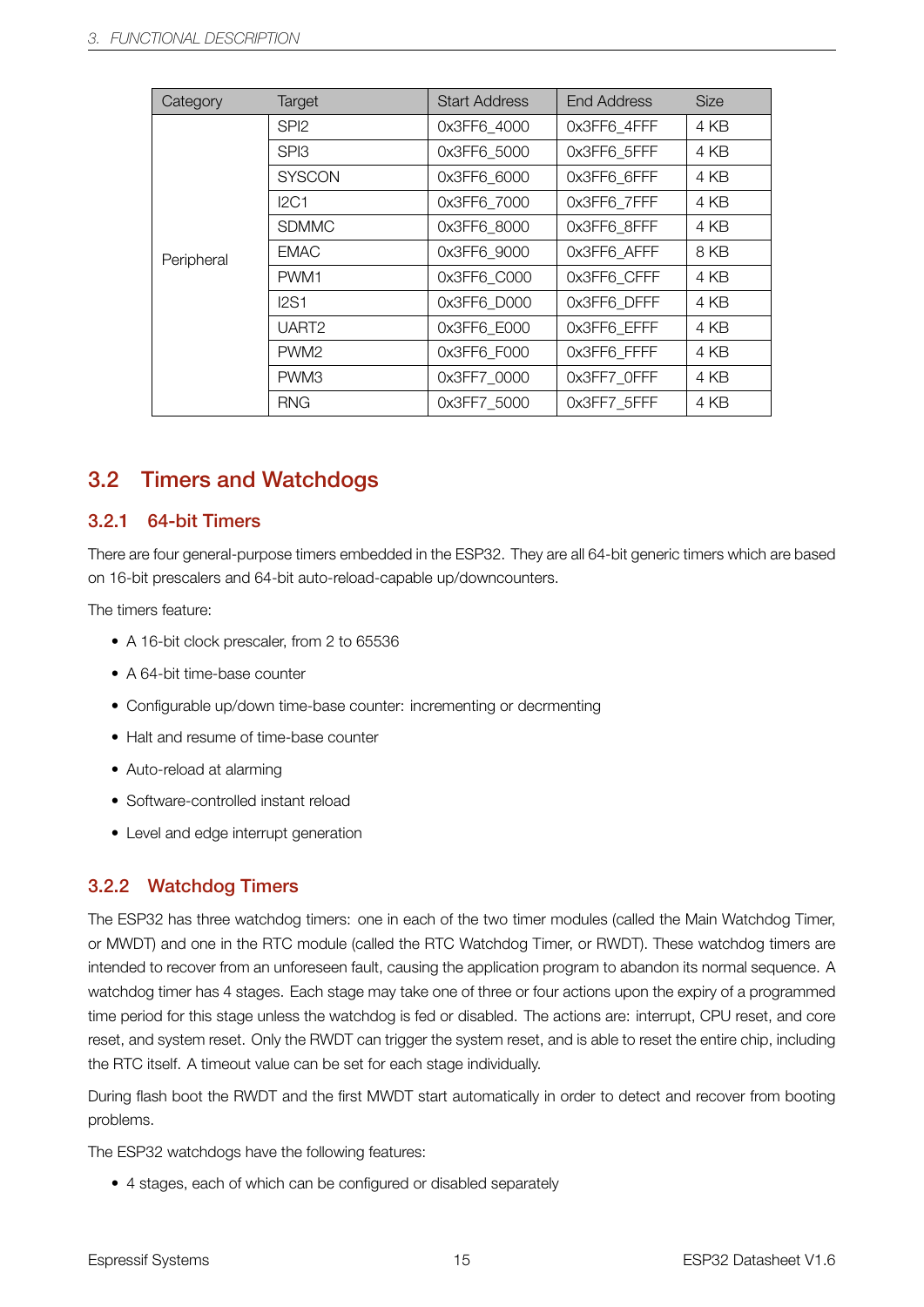- Programmable time period for each stage
- One of three or four possible actions (interrupt, CPU reset, core reset, and system reset) upon the expiry of each stage
- 32-bit expiry counter
- Write protection, to prevent the RWDT and MWDT configuration from being inadvertently altered
- SPI flash boot protection

If the boot process from an SPI flash does not complete within a predetermined time period, the watchdog will reboot the entire system.

### <span id="page-23-1"></span>3.3 System Clocks

#### <span id="page-23-2"></span>3.3.1 CPU Clock

Upon reset, an external crystal clock source is selected as the default CPU clock. The external crystal clock source also connects to a PLL to generate a high frequency clock (typically 160 MHz).

In addition, ESP32 has an internal 8 MHz oscillator. The accuracy of the oscillator is guaranteed by design and is stable within the operating temperatures (with a margin error of 1%). Hence, the application can then select the clock source from the external crystal clock source, the PLL clock or the internal 8 MHz oscillator. The selected clock source drives the CPU clock, directly or after division, depending on the application.

#### <span id="page-23-3"></span>3.3.2 RTC Clock

The RTC clock has five possible sources:

- external low speed (32 kHz) crystal clock
- external crystal clock divided by 4
- internal RC oscillator (typically about 150 kHz and adjustable)
- internal 8 MHz oscillator
- internal 31.25 kHz clock (derived from the internal 8 MHz oscillator divided by 256)

When the chip is in the normal power mode and needs faster CPU accessing, the application can choose the external high speed crystal clock divided by 4 or the internal 8 MHz oscillator. When the chip operates in the low power mode, the application chooses the external low speed (32 kHz) crystal clock, the internal RC clock or the internal 31.25 kHz clock.

#### <span id="page-23-0"></span>3.3.3 Audio PLL Clock

The audio clock is generated by the ultra-low-noise fractional-N PLL. The output frequency of the audio PLL is programmable, from 16 MHz to 128 MHz, and is given by the following formula:

$$
f_{\text{Out}} = \frac{f_{\text{Xtal}}(\text{sdm2} + \frac{\text{sdm1}}{2^8} + \frac{\text{sdm0}}{2^{16}} + 4)}{2(\text{odiv} + 2)}
$$

where  $f_{\sf{Out}}$  is the output frequency,  $f_{\sf{xtal}}$  is the frequency of the crystal oscillator, and sdm2, sdm1, sdm0 and odiv are all integer values, configurable by registers.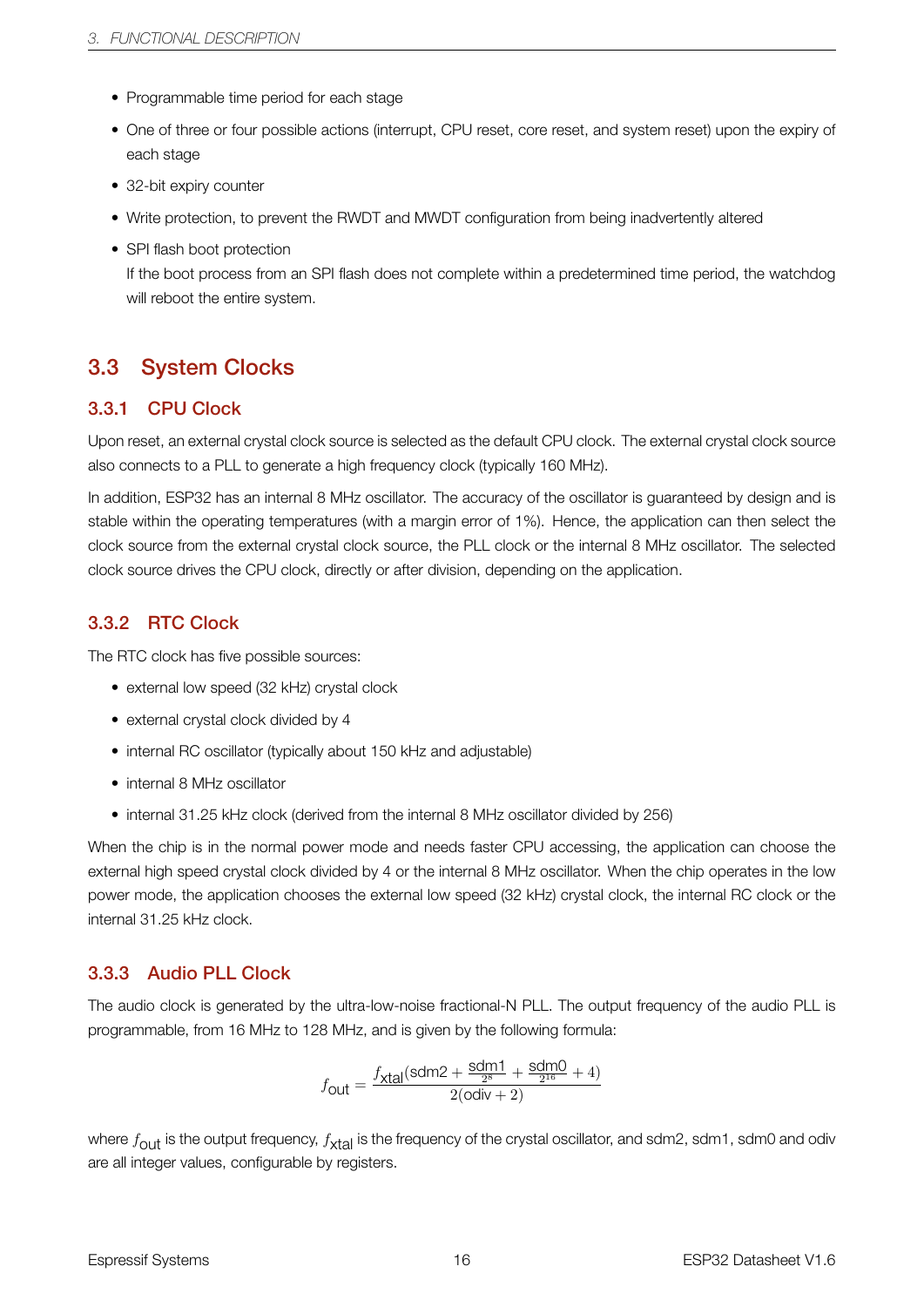### <span id="page-24-0"></span>3.4 Radio

The ESP32 radio consists of the following main blocks:

- 2.4 GHz receiver
- 2.4 GHz transmitter
- bias and regulators
- balun and transmit-receive switch
- clock generator

#### <span id="page-24-1"></span>3.4.1 2.4 GHz Receiver

The 2.4 GHz receiver down-converts the 2.4 GHz RF signal to quadrature baseband signals and converts them to the digital domain with 2 high-resolution, high-speed ADCs. To adapt to varying signal channel conditions, RF filters, Automatic Gain Control (AGC), DC offset cancellation circuits and baseband filters are integrated within ESP32.

#### <span id="page-24-2"></span>3.4.2 2.4 GHz Transmitter

The 2.4 GHz transmitter up-converts the quadrature baseband signals to the 2.4 GHz RF signal, and drives the antenna with a high powered Complementary Metal Oxide Semiconductor (CMOS) power amplifier. The use of digital calibration further improves the linearity of the power amplifier, enabling state-of-the-art performance of delivering +20.5 dBm of average power for 802.11b transmission and +17 dBm for 802.11n transmission. Additional calibrations are integrated to cancel any imperfections of the radio, such as:

- Carrier leakage
- I/Q phase matching
- Baseband nonlinearities
- RF nonlinearities
- Antenna matching

These built-in calibration routines reduce the amount of time and required for product test and render test equipment unnecessary.

### <span id="page-24-3"></span>3.4.3 Clock Generator

The clock generator generates quadrature 2.4 GHz clock signals for the receiver and transmitter. All components of the clock generator are integrated on the chip, including all inductors, varactors, filters, regulators and dividers. The clock generator has built-in calibration and self test circuits. Quadrature clock phases and phase noise are optimized on-chip with patented calibration algorithms to ensure the best performance of the receiver and transmitter

### <span id="page-24-4"></span>3.5 Wi-Fi

ESP32 implements TCP/IP, full 802.11 b/g/n/e/i WLAN MAC protocol, and Wi-Fi Direct specification. It supports Basic Service Set (BSS) STA and SoftAP operations under the Distributed Control Function (DCF) and P2P group operation compliant with the latest Wi-Fi P2P protocol.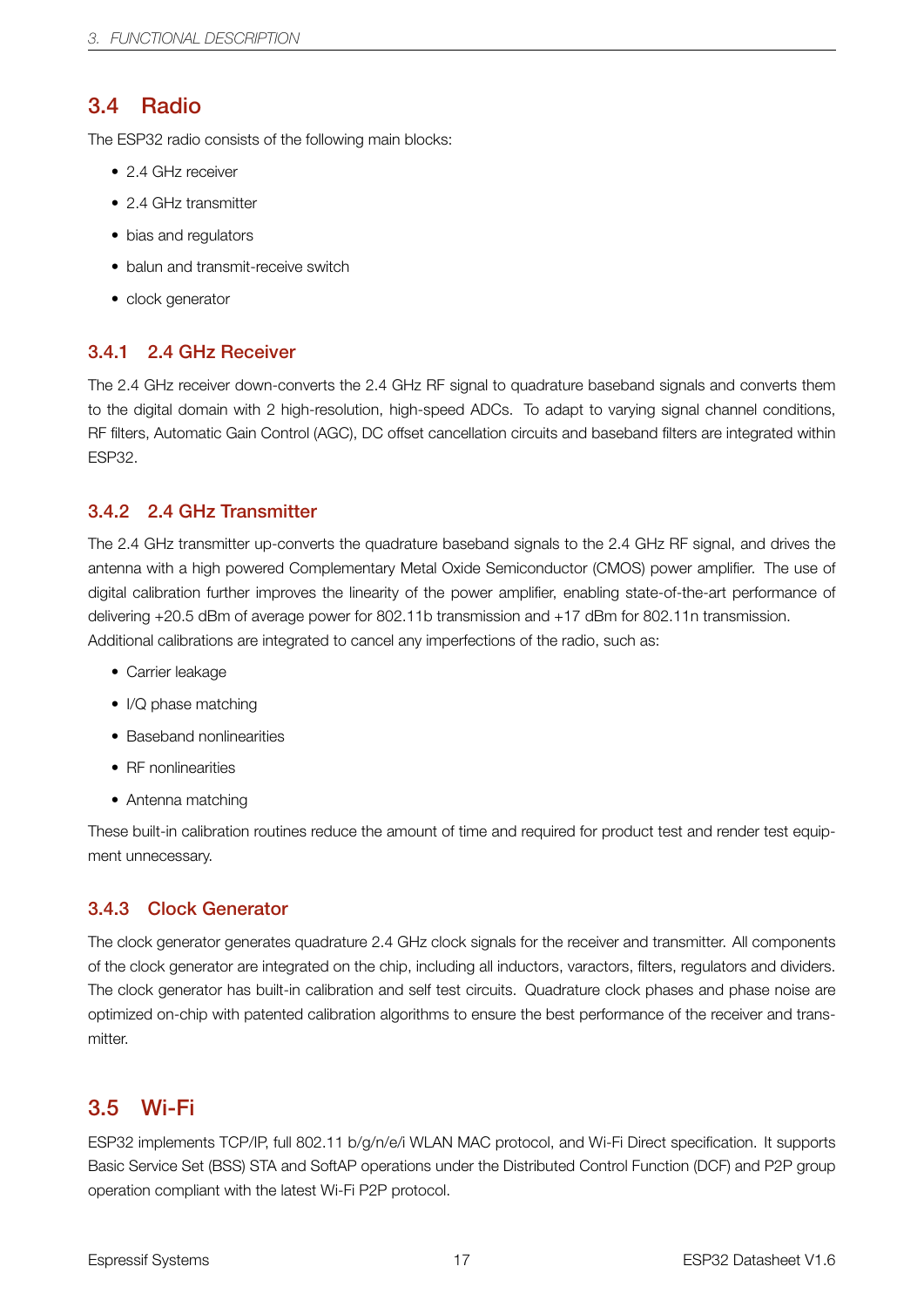Passive or active scanning, as well as the P2P discovery procedure are performed autonomously when initiated by appropriate commands. Power management is handled with minimum host interaction to minimize active duty period.

#### <span id="page-25-0"></span>3.5.1 Wi-Fi Radio and Baseband

The ESP32 Wi-Fi Radio and Baseband support the following features:

- 802.11b and 802.11g data-rates
- 802.11n MCS0-7 in both 20 MHz and 40 MHz bandwidth
- 802.11n MCS32
- 802.11n 0.4 *µ*s guard-interval
- up to 150 Mbps of data-rate
- Receiving STBC 2x1
- Up to 21 dBm of transmitting power
- Adjustable transmitting power
- Antenna diversity and selection (software-managed hardware)

#### 3.5.2 Wi-Fi MAC

The ESP32 Wi-Fi MAC applies low level protocol functions automatically, as follows:

- Request To Send (RTS), Clear To Send (CTS) and Acknowledgement (ACK/BA)
- Fragmentation and defragmentation
- Aggregation AMPDU and AMSDU
- WMM, U-APSD
- 802.11 e: QoS for wireless multimedia technology
- CCMP (CBC-MAC, counter mode), TKIP (MIC, RC4), WAPI (SMS4), WEP (RC4) and CRC
- Frame encapsulation (802.11h/RFC 1042)
- Automatic beacon monitoring/scanning

#### 3.5.3 Wi-Fi Firmware

The ESP32 Wi-Fi Firmware provides the following functions:

- Infrastructure BSS Station mode / P2P mode / softAP mode support
- P2P Discovery, P2P Group Owner, P2P Group Client and P2P Power Management
- WPA/WPA2-Enterprise and WPS driver
- Additional 802.11i security features such as pre-authentication and TSN
- Open interface for various upper layer authentication schemes over EAP such as TLS, PEAP, LEAP, SIM, AKA or customer specific
- Clock/power gating combined with 802.11-compliant power management dynamically adapted to current connection condition providing minimal power consumption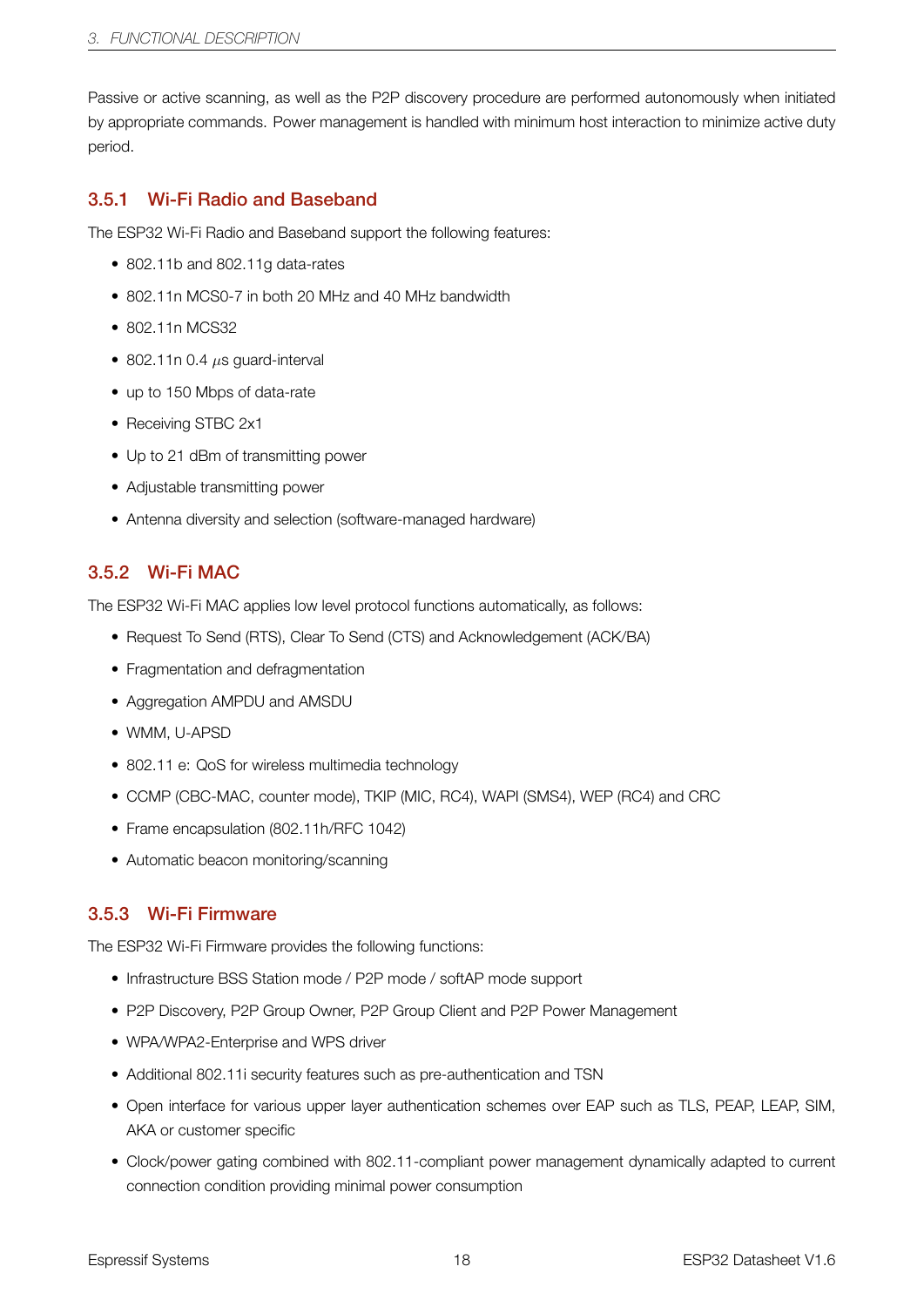- Adaptive rate fallback algorithm sets the optimal transmission rate and transmits power based on actual Signal Noise Ratio (SNR) and packet loss information
- Automatic retransmission and response on MAC to avoid packet discarding on slow host environment

### 3.5.4 Packet Traffic Arbitration (PTA)

ESP32 has a configurable Packet Traffic Arbitration (PTA) that provides flexible and exact timing Bluetooth coexistence support. It is a combination of both Frequency Division Multiplexing (FDM) and Time Division Multiplexing (TDM), and coordinates the protocol stacks.

- It is preferable that Wi-Fi works in the 20 MHz bandwidth mode to decrease its interference with BT.
- BT applies AFH (Adaptive Frequency Hopping) to avoid using the channels within Wi-Fi bandwidth.
- Wi-Fi MAC limits the time duration of Wi-Fi packets, and does not transmit the long Wi-Fi packets by the lowest data-rates.
- Normally BT packets are of higher priority than normal Wi-Fi packets.
- Protect the critical Wi-Fi packets, including beacon transmission and receiving, ACK/BA transmission and receiving.
- Protect the highest BT packets, including inquiry response, page response, LMP data and response, park beacons, the last poll period, SCO/eSCO slots, and BLE event sequence.
- Wi-Fi MAC applies CTS-to-self packet to protect the time duration of BT transfer.
- In the P2P Group Own (GO) mode, Wi-Fi MAC applies a Notice of Absence (NoA) packet to disable Wi-Fi transfer to reserve time for BT.
- In the STA mode, Wi-Fi MAC applies a NULL packet with the Power-Save bit to disable Wi-Fi transfer to reserve time for BT.

### <span id="page-26-0"></span>3.6 Bluetooth

ESP32 integrates Bluetooth link controller and Bluetooth baseband, which carry out the baseband protocols and other low-level link routines, such as modulation/demodulation, packets processing, bit stream processing, frequency hopping, etc.

#### <span id="page-26-1"></span>3.6.1 Bluetooth Radio and Baseband

The ESP32 Bluetooth Radio and Baseband support the following features:

- Class-1, class-2 and class-3 transmit output powers and over 30 dB dynamic control range
- *π*/4 DQPSK and 8 DPSK modulation
- High performance in NZIF receiver sensitivity with over 98 dB dynamic range
- Class-1 operation without external PA
- Internal SRAM allows full speed data transfer, mixed voice and data, and full piconet operation
- Logic for forward error correction, header error control, access code correlation, CRC, demodulation, encryption bit stream generation, whitening and transmit pulse shaping
- ACL, SCO, eSCO and AFH
- A-law, *µ*-law and CVSD digital audio CODEC in PCM interface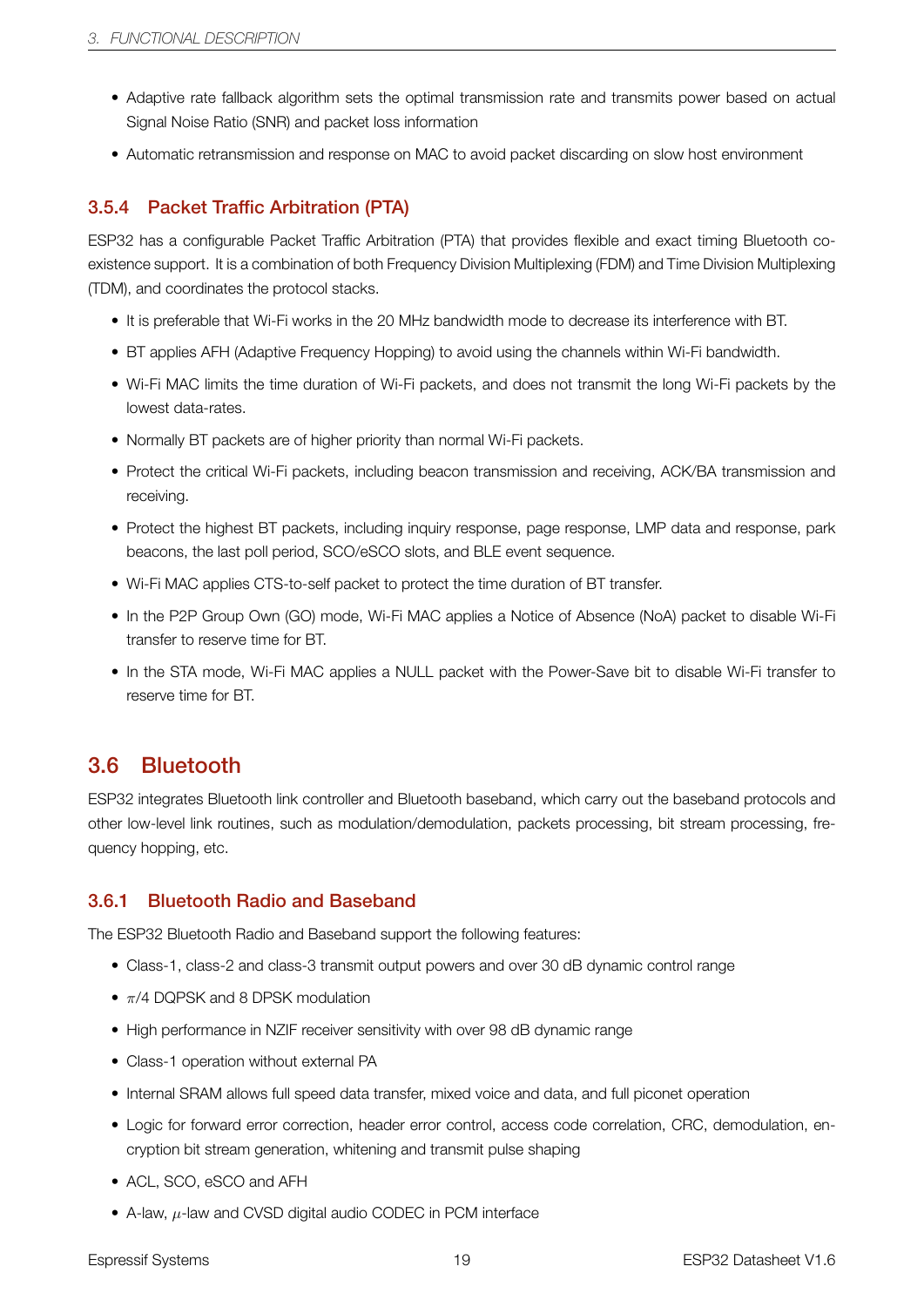- SBC audio CODEC
- Power management for low power applications
- SMP with 128-bit AES

#### <span id="page-27-0"></span>3.6.2 Bluetooth Interface

- Provides UART HCI interface, up to 4 Mbps
- Provides SDIO / SPI HCI interface
- Provides I2C interface for the host to do configuration
- Provides PCM / I2S audio interface

#### <span id="page-27-1"></span>3.6.3 Bluetooth Stack

The Bluetooth stack of ESP32 is compliant with Bluetooth v4.2 BR / EDR and BLE specification.

### <span id="page-27-2"></span>3.6.4 Bluetooth Link Controller

The link controller operates in three major states: standby, connection and sniff. It enables multi connection and other operations like inquiry, page, and secure simple pairing, and therefore enables Piconet and Scatternet. Below are the features:

- Classic Bluetooth
	- Device Discovery (inquiry and inquiry scan)
	- Connection establishment (page and page scan)
	- Multi connections
	- Asynchronous data reception and transmission
	- Synchronous links (SCO/eSCO)
	- Master/Slave Switch
	- Adaptive Frequency Hopping and Channel assessment
	- Broadcast encryption
	- Authentication and encryption
	- Secure Simple Pairing
	- Multi-point and scatternet management
	- Sniff mode
	- Connectionless Slave Broadcast (transmitter and receiver)
	- Enhanced power control
	- Ping
- Bluetooth Low Energy
	- Advertising
	- Scanning
	- Multiple connections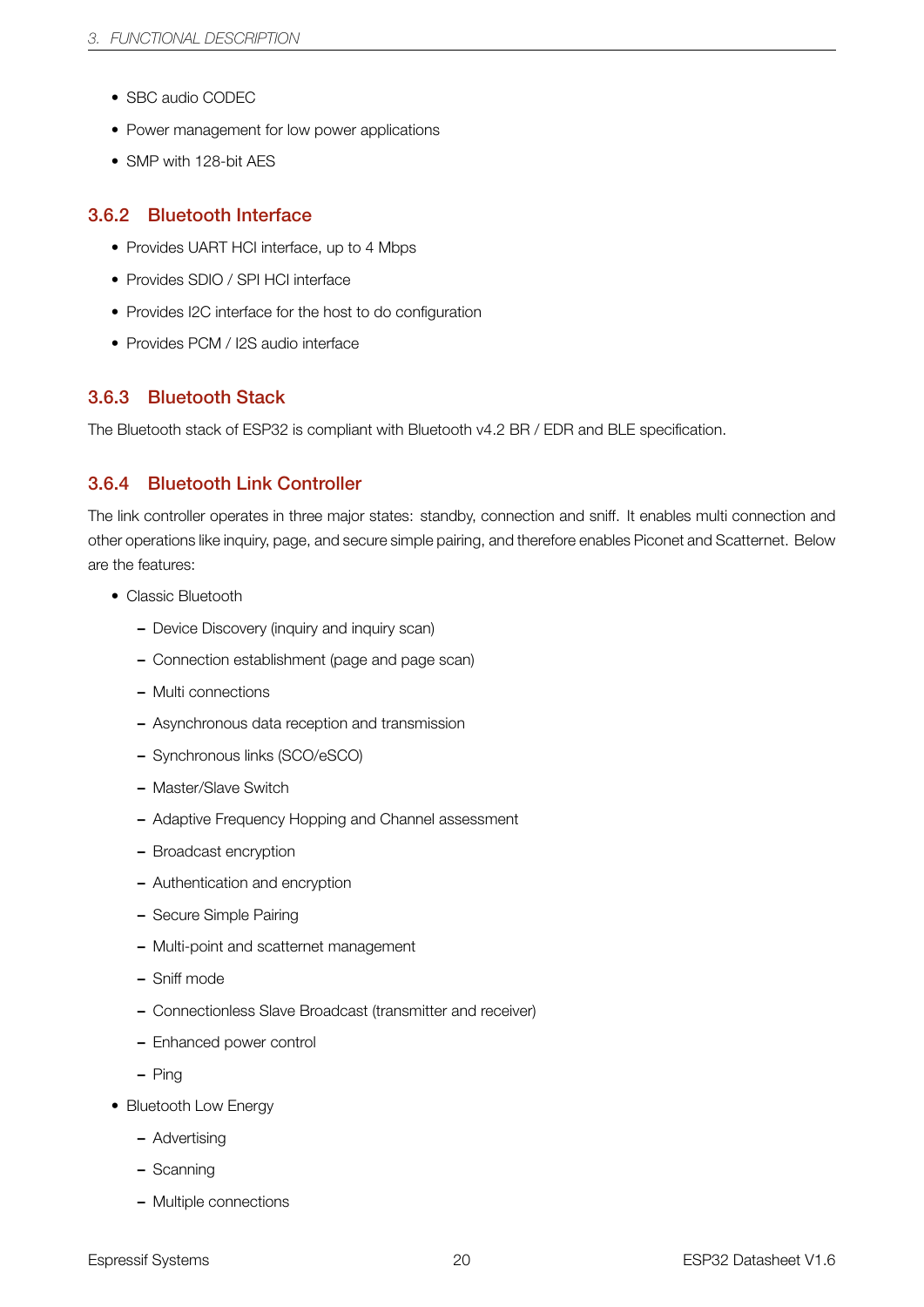- Asynchronous data reception and transmission
- Adaptive Frequency Hopping and Channel assessment
- Connection parameter update
- Date Length Extension
- Link Layer Encryption
- LE Ping

### 3.7 RTC and Low-Power Management

<span id="page-28-0"></span>With the advanced power management technologies, ESP32 can switch between different power modes (see Table 5).

- Power mode
	- Active mode: The chip radio is powered on. The chip can receive, transmit, or listen.
	- Modem-sleep mode: The CPU is operational and the clock is configurable. The Wi-Fi/Bluetooth baseband and radio are disabled.
	- Light-sleep mode: The CPU is paused. The RTC memory and RTC peripherals, as well as the ULPcoprocessor are running. Any wake-up events (MAC, host, RTC timer, or external interrupts) will wake up the chip.
	- Deep-sleep mode: Only RTC memory and RTC peripherals are powered on. Wi-Fi and Bluetooth connection data are stored in RTC memory. The ULP-coprocessor can work.
	- Hibernation mode: The internal 8-MHz oscillator and ULP-coprocessor are disabled. The RTC recovery memory is powered down. Only one RTC timer on the slow clock and some RTC GPIOs are active. The RTC timer or the RTC GPIOs can wake up the chip from the Hibernation mode.
- Sleep Pattern
	- Association sleep pattern: The power mode switches between the Active mode, Modem- and Lightsleep mode during this sleep pattern. The CPU, Wi-Fi, Bluetooth, and radio are woken up at predetermined intervals to keep Wi-Fi/BT connections alive.
	- ULP sensor-monitored pattern: The main CPU is in the Deep-sleep mode. The ULP co-processor does sensor measurements and wakes up the main system, based on the measured data from sensors.

<span id="page-28-1"></span>

| Power mode                          | Active    | Modem-sleep               | Light-sleep  | Deep-sleep                                 | <b>Hibernation</b> |
|-------------------------------------|-----------|---------------------------|--------------|--------------------------------------------|--------------------|
| Sleep pattern                       |           | Association sleep pattern |              | <b>ULP</b><br>sensor-<br>monitored pattern |                    |
| <b>CPU</b>                          | ON        | ON                        | <b>PAUSE</b> | <b>OFF</b>                                 | <b>OFF</b>         |
| Wi-Fi/BT<br>base-<br>band and radio | <b>ON</b> | OFF                       | OFF          | <b>OFF</b>                                 | <b>OFF</b>         |
| RTC memory and<br>RTC peripherals   | <b>ON</b> | ON                        | ON           | ON                                         | <b>OFF</b>         |
| ULP co-processor                    | ON        | ON                        | ON           | ON/OFF                                     | OFF                |

#### Table 5: Functionalities Depending on the Power Modes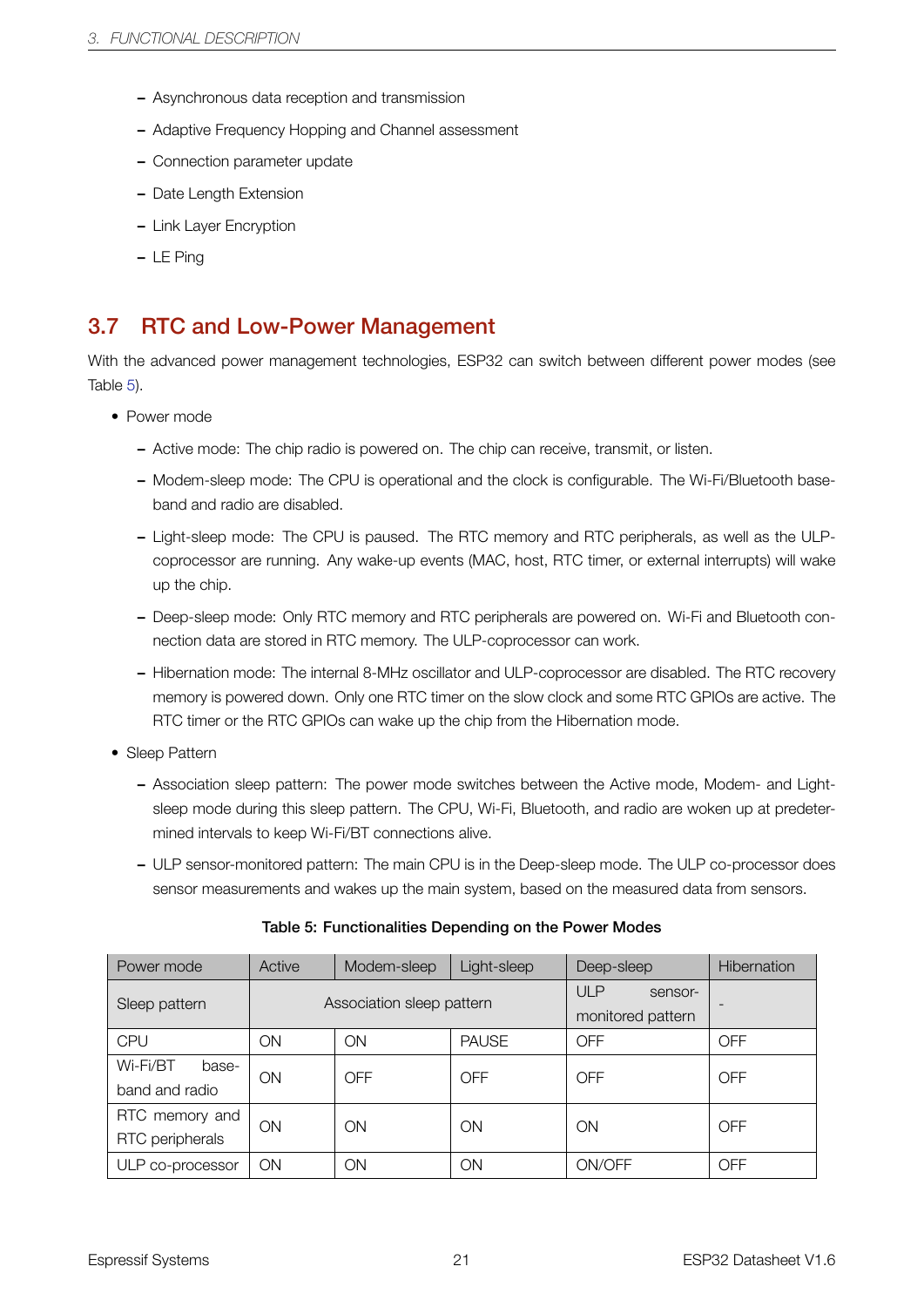The power consumption varies with different power modes/sleep patterns, and work status, of functional modules. Please see Table 6 for details.

<span id="page-29-0"></span>

| Power mode          | Description                                          | Power consumption            |
|---------------------|------------------------------------------------------|------------------------------|
|                     | Wi-Fi Tx packet 13 dBm $\sim$ 21 dBm                 | $160 \sim 260$ mA            |
| Active (RF working) | Wi-Fi / BT Tx packet 0 dBm                           | 120 mA                       |
|                     | Wi-Fi / BT Rx and listening                          | $80 \sim 90 \text{ mA}$      |
|                     | Association sleep pattern (by Light-sleep)           | 0.9 mA@DTIM3, 1.2 mA@DTIM1   |
|                     |                                                      | Max speed: 20 mA             |
| Modem-sleep         | The CPU is powered on.                               | Normal speed: $5 \sim 10$ mA |
|                     |                                                      | Slow speed: 3 mA             |
| Light-sleep         | $\overline{\phantom{a}}$                             | $0.8 \text{ mA}$             |
|                     | The ULP co-processor is powered on.                  | $0.15 \text{ mA}$            |
| Deep-sleep          | ULP sensor-monitored pattern                         | 25 $\mu$ A @1% duty          |
|                     | RTC timer + RTC memory                               | 10 $\mu$ A                   |
| <b>Hibernation</b>  | RTC timer only                                       | $5 \mu A$                    |
| Power off           | CHIP_PU is set to low level, the chip is powered off | $< 0.1 \mu A$                |

#### Table 6: Power Consumption by Power Modes

#### Note:

For more information about RF power consumption, refer to Section 5.2 RF Power Consumption Specifications.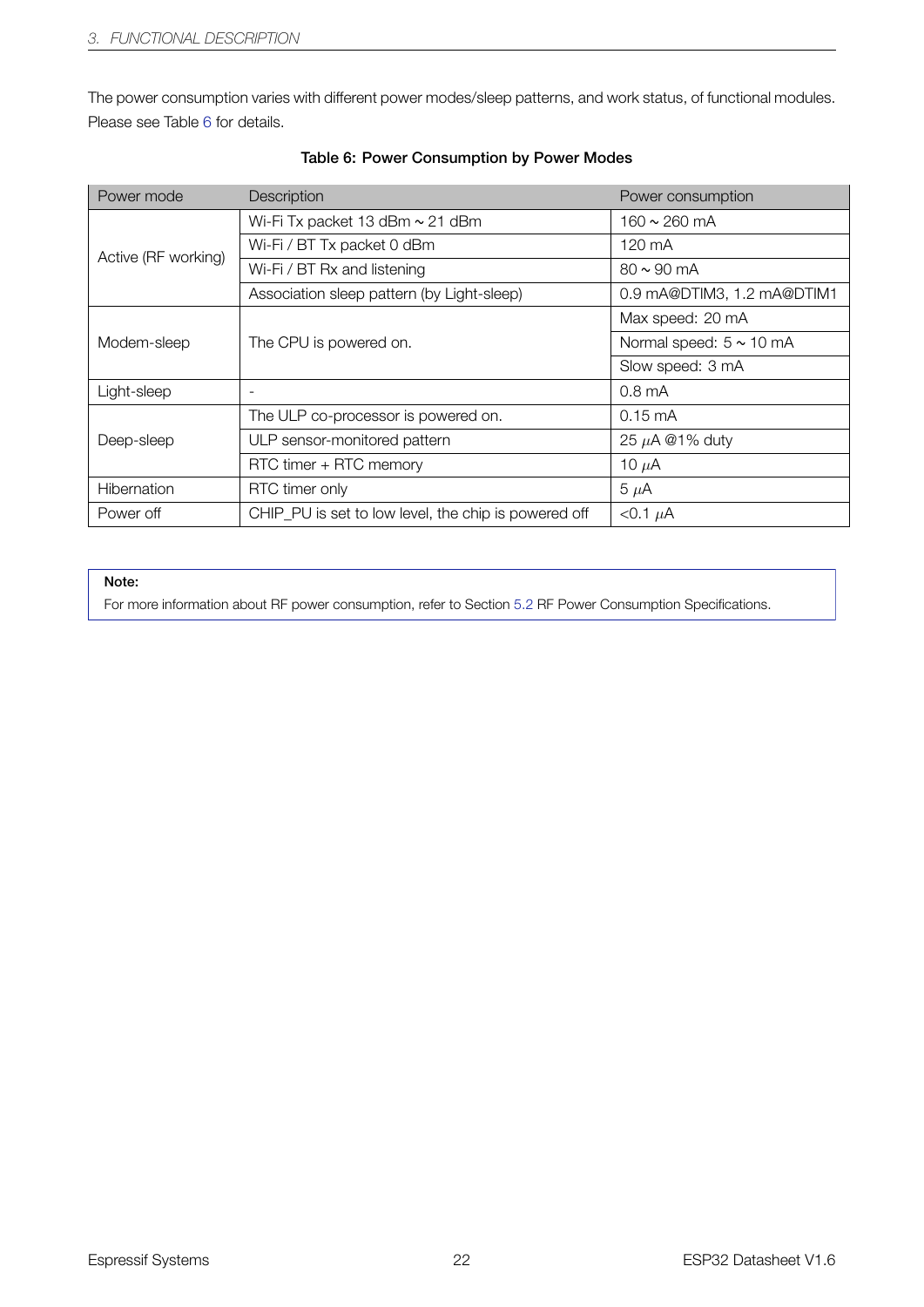# <span id="page-30-0"></span>4. Peripherals and Sensors

### <span id="page-30-1"></span>4.1 General Purpose Input / Output Interface (GPIO)

ESP32 has 34 GPIO pins which can be assigned to various functions by programming the appropriate registers. There are several kinds of GPIOs: digital only GPIOs, analog enabled GPIOs, capacitive touch enabled GPIOs, etc. Analog enabled GPIOs can be configured as digital GPIOs. Capacitive touch enabled GPIOs can be configured as digital GPIOs.

Each digital enabled GPIO can be configured to internal pull-up or pull-down, or set to high impedance. When configured as an input, the input value can be read through the register. The input can also be set to edge-trigger or level-trigger to generate CPU interrupts. In short, the digital IO pins are bi-directional, non-inverting and tristate, including input and output buffer with tristate control. These pins can be multiplexed with other functions, such as the SDIO interface, UART, SI, etc. For low power operations, the GPIOs can be set to hold their states.

### <span id="page-30-2"></span>4.2 Analog-to-Digital Converter (ADC)

ESP32 integrates 12-bit SAR ADCs and supports measurements on 18 channels (analog enabled pins). Some of these pins can be used to build a programmable gain amplifier which is used for the measurement of small analog signals. The ULP-coprocessor in ESP32 is also designed to measure the voltages while operating in the sleep mode, to enable low power consumption; the CPU can be woken up by a threshold setting and/or via other triggers.

With the appropriate setting, the ADCs and the amplifier can be configured to measure voltages for a maximum of 18 pins.

### <span id="page-30-3"></span>4.3 Ultra-Low-Noise Analog Pre-Amplifier

ESP32 integrates an ultra-low-noise analog pre-amplifier that outputs to the ADC. The amplification ratio is given by the size of a pair of sampling capacitors that are placed off-chip. By using a larger capacitor, the sampling noise is reduced, but the settling time will be increased. The amplification ratio is also limited by the amplifier which peaks at about 60 dB gain.

### <span id="page-30-4"></span>4.4 Hall Sensor

ESP32 integrates a Hall sensor based on an N-carrier resistor. When the chip is in the magnetic field, the Hall sensor develops a small voltage laterally on the resistor, which can be directly measured by the ADC, or amplified by the ultra-low-noise analog pre-amplifier and then measured by the ADC.

### <span id="page-30-5"></span>4.5 Digital-to-Analog Converter (DAC)

Two 8-bit DAC channels can be used to convert two digital signals into two analog voltage signal outputs. The design structure is composed of integrated resistor strings and a buffer. This dual DAC supports power supply as input voltage reference and can drive other circuits. The dual channels support independent conversions.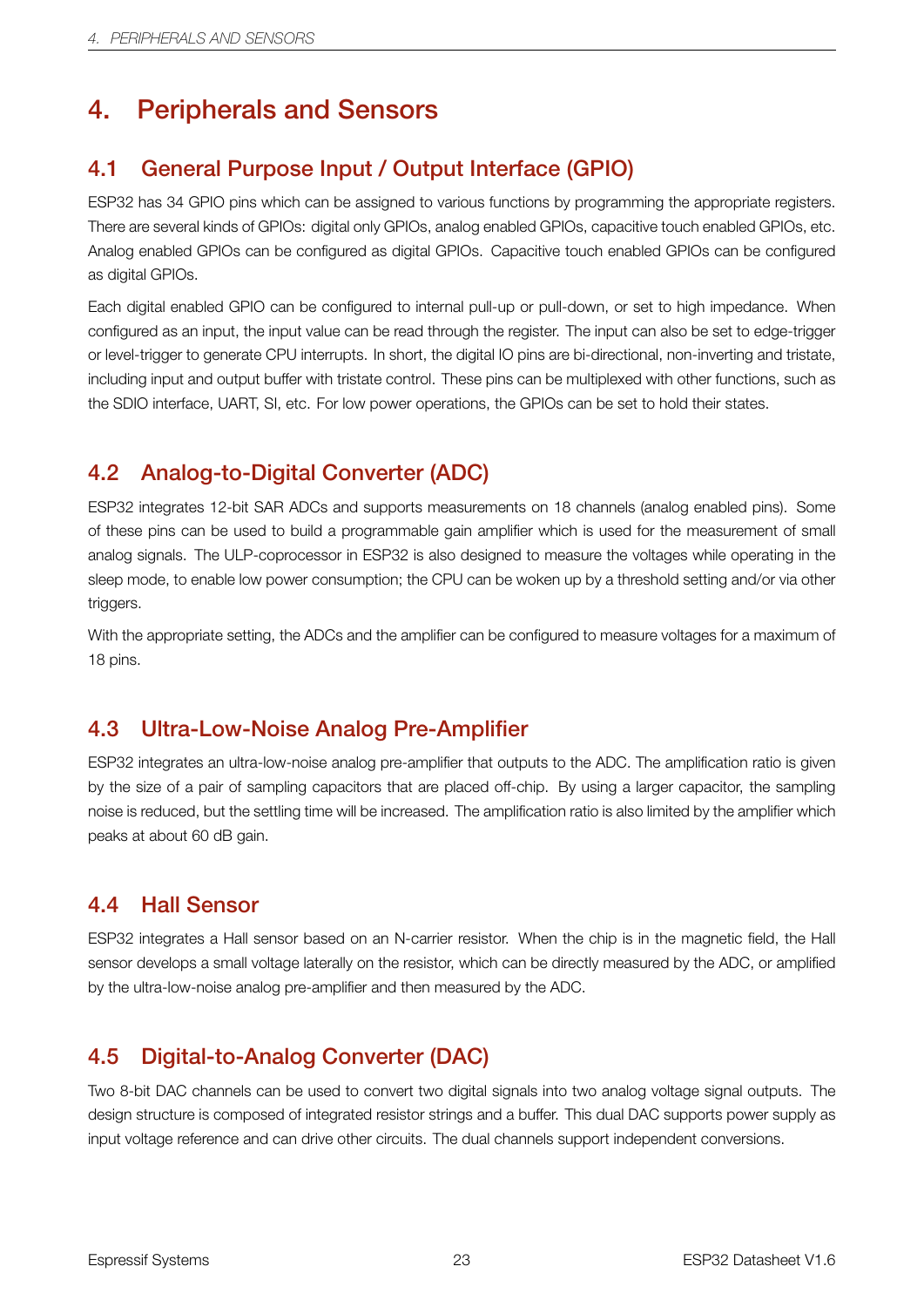### 4.6 Temperature Sensor

The temperature sensor generates a voltage that varies with temperature. The voltage is internally converted via an analog-to-digital converter into a digital code.

<span id="page-31-0"></span>The temperature sensor has a range of -40°C to 125°C. As the offset of the temperature sensor varies from chip to chip due to process variation, together with the heat generated by the Wi-Fi circuitry itself (which affects measurements), the internal temperature sensor is only suitable for applications that detect temperature changes instead of absolute temperatures and for calibration purposes as well.

However, if the user calibrates the temperature sensor and uses the device in a minimally powered-on application, the results could be accurate enough.

### 4.7 Touch Sensor

<span id="page-31-1"></span>ESP32 offers 10 capacitive sensing GPIOs which detect capacitive variations introduced by the GPIO's direct contact or close proximity with a finger or other objects. The low noise nature of the design and high sensitivity of the circuit allow relatively small pads to be used. Arrays of pads can also be used so that a larger area or more points can be detected. The 10 capacitive sensing GPIOs are listed in Table 7.

<span id="page-31-3"></span>

| Capacitive sensing signal name | Pin name          |
|--------------------------------|-------------------|
| T <sub>0</sub>                 | GPIO4             |
| T1                             | GPIO0             |
| T <sub>2</sub>                 | GPIO <sub>2</sub> |
| T <sub>3</sub>                 | <b>MTDO</b>       |
| T4                             | <b>MTCK</b>       |
| T <sub>5</sub>                 | MTD1              |
| T <sub>6</sub>                 | <b>MTMS</b>       |
| T7                             | GPIO27            |
| T <sub>8</sub>                 | 32K_XN            |
| T <sub>9</sub>                 | 32K_XP            |

#### Table 7: Capacitive Sensing GPIOs Ava[ila](#page-31-3)ble on ESP32

Note:

For more information about the touch sensor design and layout, refer to Appendix A Touch Sensor.

### 4.8 Ultra-Lower-Power Coprocessor

<span id="page-31-2"></span>The ULP processor and RTC memory remains powered on during the Deep-sleep mode. Hence, the developer can store a program for the ULP processor in the RTC memory to access the peripheral devices, internal timers and internal sensors during the Deep-sleep mode. This is useful for designing applications where the CPU needs to be woken up by an external event, or timer, or a combination of these events, while maintaining minimal power consumption.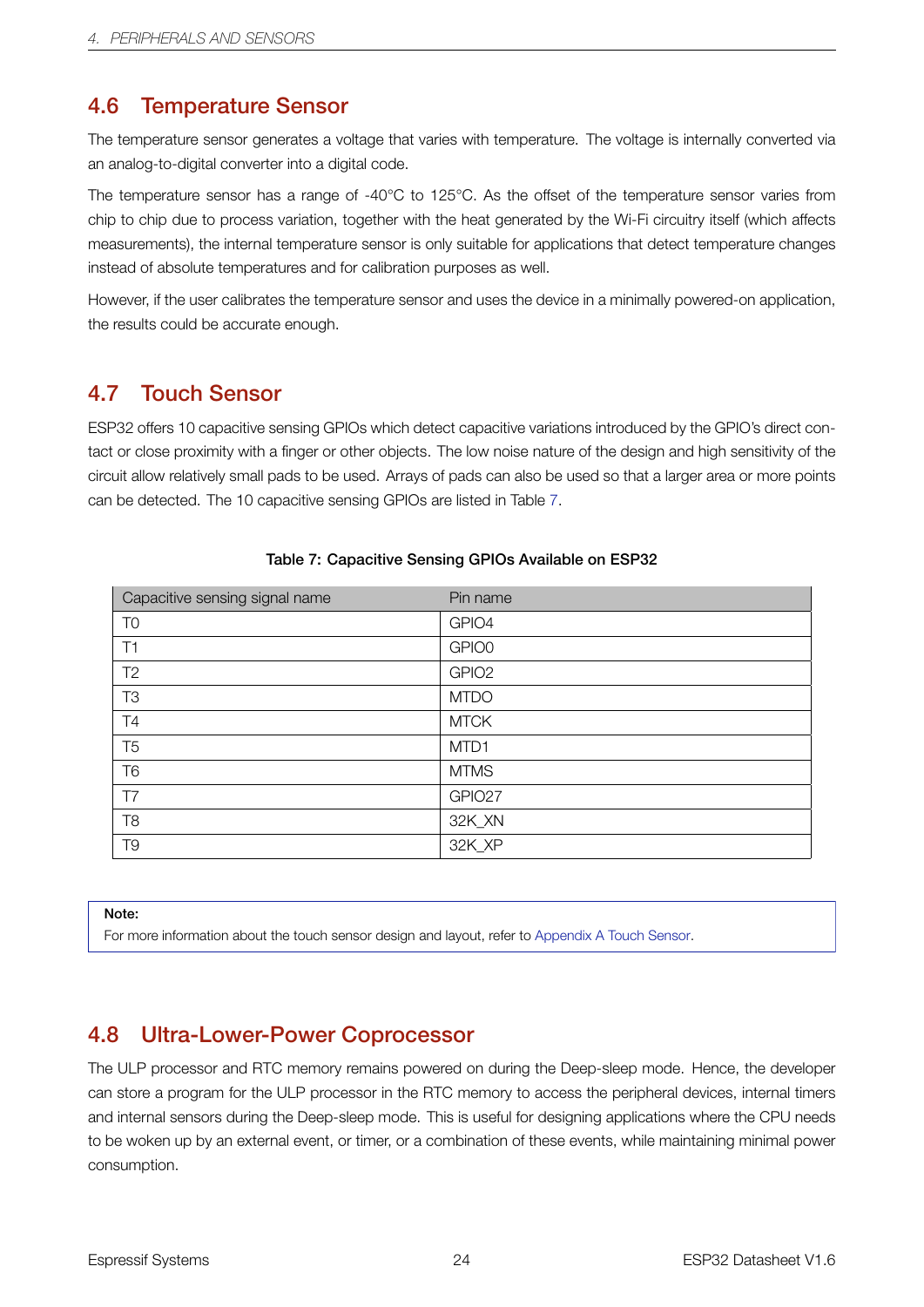### <span id="page-32-0"></span>4.9 Ethernet MAC Interface

An IEEE-802.3-2008-compliant Media Access Controller (MAC) is provided for Ethernet LAN communications. ESP32 requires an external physical interface device (PHY) to connect to the physical LAN bus (twisted-pair, fiber, etc.). The PHY is connected to ESP32 through 17 signals of MII or nine signals of RMII. With the Ethernet MAC (EMAC) interface, the following features are supported:

- 10 Mbps and 100 Mbps rates
- Dedicated DMA controller allowing high-speed transfer between the dedicated SRAM and Ethernet MAC
- Tagged MAC frame (VLAN support)
- Half-duplex (CSMA/CD) and full-duplex operation
- MAC control sublayer (control frames)
- 32-bit CRC generation and removal
- Several address filtering modes for physical and multicast address (multicast and group addresses)
- 32-bit status code for each transmitted or received frame
- Internal FIFOs to buffer transmit and receive frames. The transmit FIFO and the receive FIFO are both 512 words (32-bit)
- Hardware PTP (precision time protocol) in accordance with IEEE 1588 2008 (PTP V2)
- 25 MHz/50 MHz clock output

### <span id="page-32-1"></span>4.10 SD/SDIO/MMC Host Controller

An SD/SDIO/MMC host controller is available on ESP32 which supports the following features:

- Secure Digital memory (SD mem Version 3.0 and Version 3.01)
- Secure Digital I/O (SDIO Version 3.0)
- Consumer Electronics Advanced Transport Architecture (CE-ATA Version 1.1)
- Multimedia Cards (MMC Version 4.41, eMMC Version 4.5 and Version 4.51)

The controller allows clock output at up to 80 MHz and in three different data-bus modes: 1-bit, 4-bit and 8-bit. It supports two SD/SDIO/MMC4.41 cards in 4-bit data-bus mode. It also supports one SD card operating at 1.8 V level.

### <span id="page-32-2"></span>4.11 SDIO/SPI Slave Controller

ESP32 integrates an SD device interface that conforms to the industry-standard SDIO Card Specification Version 2.0 and allows a host controller to access the SoC device using the SDIO bus interface and protocol. ESP32 acts as the slave on the SDIO bus. The host can access SDIO interface registers directly and can access shared memory via a DMA engine, thus maximizing performance without engaging the processor cores.

The SDIO/SPI slave controller supports the following features:

- SPI, 1-bit SDIO, and 4-bit SDIO transfer modes over the full clock range of 0 to 50 MHz
- Configurable sampling and driving clock edge
- Special registers for direct access by host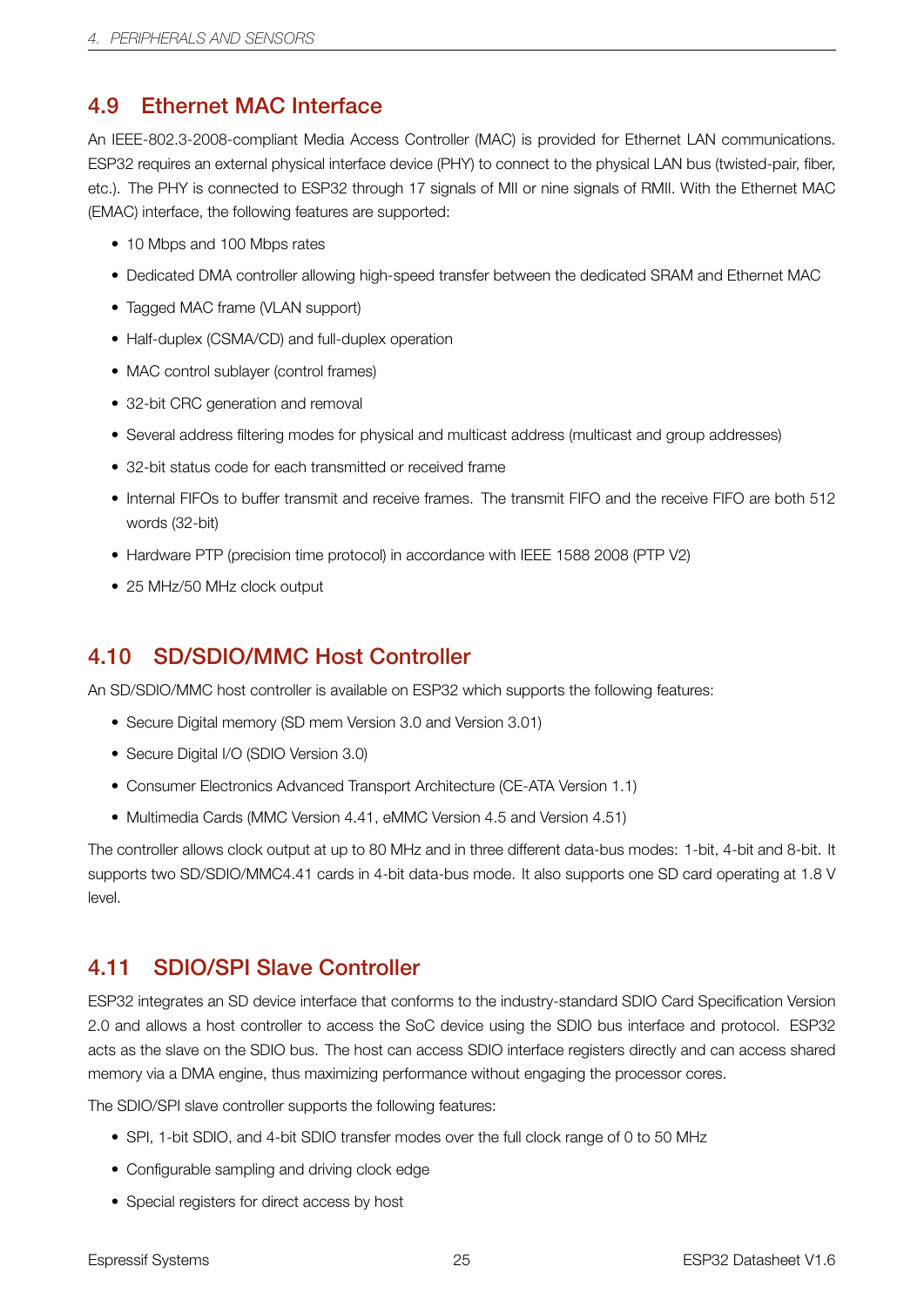- Interrupt to host for initiating data transfer
- Allows card to interrupt host
- Automatic loading of SDIO bus data and automatic discarding of padding data
- Block size of up to 512 bytes
- Interrupt vectors between the host and the slave to allow both to interrupt each other
- Linked List DMA for data transfer

### <span id="page-33-0"></span>4.12 Universal Asynchronous Receiver Transmitter (UART)

ESP32 has three UART interfaces, i.e. UART0, UART1 and UART2, which provide asynchronous communication (RS232 and RS485) and IrDA support, and communicate at up to 5 Mbps. UART provides hardware management of the CTS and RTS signals and software flow control (XON and XOFF). All of the interfaces can be accessed by the DMA controller or directly by CPU.

### <span id="page-33-1"></span>4.13 I2C Interface

ESP32 has two I2C bus interfaces which can serve as I2C master or slave depending on the user's configuration. The I2C interfaces support:

- Standard mode (100 kbit/s)
- Fast mode (400 kbit/s)
- Up to 5 MHz, but constrained by SDA pull up strength
- 7-bit/10-bit addressing mode
- Dual addressing mode

Users can program command registers to control I2C interfaces to have more flexibility.

### <span id="page-33-2"></span>4.14 I2S Interface

Two standard I2S interfaces are available in ESP32. They can be operated in the master or slave mode, in full duplex and half-duplex communication modes, and can be configured to operate with an 8-/16-/32-/40-/48-bit resolution as input or output channels. BCK clock frequency from 10 kHz up to 40 MHz are supported. When one or both of the I2S interfaces are configured in the master mode, the master clock can be output to the external DAC/CODEC.

Both of the I2S interfaces have dedicated DMA controllers. PDM and BT PCM interfaces are supported.

### <span id="page-33-3"></span>4.15 Infrared Remote Controller

The infrared remote controller supports eight channels of infrared remote transmission and receiving. Through programming the pulse waveform, it supports various infrared protocols. Eight channels share a 512 x 32-bit block of memory to store the transmitting or receiving waveform.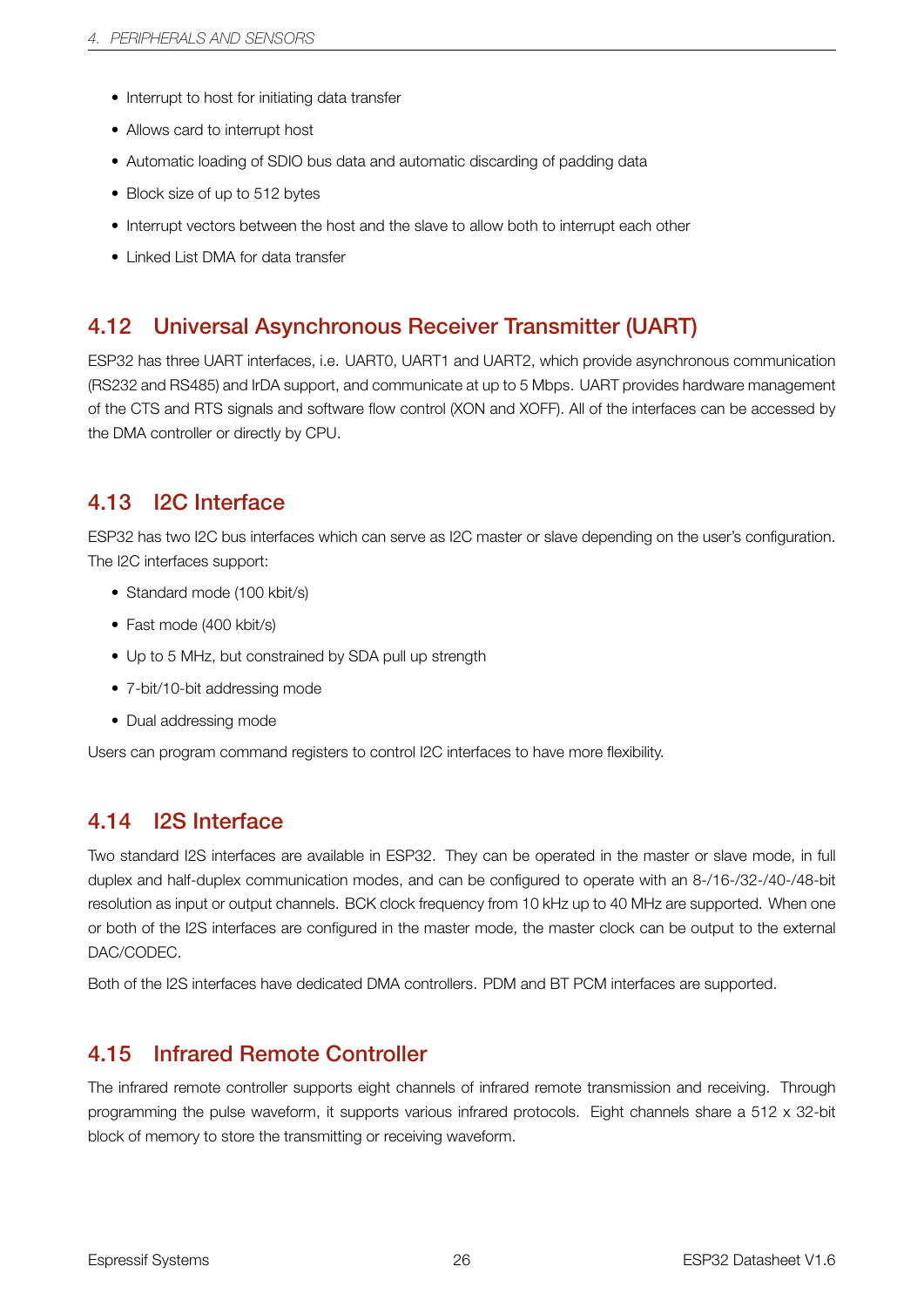### <span id="page-34-0"></span>4.16 Pulse Counter

The pulse counter captures pulse and counts pulse edges through seven modes. It has 8 channels; each channel captures four signals at a time. The four input signals include two pulse signals and two control signals. When the counter reaches a defined threshold, an interrupt is generated.

### <span id="page-34-1"></span>4.17 Pulse Width Modulation (PWM)

The Pulse Width Modulation (PWM) controller can be used for driving digital motors and smart lights. The controller consists of PWM timers, the PWM operator and a dedicated capture sub-module. Each timer provides timing in synchronous or independent form, and each PWM operator generates the waveform for one PWM channel. The dedicated capture sub-module can accurately capture external timing events.

### <span id="page-34-2"></span>4.18 LED PWM

The LED PWM controller can generate 16 independent channels of digital waveforms with the configurable periods and configurable duties.

The 16 channels of digital waveforms operate at 80 MHz APB clock, among which 8 channels have the option of using the 8 MHz oscillator clock. Each channel can select a 20-bit timer with configurable counting range and its accuracy of duty can be up to 16 bits with the 1 ms period.

The software can change the duty immediately. Moreover, each channel supports step-by-step duty increasing or decreasing automatically. It is useful for the LED RGB color gradient generator.

### <span id="page-34-3"></span>4.19 Serial Peripheral Interface (SPI)

ESP32 features three SPIs (SPI, HSPI and VSPI) in slave and master modes in 1-line full-duplex and 1/2/4-line half-duplex communication modes. These SPIs also support the following general-purpose SPI features:

- 4 timing modes of the SPI format transfer that depend on the polarity (POL) and the phase (PHA)
- up to 80 MHz and the divided clocks of 80 MHz
- up to 64-byte FIFO

All SPIs can also be used to connect to the external flash/SRAM and LCD. Each SPI can be served by DMA controllers.

### <span id="page-34-4"></span>4.20 Accelerator

ESP32 is equipped with hardware accelerators of general algorithms, such as AES (FIPS PUB 197), SHA (FIPS PUB 180-4), RSA, and ECC, which support independent arithmetic such as Big Integer Multiplication and Big Integer Modular Multiplication. The maximum operation length for RSA, ECC, Big Integer Multiply and Big Integer Modular Multiplication is 4096 bits.

The hardware accelerators greatly improve operation speed and reduce software complexity. They also support code encryption and dynamic decryptionwhich ensures that codes in the flash will not be stolen.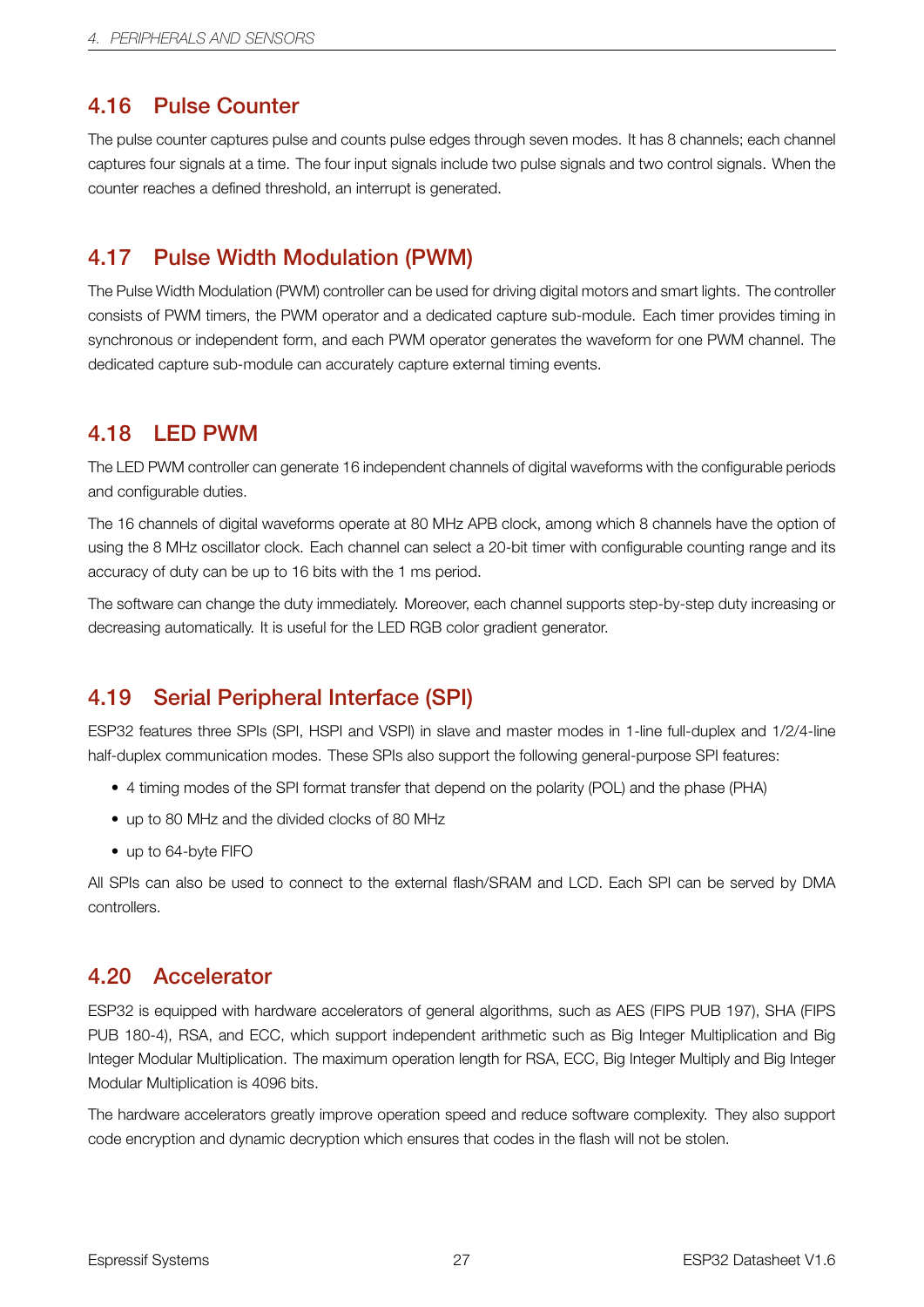# <span id="page-35-1"></span>5. Electrical Characteristics

#### Note:

The specifications in this chapter have been tested under the following general condition:  $VDD = 3.3V$ ,  $T_A = 27^{\circ}C$ , unless otherwise specified.

### <span id="page-35-2"></span>5.1 Absolute Maximum Ratings

<span id="page-35-0"></span>

| Parameter                    | Symbol       | <b>Min</b>               | Typ                      | Max                 | Unit        |
|------------------------------|--------------|--------------------------|--------------------------|---------------------|-------------|
| Power supply                 | <b>VDD</b>   | 2.3                      | 3.3                      | 3.6                 | $\vee$      |
| Input low voltage            | $V_{IL}$     | $-0.3$                   | $\overline{\phantom{a}}$ | $0.25 \times VIO$   | $\vee$      |
| Input high voltage           | $V_{IH}$     | $0.75 \times V_{IO}$     | $\overline{\phantom{0}}$ | $V_{IO}$ +0.3       | $\vee$      |
| Input leakage current        | $I_{IL}$     |                          | $\overline{\phantom{a}}$ | 50                  | nA          |
| Output low voltage           | $V_{OL}$     |                          |                          | $0.1 \times V_{IO}$ | $\vee$      |
| Output high voltage          | $V_{OH}$     | $0.8\times V_{IO}$       |                          |                     | $\vee$      |
| Input pin capacitance        | $C_{pad}$    |                          | $\overline{\phantom{a}}$ | 2                   | pF          |
| <b>VDDIO</b>                 | $V_{IO}$     | 1.8                      | 3.3                      | 3.6                 | $\vee$      |
| Maximum drive capability     | MAX          | $\overline{\phantom{a}}$ | $\overline{\phantom{a}}$ | 40                  | mA          |
| Storage temperature range    | $\mid_{STR}$ | $-40$                    | $\overline{\phantom{a}}$ | 150                 | $^{\circ}C$ |
| Operating temperature range* | $T_{OPR}$    | -40                      | ۰                        | 125                 | $^{\circ}C$ |

#### Table 8: Absolute Maximum Ratings

\*Since the range of operating temperatures for the embedded flash on ESP32-D2WD is -40*◦*C ~ 105*◦*C, the operating temperatures for ESP32-D2WD extend from -40*◦*C to 105*◦*C. The other chips in this series have no embedded flash, and their range of operating temperatures is -40*◦*C ~ 125*◦*C.

### <span id="page-35-3"></span>5.2 RF Power Consumption Specifications

The power consumption measurements are conducted with 3.0V supply and 25°C ambient, at antenna port. All the transmitters' measurements are based on 90% duty cycle and continuous transmit mode.

<span id="page-35-5"></span><span id="page-35-4"></span>

| Mode                                                          | Min | Typ | Max | Unit |
|---------------------------------------------------------------|-----|-----|-----|------|
| Transmit 802.11b, DSSS 1 Mbps, $POUT = +19.5$ dBm             |     | 225 |     | mA   |
| Transmit 802.11b, CCK 11 Mbps, $POUT = +18.5$ dBm             |     | 205 |     | mA   |
| Transmit 802.11g, OFDM 54 Mbps, POUT = $+16$ dBm              |     | 160 |     | mA   |
| Transmit 802.11n, MCS7, POUT = $+14$ dBm                      |     | 152 |     | mA   |
| Receive 802.11b, packet length = 1024 bytes, -80 dBm          |     | 85  |     | mA   |
| Receive 802.11g, packet length = $1024$ bytes, -70 dBm        |     | 85  |     | mA   |
| Receive 802.11n, packet length = 1024 bytes, -65 dBm          |     | 80  |     | mA   |
| Receive 802.11n HT40, packet length = $1024$ bytes, $-65$ dBm |     | 80  |     | mA   |

#### Table 9: RF Power Consumption Specifications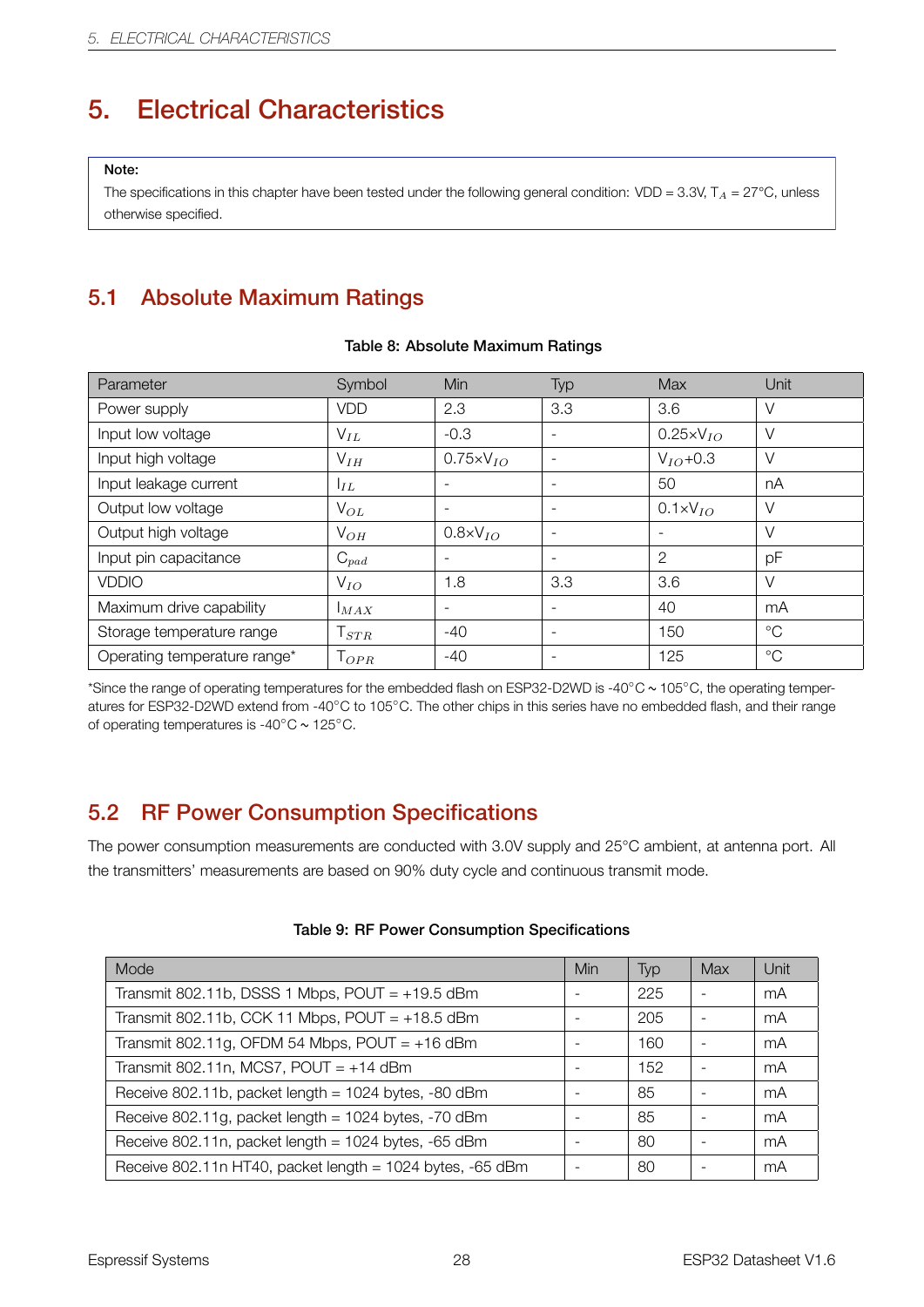### 5.3 Wi-Fi Radio

<span id="page-36-2"></span>

| Description                      | Min                        | Typical                  | Max                      | Unit     |  |  |  |  |
|----------------------------------|----------------------------|--------------------------|--------------------------|----------|--|--|--|--|
| Input frequency                  | 2412                       |                          | 2484                     | MHz      |  |  |  |  |
| Output impedance                 | $\overline{\phantom{m}}$   | $30+j10$                 | L.                       | $\Omega$ |  |  |  |  |
| Input reflection                 |                            | $\overline{\phantom{a}}$ | $-10$                    | dB       |  |  |  |  |
|                                  | Sensitivity                |                          |                          |          |  |  |  |  |
| Output power of PA for 72.2 Mbps | 15.5                       | 16.5                     | 17.5                     | dBm      |  |  |  |  |
| Output power of PA for 11b mode  | 19.5                       | 20.5                     | 21.5                     | dBm      |  |  |  |  |
| DSSS, 1 Mbps                     | $\overline{\phantom{a}}$   | $-98$                    |                          | dBm      |  |  |  |  |
| CCK, 11 Mbps                     | $\overline{\phantom{m}}$   | $-91$                    | $\overline{\phantom{a}}$ | dBm      |  |  |  |  |
| OFDM, 6 Mbps                     | $\overline{\phantom{a}}$   | $-93$                    | $\overline{\phantom{a}}$ | dBm      |  |  |  |  |
| OFDM, 54 Mbps                    | $\overline{\phantom{m}}$   | $-75$                    | $\overline{\phantom{a}}$ | dBm      |  |  |  |  |
| HT20, MCS0                       | $\overline{\phantom{0}}$   | $-93$                    |                          | dBm      |  |  |  |  |
| HT20, MCS7                       | $\overline{\phantom{a}}$   | $-73$                    | $\overline{\phantom{a}}$ | dBm      |  |  |  |  |
| HT40, MCS0                       | $\overline{\phantom{0}}$   | $-90$                    | $\overline{\phantom{a}}$ | dBm      |  |  |  |  |
| HT40, MCS7                       | $\overline{\phantom{a}}$   | $-70$                    | $\overline{\phantom{a}}$ | dBm      |  |  |  |  |
| MCS32                            |                            | $-89$                    | $\equiv$                 | dBm      |  |  |  |  |
|                                  | Adjacent channel rejection |                          |                          |          |  |  |  |  |
| OFDM, 6 Mbps                     | ÷                          | 37                       | $\overline{\phantom{a}}$ | dB       |  |  |  |  |
| OFDM, 54 Mbps                    | $\overline{\phantom{a}}$   | 21                       | $\overline{\phantom{a}}$ | dB       |  |  |  |  |
| HT20, MCS0                       |                            | 37                       | $\overline{\phantom{a}}$ | dB       |  |  |  |  |
| HT20, MCS7                       | $\overline{\phantom{a}}$   | 20                       | $\overline{\phantom{a}}$ | dΒ       |  |  |  |  |

#### Table 10: Wi-Fi Radio Characteristics

### <span id="page-36-0"></span>5.4 Bluetooth Radio

### <span id="page-36-1"></span>5.4.1 Receiver–Basic Data Rate

#### Table 11: Receiver Characteristics–Basic Data Rate

<span id="page-36-3"></span>

| Parameter                         | Conditions               | Min                      | Typ                      | Max                      | Unit |
|-----------------------------------|--------------------------|--------------------------|--------------------------|--------------------------|------|
| Sensitivity @0.1% BER             |                          |                          | $-98$                    |                          | dBm  |
| Maximum received signal @0.1% BER | $\overline{\phantom{a}}$ | $\Omega$                 | $\overline{\phantom{a}}$ |                          | dBm  |
| Co-channel C/I                    | $\overline{\phantom{a}}$ |                          | $+7$                     |                          | dB   |
|                                   | $F = FO + 1 MHz$         | $\overline{\phantom{a}}$ | $\overline{\phantom{a}}$ | -6                       | dΒ   |
|                                   | $F = FO - 1 MHz$         | $\qquad \qquad -$        | $\overline{\phantom{a}}$ | -6                       | dB   |
|                                   | $F = FO + 2 MHz$         | $\overline{\phantom{a}}$ | $\overline{\phantom{a}}$ | $-25$                    | dB   |
| Adjacent channel selectivity C/I  | $F = FO - 2 MHz$         | $\overline{\phantom{0}}$ | $\blacksquare$           | $-33$                    | dB   |
|                                   | $F = FO + 3 MHz$         | $\overline{\phantom{a}}$ | $\blacksquare$           | $-25$                    | dB   |
|                                   | $F = FO - 3 MHz$         | $\qquad \qquad -$        | $\blacksquare$           | $-45$                    | dΒ   |
|                                   | 30 MHz $\sim$ 2000 MHz   | $-10$                    | $\overline{\phantom{a}}$ |                          | dBm  |
| Out-of-band blocking performance  | 2000 MHz ~ 2400 MHz      | $-27$                    | $\sim$                   |                          | dBm  |
|                                   | 2500 MHz ~ 3000 MHz      | $-27$                    | $\overline{\phantom{a}}$ | $\overline{\phantom{a}}$ | dBm  |
|                                   | 3000 MHz $\sim$ 12.5 GHz | $-10$                    | $\overline{\phantom{a}}$ | $\overline{\phantom{a}}$ | dBm  |
| Intermodulation                   |                          | $-36$                    | $\overline{\phantom{a}}$ |                          | dBm  |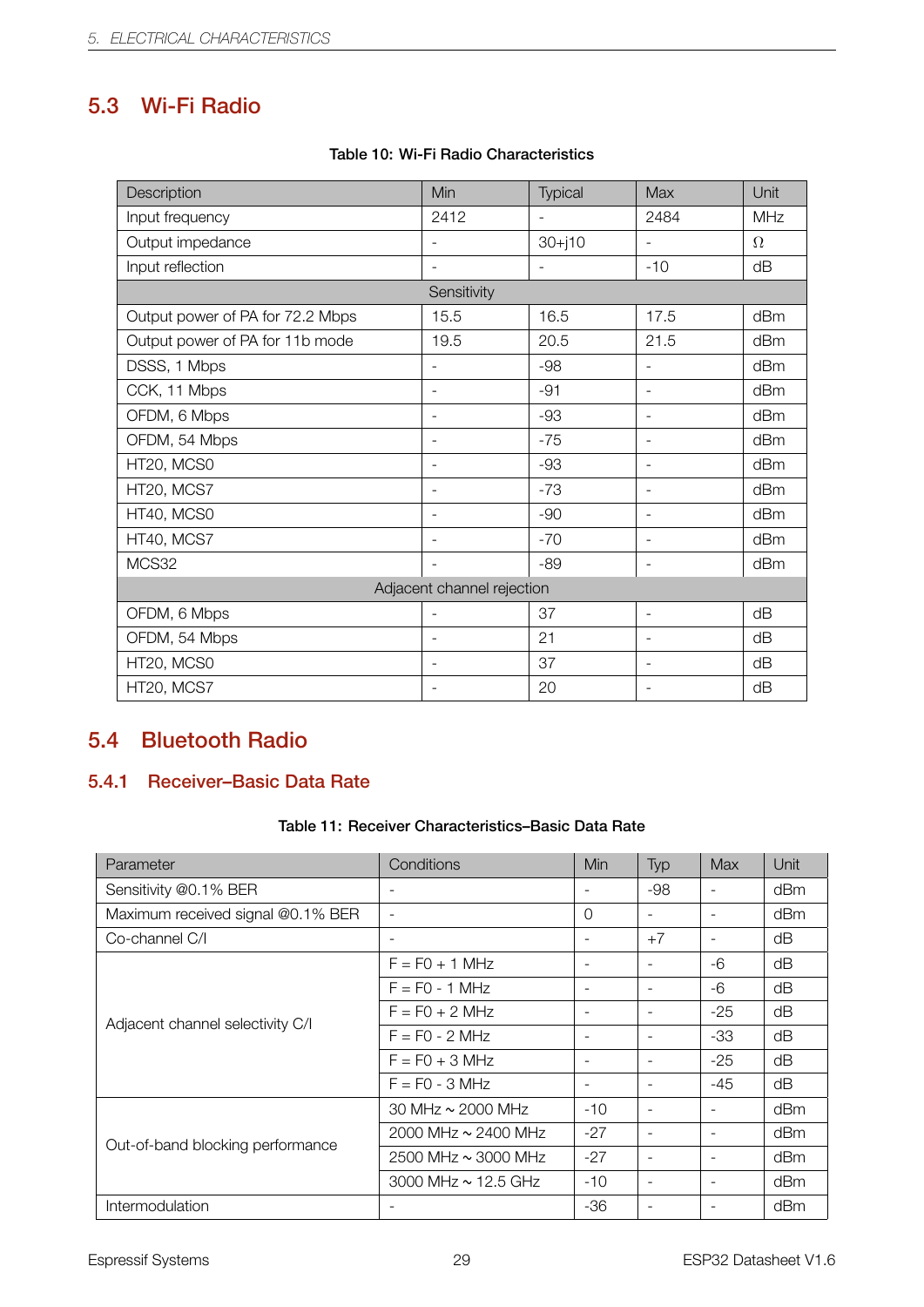### <span id="page-37-0"></span>5.4.2 Transmitter - Basic Data Rate

<span id="page-37-2"></span>

| Parameter                        | Conditions               | Min                      | Typ                      | <b>Max</b>               | Unit                     |
|----------------------------------|--------------------------|--------------------------|--------------------------|--------------------------|--------------------------|
| RF transmit power                | $\overline{\phantom{a}}$ | $\overline{\phantom{a}}$ | $+4$                     | $+4$                     | dBm                      |
| RF power control range           | $\overline{\phantom{a}}$ | $\overline{\phantom{a}}$ | 25                       | $\overline{\phantom{a}}$ | dB                       |
| 20 dB bandwidth                  | $\blacksquare$           | $\blacksquare$           | 0.9                      | $\overline{\phantom{a}}$ | <b>MHz</b>               |
|                                  | $F = F0 + 1$ MHz         | $\overline{\phantom{a}}$ | $-24$                    | $\overline{\phantom{a}}$ | dBm                      |
|                                  | $F = F0 - 1 MHz$         | $\overline{\phantom{a}}$ | $-16.1$                  | $\overline{\phantom{a}}$ | dBm                      |
|                                  | $F = F0 + 2 MHz$         | $\overline{\phantom{a}}$ | $-40.8$                  | $\overline{\phantom{a}}$ | dBm                      |
| Adjacent channel transmit power  | $F = F0 - 2 MHz$         | $\overline{\phantom{a}}$ | $-35.6$                  | $\blacksquare$           | dBm                      |
|                                  | $F = F0 + 3 MHz$         | $\overline{\phantom{a}}$ | $-45.7$                  | $\blacksquare$           | dBm                      |
|                                  | $F = F0 - 3 MHz$         | $\overline{\phantom{a}}$ | $-40.2$                  | $\blacksquare$           | dBm                      |
|                                  | $F = F0 + > 3$ MHz       | $\blacksquare$           | $-45.6$                  | $\overline{\phantom{a}}$ | dBm                      |
|                                  | $F = F0 - 3 MHz$         | $\overline{\phantom{a}}$ | $-44.6$                  | $\overline{\phantom{a}}$ | dBm                      |
| $\Delta f1$ avg                  | $\blacksquare$           | $\overline{\phantom{a}}$ | $\blacksquare$           | 155                      | kHz                      |
| $\Delta f2$ max                  | $\overline{\phantom{a}}$ | 133.7                    | $\overline{\phantom{a}}$ | $\blacksquare$           | kHz                      |
| $\Delta f2$ avg $/\Delta f1$ avg | $\overline{\phantom{a}}$ | $\blacksquare$           | 0.92                     | $\blacksquare$           | $\overline{\phantom{a}}$ |
| <b>ICFT</b>                      | $\overline{\phantom{a}}$ | $\overline{\phantom{a}}$ | $-7$                     | $\overline{\phantom{a}}$ | kHz                      |
| Drift rate                       | $\overline{\phantom{a}}$ | $\overline{\phantom{a}}$ | 0.7                      | $\overline{\phantom{a}}$ | kHz/50 $\mu$ s           |
| Drift (1 slot packet)            | $\overline{\phantom{a}}$ | $\blacksquare$           | 6                        | $\overline{\phantom{a}}$ | kHz                      |
| Drift (5 slot packet)            | $\overline{\phantom{a}}$ | $\overline{\phantom{a}}$ | 6                        | $\overline{\phantom{a}}$ | kHz                      |

#### Table 12: Transmitter Characteristics–Basic Data Rate

### <span id="page-37-1"></span>5.4.3 Receiver–Enhanced Data Rate

|  | Table 13: Receiver Characteristics-Enhanced Data Rate |  |
|--|-------------------------------------------------------|--|
|  |                                                       |  |

<span id="page-37-3"></span>

| Parameter                         | Conditions               | <b>Min</b>               | Typ                      | <b>Max</b>               | Unit |
|-----------------------------------|--------------------------|--------------------------|--------------------------|--------------------------|------|
|                                   | $\pi$ /4 DQPSK           |                          |                          |                          |      |
| Sensitivity @0.01% BER            | $\overline{\phantom{0}}$ | $\overline{\phantom{a}}$ | $-98$                    | $\equiv$                 | dBm  |
| Maximum received signal @0.1% BER | ٠                        | $\overline{\phantom{a}}$ | $\Omega$                 |                          | dBm  |
| Co-channel C/I                    | $\overline{\phantom{a}}$ | $\overline{\phantom{a}}$ | 11                       |                          | dB   |
|                                   | $F = FO + 1 MHz$         | $\overline{\phantom{a}}$ | $-7$                     |                          | dB   |
|                                   | $F = F0 - 1 MHz$         | $\overline{\phantom{a}}$ | $-7$                     | $\blacksquare$           | dB   |
| Adjacent channel selectivity C/I  | $F = FO + 2 MHz$         | $\overline{\phantom{a}}$ | $-25$                    |                          | dΒ   |
|                                   | $F = FO - 2 MHz$         | $\overline{\phantom{a}}$ | $-35$                    | $\overline{\phantom{a}}$ | dB   |
|                                   | $F = FO + 3 MHz$         | $\overline{\phantom{a}}$ | $-25$                    | $\overline{\phantom{a}}$ | dB   |
|                                   | $F = F0 - 3 MHz$         | $\overline{\phantom{a}}$ | $-45$                    | $\overline{\phantom{a}}$ | dB   |
|                                   | 8DPSK                    |                          |                          |                          |      |
| Sensitivity @0.01% BER            | $\overline{\phantom{a}}$ | $\overline{\phantom{a}}$ | $-84$                    |                          | dBm  |
| Maximum received signal @0.1% BER | ٠                        | $\Omega$                 | $\overline{\phantom{a}}$ |                          | dBm  |
| C/I c-channel                     | ٠                        |                          | 18                       |                          | dΒ   |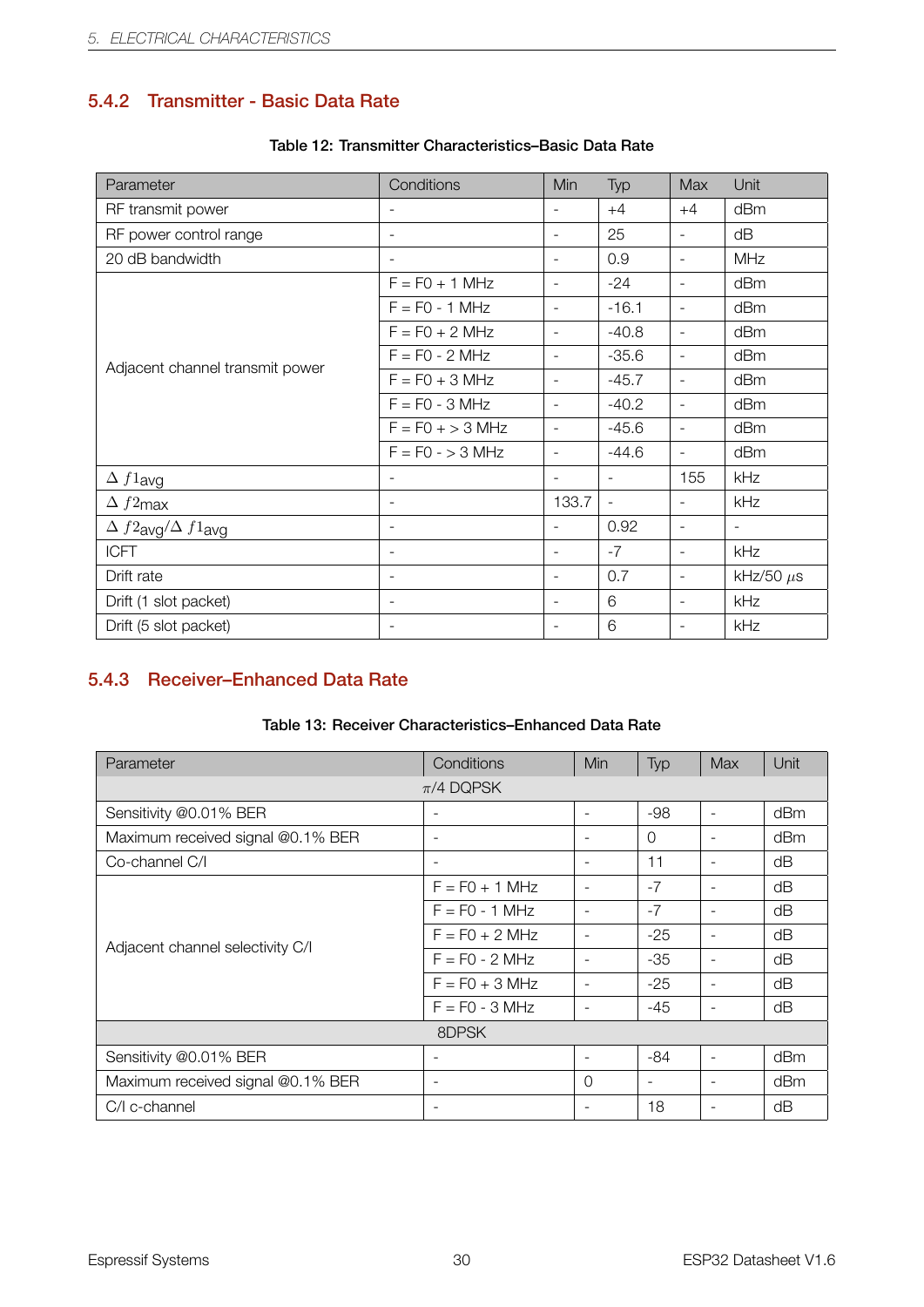| Parameter                        | Conditions       | Min                      | Typ   | Max | Unit |
|----------------------------------|------------------|--------------------------|-------|-----|------|
|                                  | $F = FO + 1 MHz$ | $\overline{\phantom{0}}$ | 2     |     | dB   |
|                                  | $F = F0 - 1 MHz$ |                          | 2     |     | dB   |
| Adjacent channel selectivity C/I | $F = F0 + 2 MHz$ |                          | $-25$ |     | dB   |
|                                  | $F = F0 - 2 MHz$ |                          | $-25$ |     | dB   |
|                                  | $F = F0 + 3 MHz$ | -                        | $-25$ |     | dB   |
|                                  | $F = FO - 3 MHz$ | -                        | $-38$ |     | dB   |

### <span id="page-38-0"></span>5.4.4 Transmitter–Enhanced Data Rate

#### Table 14: Transmitter Characteristics–Enhanced Data Rate

<span id="page-38-3"></span>

| Parameter                         | Conditions               | Min                      | Typ           | <b>Max</b>               | Unit |
|-----------------------------------|--------------------------|--------------------------|---------------|--------------------------|------|
| Maximum RF transmit power         |                          | $\blacksquare$           | $+2$          | $\equiv$                 | dBm  |
| Relative transmit control         | $\overline{\phantom{a}}$ | $\overline{\phantom{a}}$ | $-1.5$        | $\equiv$                 | dB   |
| $\pi$ /4 DQPSK max w0             | $\overline{\phantom{a}}$ | $\overline{\phantom{a}}$ | $-0.72$       | $\equiv$                 | kHz  |
| $\pi$ /4 DQPSK max wi             | $\overline{\phantom{a}}$ | $\overline{\phantom{a}}$ | $-6$          | $\overline{\phantom{a}}$ | kHz  |
| $\pi$ /4 DQPSK max lwi + w0l      | $\blacksquare$           | $\equiv$                 | $-7.42$       | $\equiv$                 | kHz  |
| 8DPSK max w0                      | $\blacksquare$           | $\blacksquare$           | 0.7           | $\overline{\phantom{a}}$ | kHz  |
| 8DPSK max wi                      |                          | $\overline{\phantom{a}}$ | $-9.6$        | $\overline{\phantom{a}}$ | kHz  |
| 8DPSK max lwi + w0l               | $\sim$                   | $\blacksquare$           | $-10$         | $\equiv$                 | kHz  |
|                                   | RMS DEVM                 | $\equiv$                 | 4.28          | $\blacksquare$           | $\%$ |
| $\pi/4$ DQPSK modulation accuracy | 99% DEVM                 | $\blacksquare$           | $\equiv$      | 30                       | $\%$ |
|                                   | Peak DEVM                | $\overline{\phantom{a}}$ | 13.3          | $\equiv$                 | $\%$ |
|                                   | RMS DEVM                 | $\overline{\phantom{a}}$ | 5.8           | $\sim$                   | $\%$ |
| 8 DPSK modulation accuracy        | 99% DEVM                 | $\equiv$                 | $\mathcal{L}$ | 20                       | $\%$ |
|                                   | Peak DEVM                | $\blacksquare$           | 14            | $\mathbb{L}^+$           | $\%$ |
|                                   | $F = F0 + 1$ MHz         | $\blacksquare$           | $-34$         | $\equiv$                 | dBm  |
|                                   | $F = F0 - 1$ MHz         | $\overline{\phantom{a}}$ | $-40.2$       | $\overline{\phantom{a}}$ | dBm  |
|                                   | $F = F0 + 2 MHz$         | $\overline{\phantom{a}}$ | $-34$         | $\overline{\phantom{a}}$ | dBm  |
| In-band spurious emissions        | $F = F0 - 2 MHz$         | $\equiv$                 | $-36$         | $\equiv$                 | dBm  |
|                                   | $F = F0 + 3 MHz$         | $\blacksquare$           | $-38$         | $\overline{\phantom{a}}$ | dBm  |
|                                   | $F = F0 - 3 MHz$         | $\overline{\phantom{a}}$ | $-40.3$       | $\equiv$                 | dBm  |
|                                   | $F = F0 +/- > 3$ MHz     | $\overline{\phantom{a}}$ | $\mathcal{L}$ | $-41.5$                  | dBm  |
| EDR differential phase coding     | $\overline{\phantom{a}}$ | $\overline{\phantom{a}}$ | 100           | $\overline{\phantom{a}}$ | $\%$ |

### <span id="page-38-1"></span>5.5 Bluetooth LE Radio

### <span id="page-38-2"></span>5.5.1 Receiver

#### Table 15: Receiver Characteristics–BLE

<span id="page-38-4"></span>

| Parameter                         | Conditions | Min | Typ   | Max | Unit |
|-----------------------------------|------------|-----|-------|-----|------|
| Sensitivity @0.1% BER             |            |     | -98   |     | dBm  |
| Maximum received signal @0.1% BER |            |     |       | -   | dBm  |
| Co-channel C/I                    |            |     | $+10$ |     | dB   |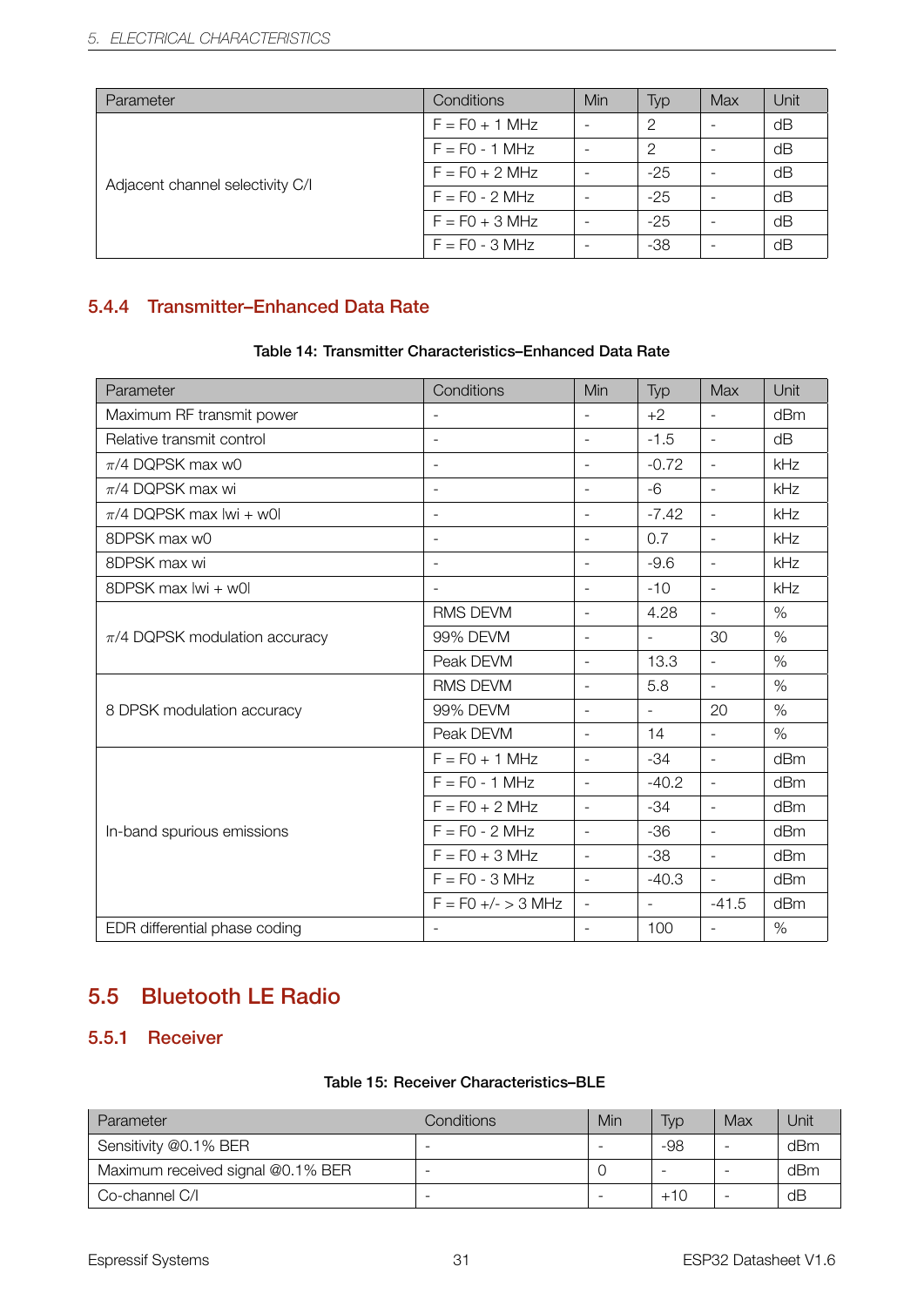| Parameter                        | Conditions                 | Min                      | Typ   | Max                      | Unit |
|----------------------------------|----------------------------|--------------------------|-------|--------------------------|------|
|                                  | $F = F0 + 1$ MHz           | $\overline{\phantom{a}}$ | $-5$  |                          | dΒ   |
|                                  | $F = F0 - 1 MHz$           | $\overline{\phantom{a}}$ | $-5$  | $\overline{\phantom{a}}$ | dΒ   |
|                                  | $F = FO + 2 MHz$           |                          | $-25$ |                          | dB   |
| Adjacent channel selectivity C/I | $F = F0 - 2 MHz$           |                          | $-35$ |                          | dΒ   |
|                                  | $F = FO + 3 MHz$           |                          | $-25$ |                          | dΒ   |
|                                  | $F = F0 - 3 MHz$           |                          | $-45$ |                          | dB   |
|                                  | 30 MHz $\sim$ 2000 MHz     | $-10$                    |       |                          | dBm  |
| Out-of-band blocking performance | 2000 MHz $\sim$ 2400 MHz   | $-27$                    |       |                          | dBm  |
|                                  | $2500$ MHz $\sim$ 3000 MHz | $-27$                    |       |                          | dBm  |
|                                  | 3000 MHz $\sim$ 12.5 GHz   | $-10$                    |       |                          | dBm  |
| Intermodulation                  | $\overline{\phantom{a}}$   | $-36$                    |       |                          | dBm  |

### <span id="page-39-0"></span>5.5.2 Transmitter

<span id="page-39-1"></span>

| Parameter                        | Conditions               | Min                      | Typ                      | Max                      | Unit                     |
|----------------------------------|--------------------------|--------------------------|--------------------------|--------------------------|--------------------------|
| RF transmit power                | $\overline{\phantom{a}}$ | -                        | $+7.5$                   | $+10$                    | dBm                      |
| RF power control range           | $\overline{\phantom{a}}$ | $\blacksquare$           | 25                       | $\overline{\phantom{a}}$ | dB                       |
|                                  | $F = F0 + 1$ MHz         | $\overline{\phantom{a}}$ | $-14.6$                  | $\overline{\phantom{a}}$ | dBm                      |
| Adjacent channel transmit power  | $F = FO - 1 MHz$         | $\overline{\phantom{a}}$ | $-12.7$                  | $\overline{\phantom{a}}$ | dBm                      |
|                                  | $F = F0 + 2 MHz$         | $\overline{\phantom{a}}$ | $-44.3$                  | $\overline{\phantom{a}}$ | dBm                      |
|                                  | $F = F0 - 2 MHz$         | $\overline{\phantom{a}}$ | $-38.7$                  | $\overline{\phantom{a}}$ | dBm                      |
|                                  | $F = F0 + 3 MHz$         | $\overline{\phantom{a}}$ | $-49.2$                  | $\overline{\phantom{a}}$ | dBm                      |
|                                  | $F = F0 - 3 MHz$         | $\overline{\phantom{a}}$ | $-44.7$                  | $\overline{\phantom{a}}$ | dBm                      |
|                                  | $F = FO + > 3 MHz$       | $\overline{\phantom{a}}$ | $-50$                    | $\overline{\phantom{a}}$ | dBm                      |
|                                  | $F = F0 - 3 MHz$         | $\overline{\phantom{a}}$ | -50                      | $\overline{\phantom{a}}$ | dBm                      |
| $\Delta f1$ avg                  | $\overline{\phantom{a}}$ | $\blacksquare$           | $\overline{\phantom{a}}$ | 265                      | <b>kHz</b>               |
| $\Delta f2$ max                  |                          | 247                      | $\overline{\phantom{a}}$ | $\overline{\phantom{a}}$ | kHz                      |
| $\Delta f2$ avg $/\Delta f1$ avg | $\overline{\phantom{a}}$ | $\overline{\phantom{a}}$ | $-0.92$                  | $\overline{\phantom{a}}$ | $\overline{\phantom{a}}$ |
| <b>ICFT</b>                      | $\overline{\phantom{a}}$ | $\blacksquare$           | $-10$                    | $\blacksquare$           | kHz                      |
| Drift rate                       | $\overline{\phantom{a}}$ | $\overline{\phantom{a}}$ | 0.7                      | $\overline{\phantom{a}}$ | kHz/50 $\mu$ s           |
| Drift                            |                          | $\overline{\phantom{a}}$ | $\overline{2}$           | $\overline{\phantom{a}}$ | kHz                      |

#### Table 16: Transmitter Characteristics–BLE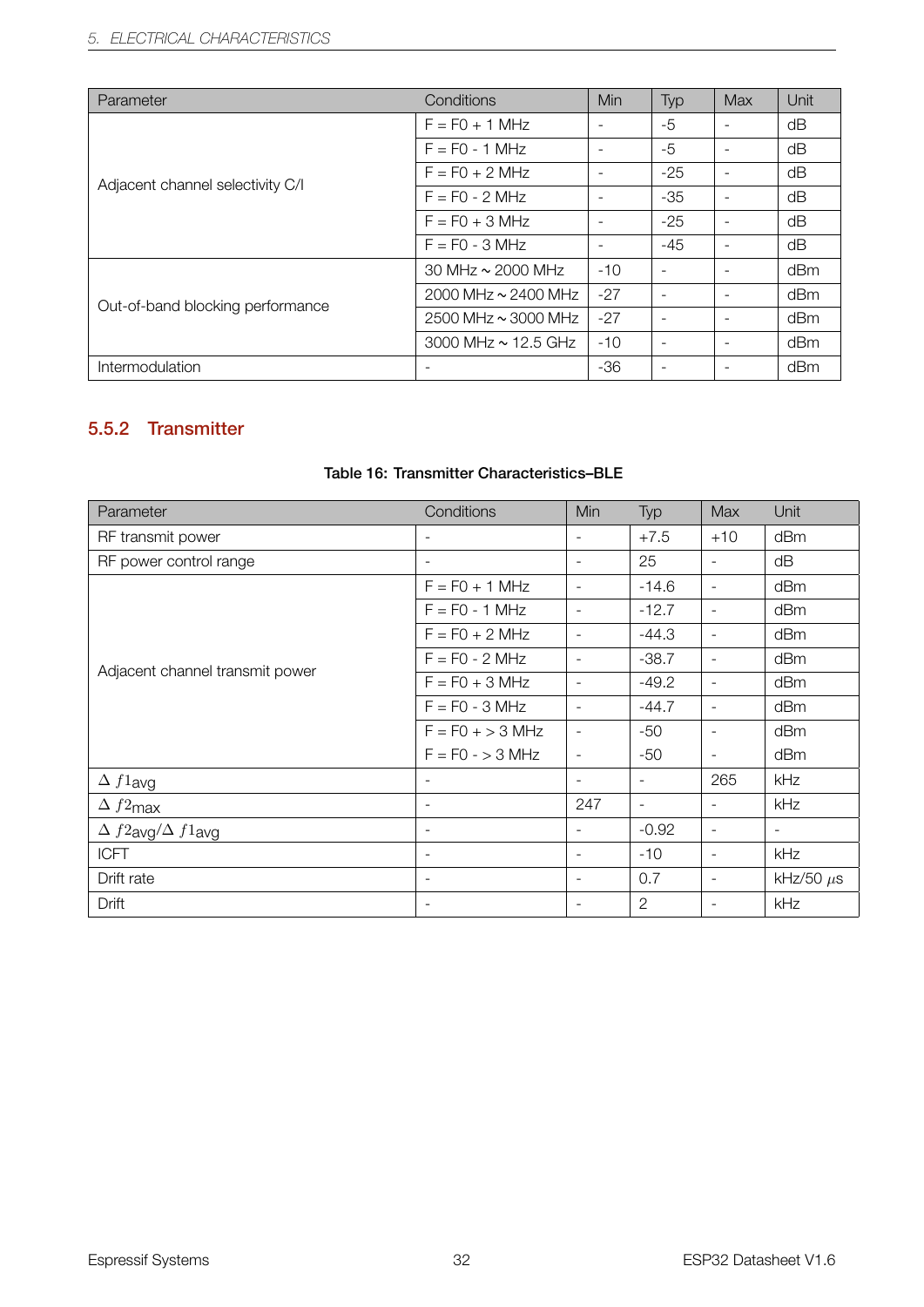# <span id="page-40-1"></span><span id="page-40-0"></span>6. Package Information



 $\frac{\text{NOTE:}}{\text{13 TSLP}$  and slp share the same expose outline<br>but with different thickness.

|      | TSI P | $\Gamma$ |
|------|-------|----------|
| MAX. | 0.800 | 0.900    |
| NOM. | 0.750 | 0.850    |
| MIN. | 0.700 | 0.800    |





<span id="page-40-2"></span>

Figure 6: QFN48 (5x5 mm) Package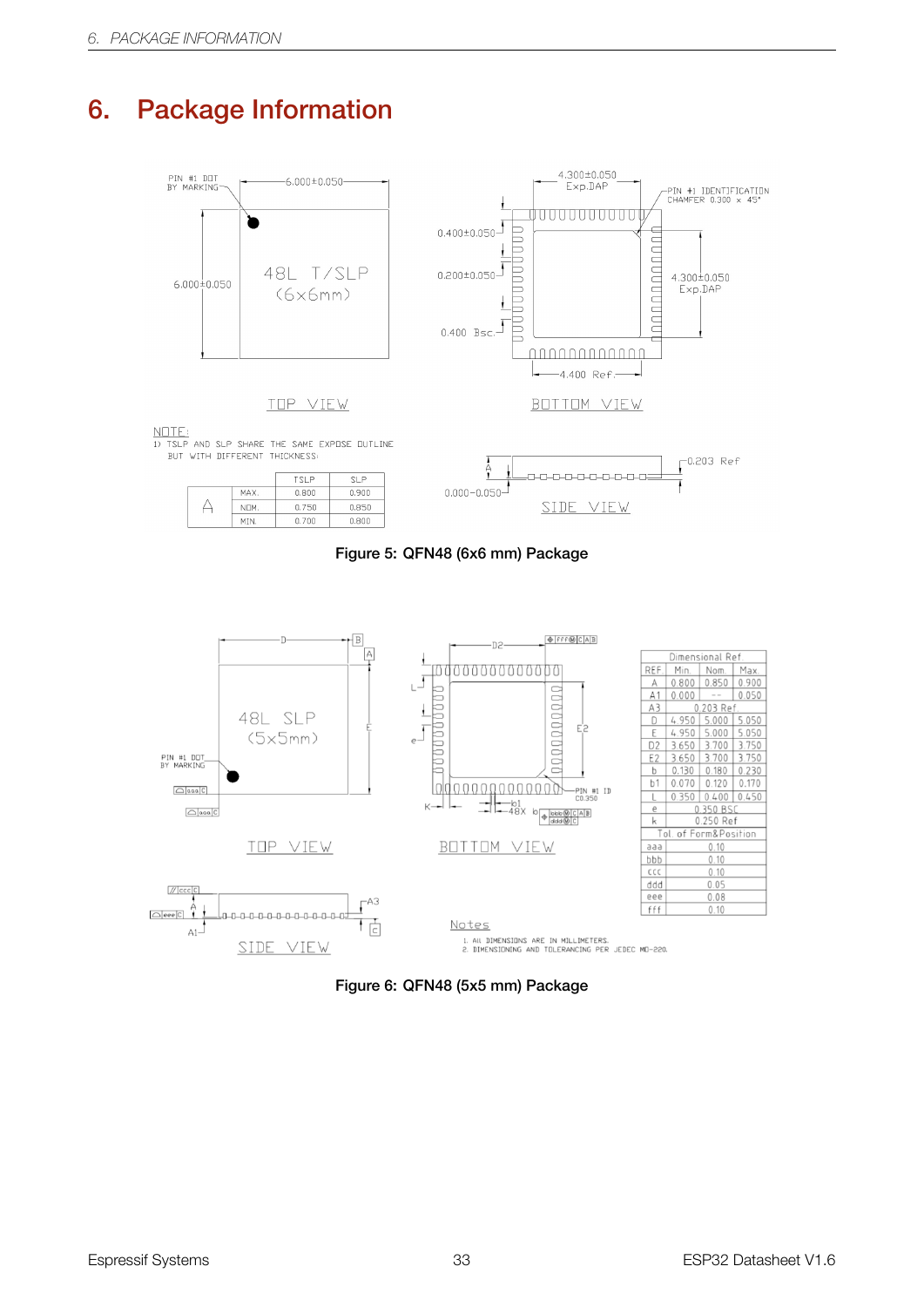# <span id="page-41-0"></span>7. Part Number and Ordering Information

<span id="page-41-2"></span>

#### Figure 7: ESP32 Part Number

<span id="page-41-1"></span>The table below provides the ordering information of the ESP32 series of chips.

|  |  |  | Table 17: ESP32 Ordering Information |
|--|--|--|--------------------------------------|
|--|--|--|--------------------------------------|

| Ordering code | Core        | Embedded flash         | Connection                       | Package |
|---------------|-------------|------------------------|----------------------------------|---------|
| ESP32-D0WDQ6  | Dual core   | No embedded flash      | Wi-Fi b/g/n + BT/BLE Dual Mode   | QFN 6*6 |
| ESP32-D0WD    | Dual core   | No embedded flash      | Wi-Fi $b/q/n$ + BT/BLE Dual Mode | QFN 5*5 |
| FSP32-D2WD    | Dual core   | 16-Mbit embedded flash | Wi-Fi $b/g/n + BT/BLE$ Dual Mode | QFN 5*5 |
| ESP32-S0WD    | Single core | No embedded flash      | Wi-Fi b/g/n + BT/BLE Dual Mode   | QFN 5*5 |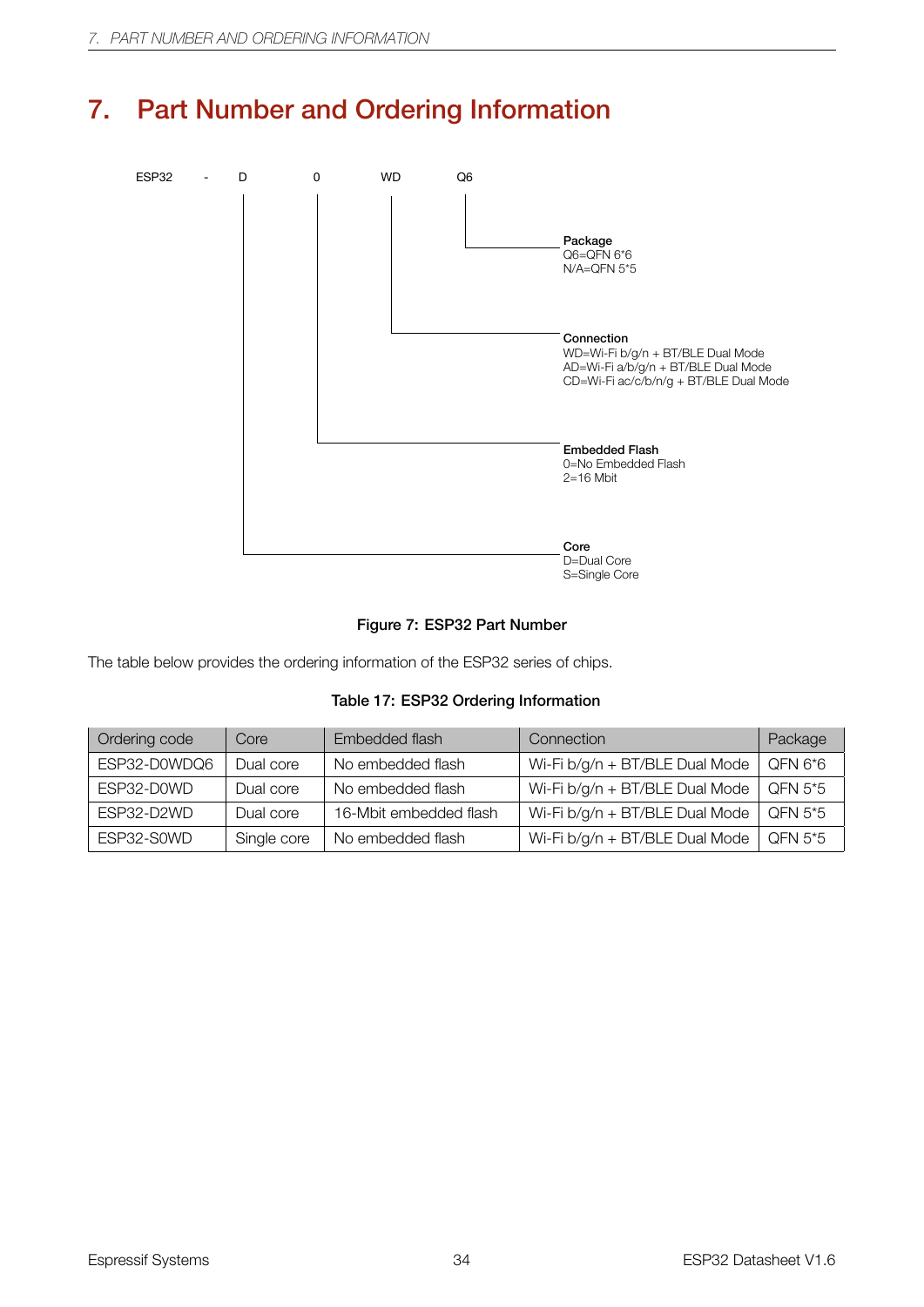# 8. Learning Resources

### <span id="page-42-0"></span>8.1 Must-Read Documents

Click on the following links for related documents of ESP32.

<span id="page-42-1"></span>• ESP32 Technical Reference Manual

The manual provides detailed information on how to use the ESP32 memory and peripherals.

- ESP32 Hardware Resources [The zip files include the schematics,](http://espressif.com/sites/default/files/documentation/esp32_technical_reference_manual_en.pdf) PCB layout, Gerber and BOM list of ESP32-DevKitC.
- ESP32 Hardware Design Guidelines

[The guidelines outline recom](http://espressif.com/en/support/download/documents?keys=reference+design&field_type_tid%5B%5D=13)mended design practices when developing standalone or add-on systems based on the ESP32 series of products, including ESP32, the ESP-WROOM-32 module, and ESP32- [DevKitC — the development board.](http://espressif.com/sites/default/files/documentation/esp32_hardware_design_guidelines_en.pdf)

• ESP32 AT Instruction Set and Examples

This document introduces the ESP32 AT commands, explains how to use them and provides examples of several common AT commands.

### 8.2 Must-Have Resources

<span id="page-42-2"></span>Here are the ESP32-related must-have resources.

• ESP32 BBS

This is an Engineer-to-Engineer (E2E) Community for ESP32 where you can post questions, share knowledge, explore ideas, and help solve problems with fellow engineers.

• [ESP32 Githu](https://www.esp32.com)b

ESP32 development projects are freely distributed under Espressif's MIT license on Github. It is established to help developers get started with ESP32 and foster innovation and the growth of general knowledge about [the hardware a](https://github.com/espressif)nd software surrounding ESP32 devices.

• ESP32 Tools

This is a web-page where users can download ESP32 Flash Download Tools and the zip file "ESP32 Certification and Test".

• [ESP32 IDF](http://www.espressif.com/en/support/download/other-tools?keys=&field_type_tid%5B%5D=13)

This web-page links users to the official IoT development framework for ESP32.

• ESP32 Resources

[This webpa](http://www.espressif.com/en/support/download/sdks-demos?keys=&field_type_tid%5B%5D=13)ge provides the links to all the available ESP32 documents, SDK and tools.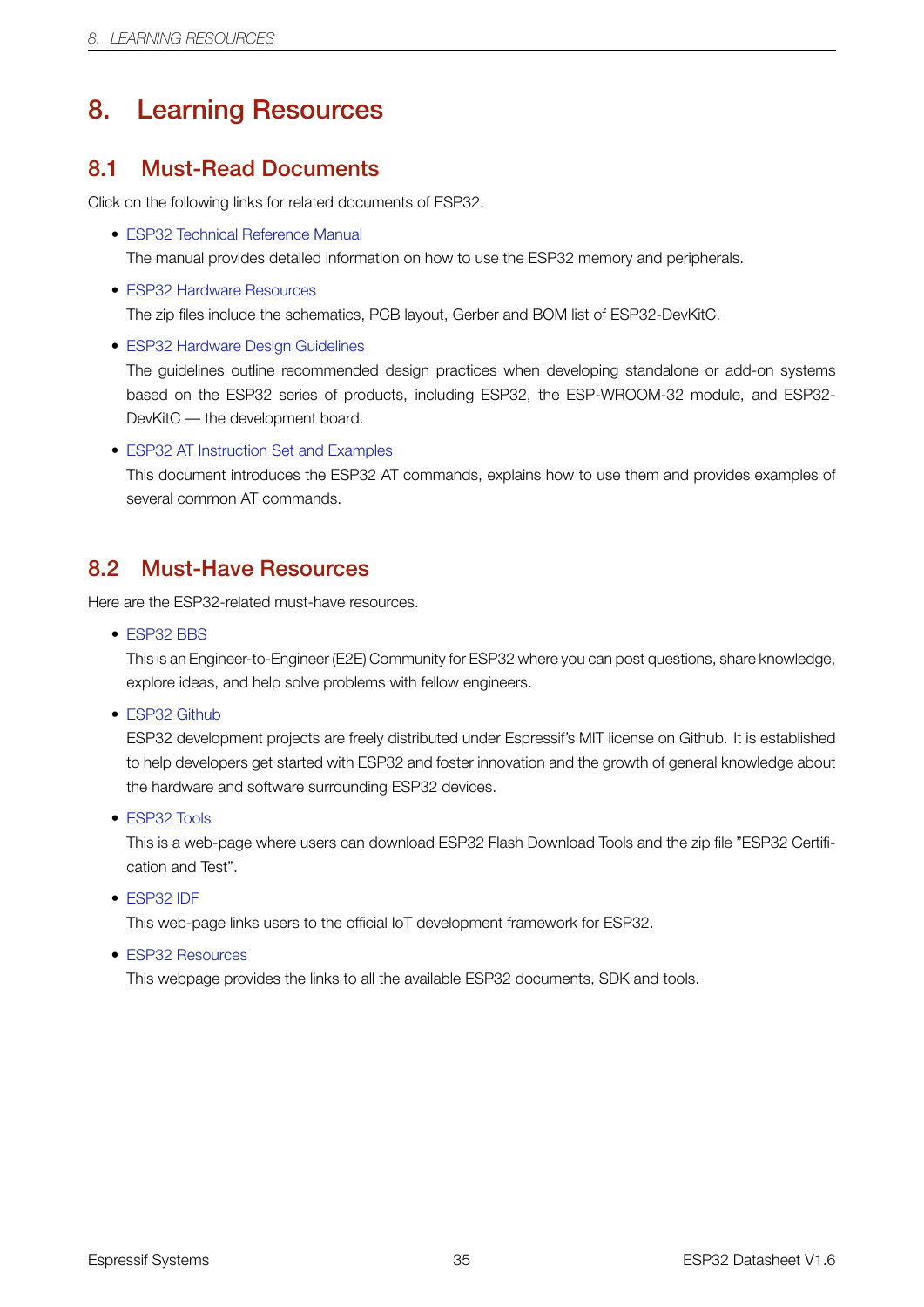# Appendix A – Touch Sensor

<span id="page-43-0"></span>A touch sensor system is built on a substrate which carries electrodes and relevant connections with a flat protective surface. When a user touches the surface, the capacitance variation is triggered, and a binary signal is generated to indicate whether the touch is valid.



Figure 8: A Typical Touch Sensor Application

In order to prevent capacitive coupling and other electrical interference to the sensitivity of the touch sensor system, the following factors should be taken into account.

### A.1. Electrode Pattern

<span id="page-43-1"></span>The proper size and shape of an electrode helps improve system sensitivity. Round, oval, or shapes similar to a human fingertip is commonly applied. Large size or irregular shape might lead to incorrect responses from nearby electrodes.



Figure 9: Electrode Pattern Requirements

#### Note:

The examples illustrated in Figure 9 are not of actual scale. It is suggested that users use a human fingertip as reference.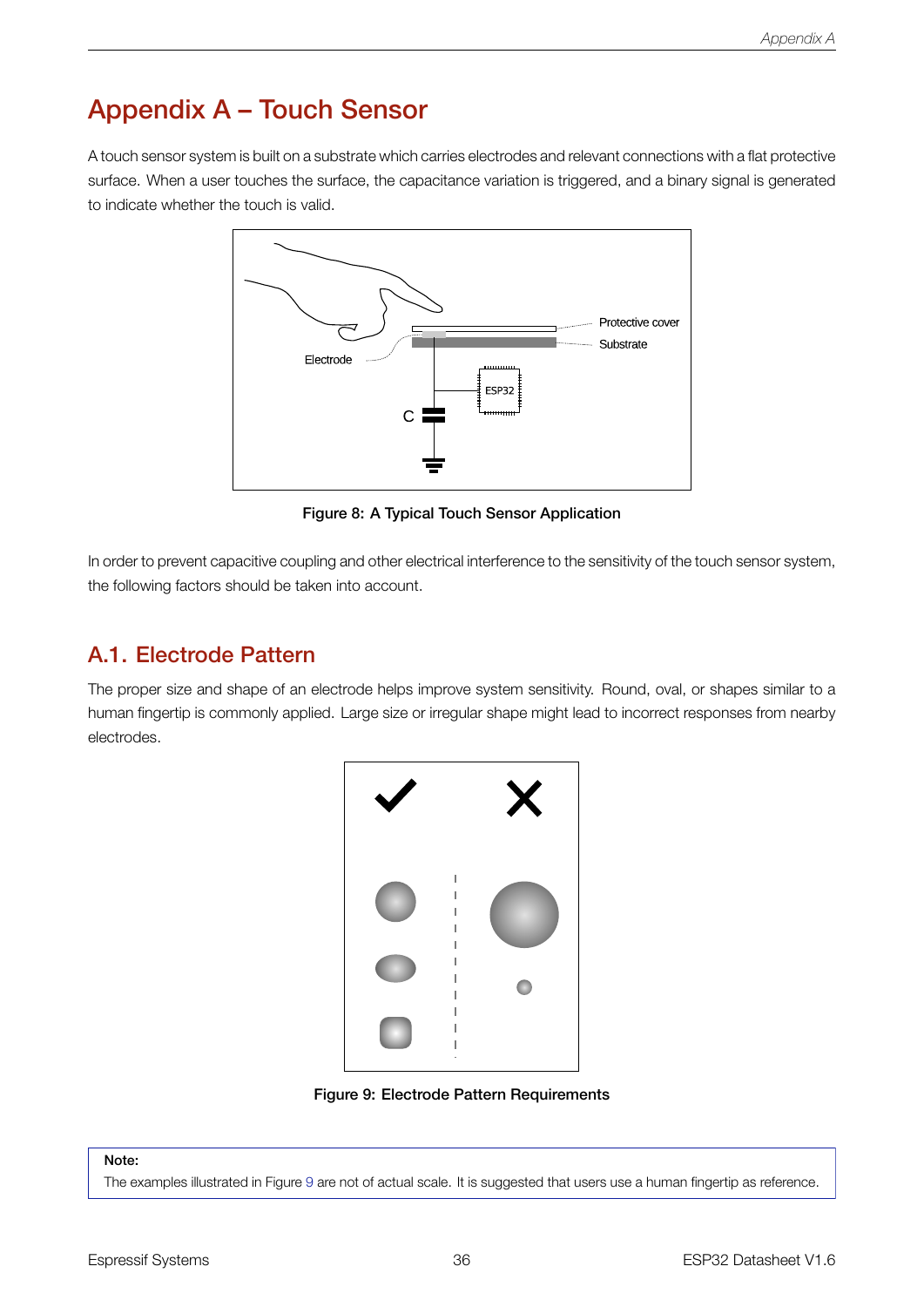### A.2. PCB Layout

The recommendations for correctly routing sensing tracks of electrodes are as follows:

- Close proximity between electrodes may lead to crosstalk between electrodes and false touch detections. The distance between electrodes should be at least twice the thickness of the panel used.
- The width of a sensor track creates parasitic capacitance, which could vary with manufacturing processes. The thinner the track is, the less capacitive coupling it generates. The track width should be kept as thin as possible and the length should not exceed 10cm to accommodate.
- Avoid coupling between lines of high-frequency signals. The sensing tracks should be routed parallel to each other on the same layer and the distance between the tracks should be at least twice the width of the track.
- When designing a touch sensor device, there should be no components adjacent to or underneath the electrodes.
- <span id="page-44-0"></span>• Do not ground the touch sensor device. It is preferable that no ground layer be placed under the device, unless there is a need to isolate it. Parasitic capacitance generated between the touch sensor device and the ground degrades sensitivity.



Figure 10: Sensor Track Routing Requirements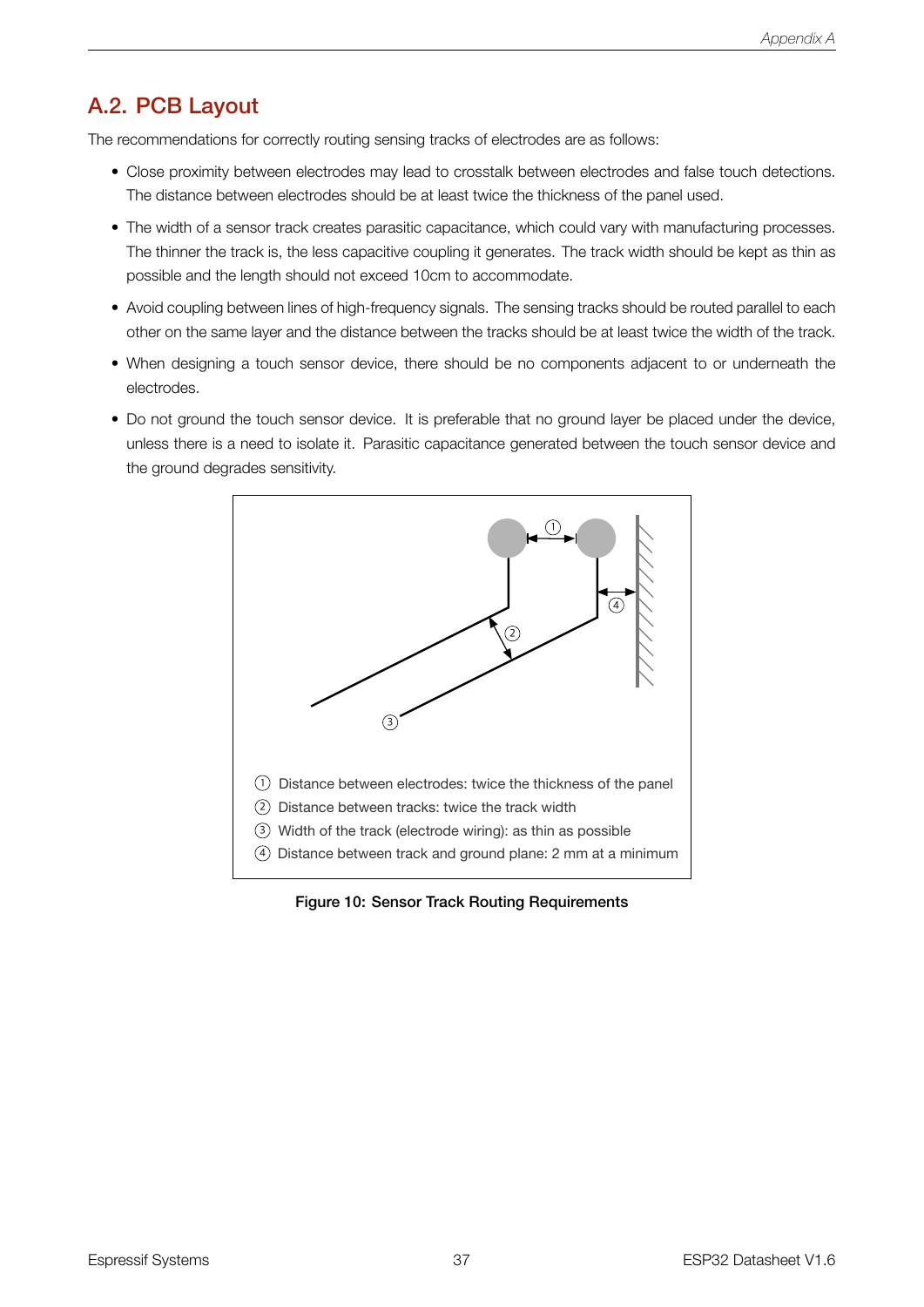# Appendix B – Code Examples

### <span id="page-45-0"></span>B.1. Input

>python esptool.py -p dev/tty8 -b 115200 write\_Flash -c ESP32 -ff 40m -fm qio -fs 2MB

0x0 ~/Workspace/ESP32\_BIN/boot.bin

0x04000 ~/Workspace/ESP32\_BIN/drom0.bin

0x40000 ~/Workspace/ESP32\_BIN/bin/irom0\_Flash.bin

```
0xFC000 ~/Workspace/ESP32_BIN/blank.bin
```
<span id="page-45-1"></span>0x1FC000 ~/Workspace/ESP32\_BIN/esp\_init\_data\_default.bin

### B.2. Output

<span id="page-45-2"></span>Connecting... Erasing Flash... Wrote 3072 bytes at 0x00000000 in 0.3 seconds (73.8 kbit/s)... Erasing Flash... Wrote 395264 bytes at 0x04000000 in 43.2 seconds (73.2 kbit/s)... Erasing Flash... Wrote 1024 bytes at 0x40000000 in 0.1 seconds (74.5 kbit/s)... Erasing Flash... Wrote 4096 bytes at 0xfc000000 in 0.4 seconds (73.5 kbit/s)... Erasing Flash... Wrote 4096 bytes at 0x1fc00000 in 0.5 seconds (73.8 kbit/s)... Leaving...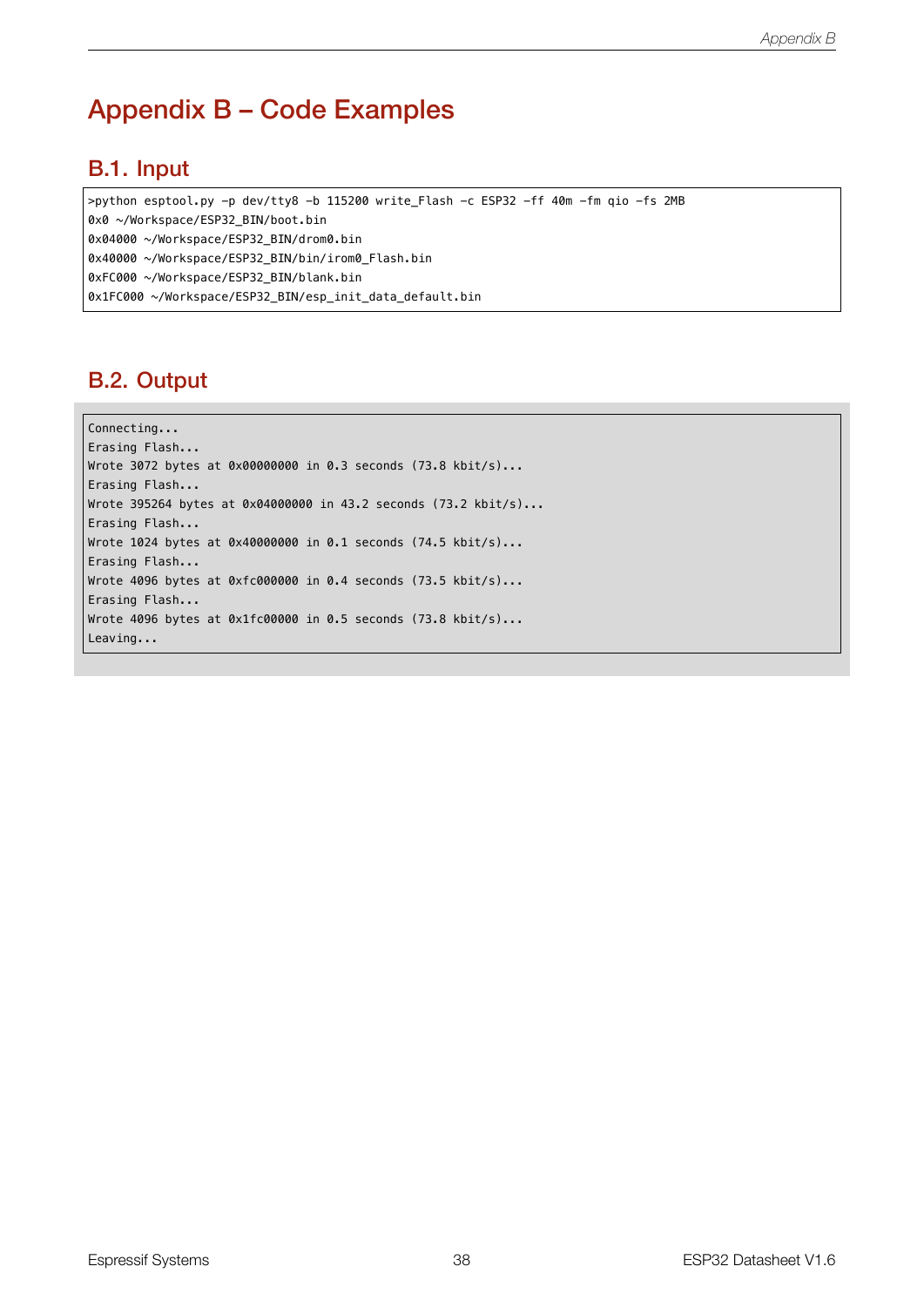# Appendix C – ESP32 Pin Lists

### C.1. Notes on ESP32 Pin Lists

#### Table 18: Notes on ESP32 Pin Lists

<span id="page-46-1"></span><span id="page-46-0"></span>

| No.          | Description                                                                                        |  |  |  |  |
|--------------|----------------------------------------------------------------------------------------------------|--|--|--|--|
|              | In Table IO_MUX, the red-filled areas mark the differences from ESP31B. The blue-filled areas      |  |  |  |  |
| 1            | indicate the new features of ESP32, compared to those of ESP31B. The yellow-filled areas           |  |  |  |  |
|              | indicate the GPIO pins that are input-only. Please see the next note for details.                  |  |  |  |  |
|              | GPIO pins 34-39 are input-only. These pins do not feature an output driver or internal pull-       |  |  |  |  |
| $\mathbf{2}$ | up/pull-down circuitry. The pin names are: SENSOR_VP (GPIO36), SENSOR_CAPP (GPIO37),               |  |  |  |  |
|              | SENSOR_CAPN (GPIO38), SENSOR_VN (GPIO39), VDET_1 (GPIO34), VDET_2 (GPIO35).                        |  |  |  |  |
|              | The pins are split into four power domains: VANA (analog power supply), VRTC (RTC power            |  |  |  |  |
|              | supply), VIO (power supply of digital IOs and CPU cores), VSDIO (power supply of SDIO IOs).        |  |  |  |  |
| 3            | VSDIO is the output of the internal SDIO-LDO. The voltage of SDIO-LDO can be configured            |  |  |  |  |
|              | at 1.8V, or be the same as that of the VRTC. The strapping pin and eFuse bits determine            |  |  |  |  |
|              | the default voltage of the SDIO-LDO. Software can change the voltage of the SDIO-LDO by            |  |  |  |  |
|              | configuring register bits. For details, please see the column "Power Domain" in Table IO_MUX.      |  |  |  |  |
|              | The functional pins in the VRTC domain are those with analog functions, including the 32           |  |  |  |  |
| 4            | kHz crystal oscillator, ADC pre-amplifier, ADC, DAC, and capacitive touch sensor. Please see       |  |  |  |  |
|              | columns "Analog Function 1~3" in Table IO_MUX.                                                     |  |  |  |  |
| 5            | These VRTC pins support the RTC function, and can work during Deep-sleep. For example,             |  |  |  |  |
|              | an RTC-GPIO can be used for waking up the chip from Deep-sleep.                                    |  |  |  |  |
|              | The GPIO pins support up to six digital functions, as shown in columns "Function 1~6" In Table     |  |  |  |  |
|              | IO_MUX. The function selection registers will be set as " $N-1$ ", where N is the function number. |  |  |  |  |
|              | Below are some definitions:                                                                        |  |  |  |  |
|              | • SD_* is for signals of the SDIO slave.                                                           |  |  |  |  |
|              | • HS1_* is for Port 1 signals of SDIO host.                                                        |  |  |  |  |
|              | • HS2_* is for Port 2 signals of SDIO host.                                                        |  |  |  |  |
| 6            | $\bullet$ MT* is for signals of the JTAG.                                                          |  |  |  |  |
|              | • U0* is for signals of the UART0 module.                                                          |  |  |  |  |
|              | • U1* is for signals of the UART1 module.                                                          |  |  |  |  |
|              | • U2* is for signals of the UART2 module.                                                          |  |  |  |  |
|              | • SPI* is for signals of the SPI01 module.                                                         |  |  |  |  |
|              | • HSPI* is for signals of the SPI2 module.                                                         |  |  |  |  |
|              | • VSPI* is for signals of the SPI3 module.                                                         |  |  |  |  |
|              |                                                                                                    |  |  |  |  |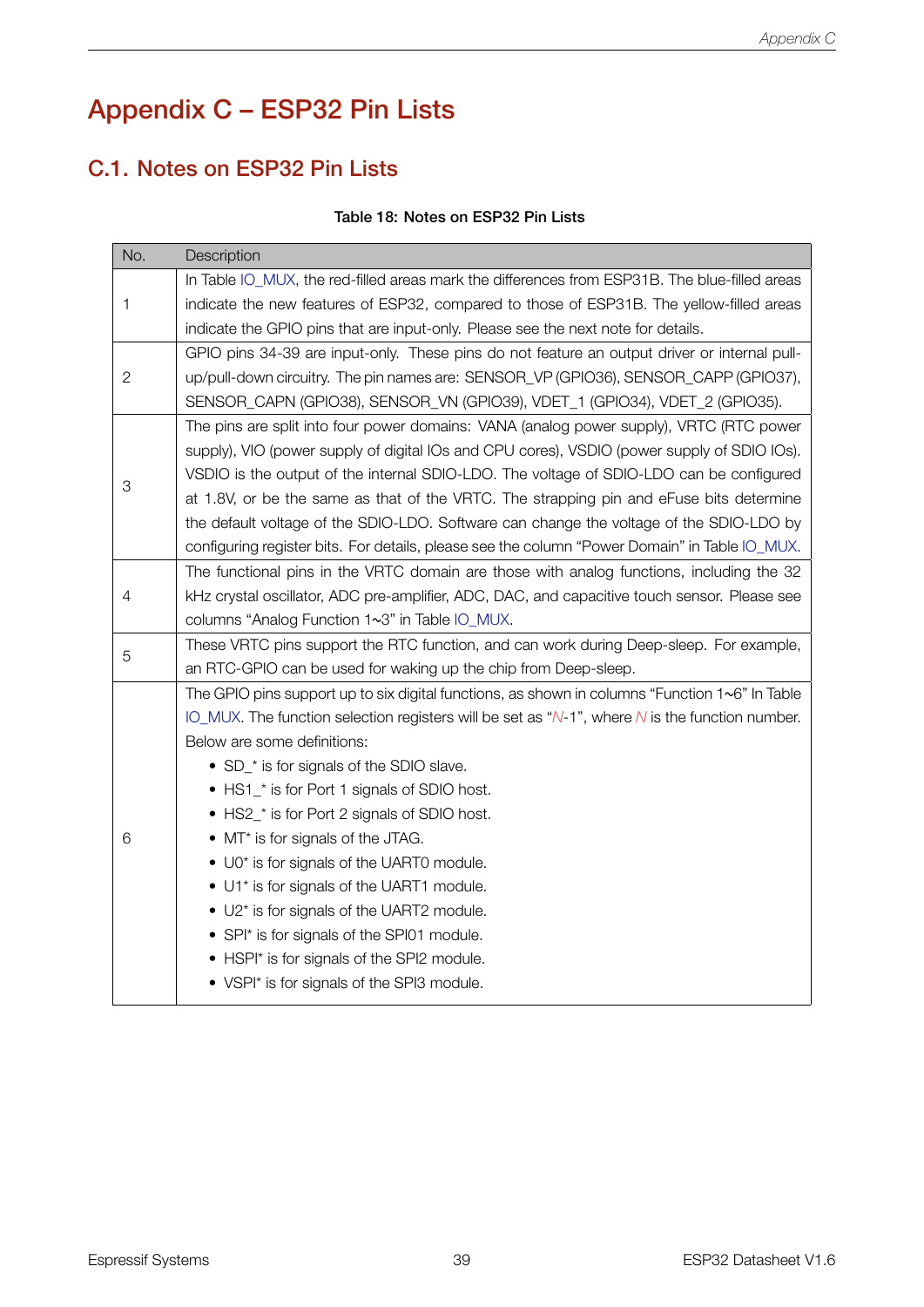| No.        | Description                                                                                       |
|------------|---------------------------------------------------------------------------------------------------|
|            | Each digital "Function" column is accompanied by a column of "Type". Please see the following     |
|            | explanations for the meaning of "type" with respect to each "function" it is associated with. For |
|            | any "Function-N", "type" signifies:                                                               |
|            | • I: input only. If a function other than "Function-N" is assigned, the input signal of           |
|            | "Function- $N$ " is still from this pin.                                                          |
|            | • I1: input only. If a function other than "Function-N" is assigned, the input signal for         |
|            | "Function-N" is always "1".                                                                       |
|            | • IO: input only. If a function other than "Function-N" is assigned, the input signal for         |
|            | "Function-N" is always "0".                                                                       |
| 7          | • O: output only.                                                                                 |
|            | • T: high-impedance.                                                                              |
|            | • I/O/T: combinations of input, output, and high-impedance according to the function sig-         |
|            | nal.                                                                                              |
|            | • I1/O/T: combinations of input, output, and high-impedance according to the function             |
|            | signal. If a function is not selected, the input signal of the function is "1".                   |
|            | For example, pin 30 can act as HS1_CMD or SD_CMD, where HS1_CMD is of an "I1/O/T"                 |
|            | type. If pin 30 is selected as HS1_CMD, the input and output of this pin are controlled by the    |
|            | SDIO host. If pin 30 is not selected as HS1_CMD, the input signal to SDIO host is always "1".     |
|            | Each digital output pin is associated with its configurable drive-strength. Column "Drive         |
|            | Strength" in Table IO_MUX lists the default values. The drive strength of the digital output      |
|            | pins can be configured into one of the following four options:                                    |
|            | $\bullet$ 0: $\sim$ 5 mA                                                                          |
| 8          | • 1: $~10 \text{ mA}$                                                                             |
|            | • 2: $\sim$ 20 mA                                                                                 |
|            | • $3: ~40 mA$                                                                                     |
|            | The default value is 2.                                                                           |
|            | The drive strength of the internal pull-up (wpu) and pull-down (wpd) is $\sim$ 75 $\mu$ A.        |
|            | Column "At Reset" in Table IO_MUX lists the status of each pin during reset, including input      |
| $\hbox{9}$ | enable (ie=1), internal pull-up (wpu) and internal pull-down (wpd). During reset, all pins are    |
|            | output-disabled.                                                                                  |
|            | Column "After Reset" in Table IO_MUX lists the status of each pin immediately after reset,        |
| 10         | including input enable (ie=1), internal pull-up (wpu) and internal pull-down (wpd). After reset,  |
|            | each pin is set to its "Function 1". The output enable are controlled by its digital Function 1.  |
|            | Table Ethernet_MAC is about the signal mapping inside Ethernet MAC. The Ethernet MAC              |
|            | supports MII and RMII interfaces, and supports both internal PLL clock and the external clock     |
| 11         | source. For MII interface, the Ethernet MAC is with/without the TX_ERR signal. MDC, MDIO,         |
|            | CRS and COL are slow signals, and can be mapped onto any GPIO pins through GPIO-Matrix.           |
|            | Table GPIO Matrix is for the GPIO-Matrix. The signals of the on-chip functional modules can       |
|            | be mapped onto any GPIO pins. Some signals can be mapped onto a pin by both IO-MUX                |
| 12         | and GPIO-Matrix, as shown in the column tagged as "Same input signal from IO_MUX core"            |
|            | in Table GPIO Matrix.                                                                             |
|            | *In Table GPIO_Matrix the column "Default Value if unassigned" records the default value of       |
|            | the an input signal if no GPIO is assigned to it. The actual value is determined by register      |
| 13         | GPIO_FUNCm_IN_INV_SEL and GPIO_FUNCm_IN_SEL. (The value of m ranges from 1 to                     |
|            | 255.                                                                                              |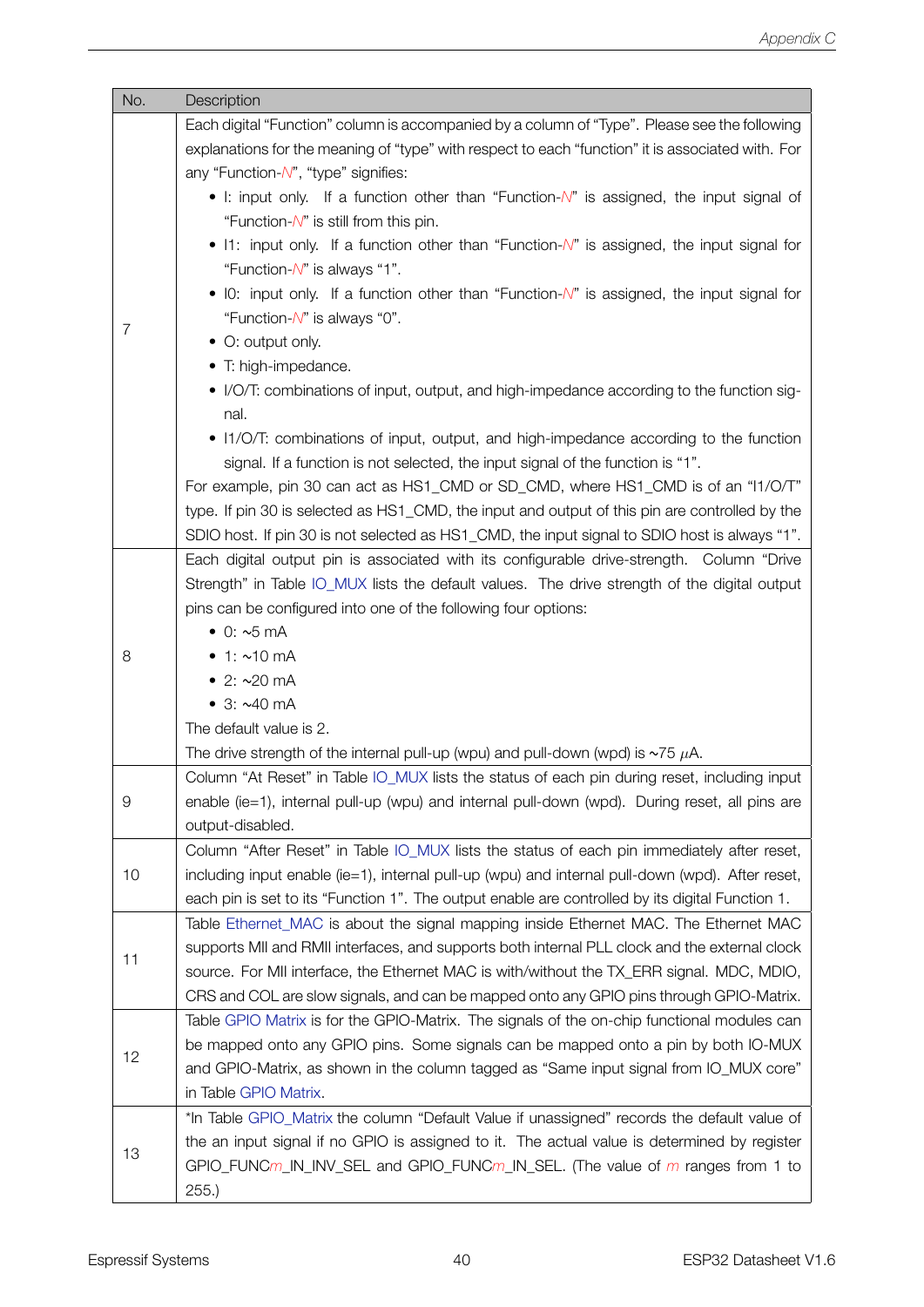# C.2. GPIO\_Matrix

|  |  |  | Table 19: GPIO Matrix |
|--|--|--|-----------------------|
|--|--|--|-----------------------|

<span id="page-48-0"></span>

| Signal         | Input signals     | Default value       | Same input<br>signal from | Output signals      | Output enable     |
|----------------|-------------------|---------------------|---------------------------|---------------------|-------------------|
| No.            |                   | if unassigned*      | IO_MUX                    |                     | of output signals |
|                |                   |                     | core                      |                     |                   |
| $\overline{0}$ | SPICLK in         | $\mathbf 0$         | yes                       | SPICLK out          | SPICLK_oe         |
| 1              | SPIQ_in           | $\mathsf{O}\xspace$ | yes                       | SPIQ_out            | SPIQ_oe           |
| $\overline{2}$ | SPID_in           | $\mathsf O$         | yes                       | SPID_out            | SPID_oe           |
| 3              | SPIHD_in          | $\mathsf O$         | yes                       | SPIHD_out           | SPIHD_oe          |
| $\overline{4}$ | SPIWP_in          | $\mathsf{O}\xspace$ | yes                       | SPIWP_out           | SPIWP_oe          |
| 5              | SPICS0_in         | $\mathbf 0$         | yes                       | SPICS0_out          | SPICS0_oe         |
| 6              | SPICS1_in         | $\mathsf{O}\xspace$ | no                        | SPICS1_out          | SPICS1_oe         |
| $\overline{7}$ | SPICS2_in         | $\mathsf O$         | no                        | SPICS2_out          | SPICS2_oe         |
| 8              | HSPICLK_in        | $\mathsf O$         | yes                       | HSPICLK_out         | HSPICLK_oe        |
| 9              | HSPIQ_in          | $\mathsf{O}\xspace$ | yes                       | HSPIQ_out           | HSPIQ_oe          |
| 10             | HSPID_in          | $\mathsf{O}\xspace$ | yes                       | HSPID out           | HSPID_oe          |
| 11             | HSPICS0_in        | $\mathbf 0$         | yes                       | HSPICS0_out         | HSPICS0 oe        |
| 12             | HSPIHD_in         | $\mathsf O$         | yes                       | HSPIHD_out          | HSPIHD_oe         |
| 13             | HSPIWP_in         | $\mathsf O$         | yes                       | HSPIWP_out          | HSPIWP_oe         |
| 14             | U0RXD_in          | $\mathsf O$         | yes                       | U0TXD_out           | $1'$ d1           |
| 15             | U0CTS_in          | $\mathsf O$         | yes                       | U0RTS_out           | $1'$ d1           |
| 16             | U0DSR_in          | $\mathsf O$         | no                        | U0DTR_out           | 1'd1              |
| 17             | U1RXD_in          | $\mathsf O$         | yes                       | U1TXD_out           | $1'$ d1           |
| 18             | U1CTS_in          | $\mathsf O$         | yes                       | U1RTS_out           | $1'$ d1           |
| 23             | I2S0O_BCK_in      | $\mathsf O$         | no                        | I2S0O_BCK_out       | $1'$ d1           |
| 24             | I2S1O_BCK_in      | $\mathsf O$         | no                        | I2S1O_BCK_out       | $1'$ d1           |
| 25             | I2S0O_WS_in       | $\mathbf 0$         | no                        | I2S0O_WS_out        | $1'$ d1           |
| 26             | I2S1O_WS_in       | $\mathsf{O}\xspace$ | no                        | I2S1O_WS_out        | $1'$ d1           |
| 27             | I2S0I_BCK_in      | $\mathsf O$         | no                        | I2S0I_BCK_out       | $1'$ d1           |
| 28             | I2S0I_WS_in       | $\mathsf O$         | no                        | I2S0I_WS_out        | $1'$ d1           |
| 29             | I2CEXTO_SCL_in    | 1                   | no                        | I2CEXT0_SCL_out     | 1'd1              |
| 30             | I2CEXTO_SDA_in    | $\mathbf{1}$        | no                        | I2CEXT0 SDA out     | $1'$ d1           |
| 31             | pwm0_sync0_in     | $\mathbf 0$         | no                        | sdio_tohost_int_out | $1'$ d1           |
| 32             | pwm0_sync1_in     | $\mathsf O$         | no                        | pwm0_out0a          | $1'$ d1           |
| 33             | pwm0_sync2_in     | $\mathsf O$         | no                        | pwm0_out0b          | $1'$ d1           |
| 34             | pwm0_f0_in        | $\mathsf O$         | no                        | pwm0_out1a          | $1'$ d1           |
| 35             | pwm0_f1_in        | $\mathsf O$         | no                        | pwm0_out1b          | $1'$ d1           |
| 36             | pwm0_f2_in        | $\mathbf 0$         | no                        | pwm0_out2a          | $1'$ d1           |
| 37             | $\sim$            | $\mathsf O$         | no                        | pwm0_out2b          | $1'$ d1           |
| 39             | pcnt_sig_ch0_in0  | $\mathsf O$         | no                        |                     | $1'$ d1           |
| 40             | pcnt_sig_ch1_in0  | $\mathbf 0$         | no                        |                     | $1'$ d1           |
| 41             | pcnt_ctrl_ch0_in0 | $\mathsf O$         | no                        | $\blacksquare$      | $1'$ d1           |
| 42             | pcnt_ctrl_ch1_in0 | $\mathsf O$         | no                        |                     | 1'd1              |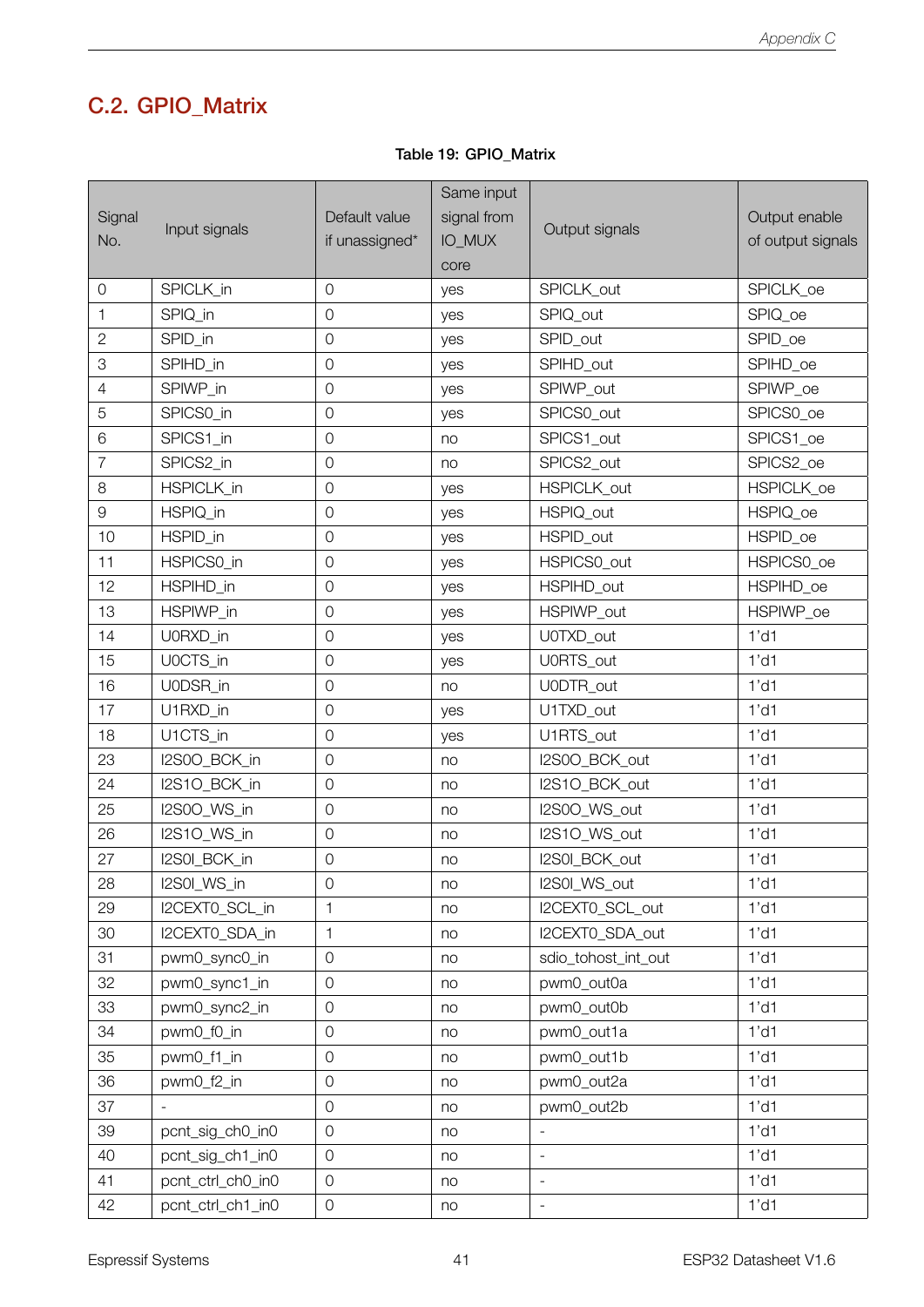|               |                   |                | Same input  |                          |                   |
|---------------|-------------------|----------------|-------------|--------------------------|-------------------|
| Signal<br>No. | Input signals     | Default value  | signal from |                          | Output enable     |
|               |                   | if unassigned  | IO_MUX      | Output signals           | of output signals |
|               |                   |                | core        |                          |                   |
| 43            | pcnt_sig_ch0_in1  | $\overline{0}$ | no          |                          | $1'$ d1           |
| 44            | pcnt_sig_ch1_in1  | $\mathbf 0$    | no          | $\overline{\phantom{a}}$ | $1'$ d1           |
| 45            | pcnt_ctrl_ch0_in1 | $\overline{0}$ | no          | $\overline{\phantom{a}}$ | $1'$ d1           |
| 46            | pcnt_ctrl_ch1_in1 | $\mathbf 0$    | no          |                          | $1'$ d1           |
| 47            | pcnt_sig_ch0_in2  | $\mathbf 0$    | no          | $\overline{\phantom{a}}$ | $1'$ d1           |
| 48            | pcnt_sig_ch1_in2  | $\overline{0}$ | no          | $\overline{\phantom{a}}$ | $1'$ d1           |
| 49            | pcnt_ctrl_ch0_in2 | $\mathsf{O}$   | no          | $\equiv$                 | 1'd1              |
| 50            | pcnt_ctrl_ch1_in2 | $\mathbf 0$    | no          | $\overline{\phantom{a}}$ | 1'd1              |
| 51            | pcnt_sig_ch0_in3  | $\overline{0}$ | no          | $\overline{\phantom{a}}$ | $1'$ d1           |
| 52            | pcnt_sig_ch1_in3  | $\mathbf 0$    | no          | $\equiv$                 | $1'$ d1           |
| 53            | pcnt_ctrl_ch0_in3 | $\overline{0}$ | no          | $\blacksquare$           | $1'$ d1           |
| 54            | pcnt_ctrl_ch1_in3 | $\overline{0}$ | no          |                          | $1'$ d1           |
| 55            | pcnt_sig_ch0_in4  | $\overline{0}$ | no          | $\equiv$                 | 1'd1              |
| 56            | pcnt_sig_ch1_in4  | $\overline{0}$ | no          | $\Box$                   | $1'$ d1           |
| 57            | pcnt_ctrl_ch0_in4 | $\mathbf 0$    | no          |                          | $1'$ d1           |
| 58            | pcnt_ctrl_ch1_in4 | $\mathbf 0$    | no          |                          | $1'$ d1           |
| 61            | HSPICS1_in        | $\overline{0}$ | no          | HSPICS1_out              | HSPICS1_oe        |
| 62            | HSPICS2_in        | $\mathsf{O}$   | no          | HSPICS2_out              | HSPICS2_oe        |
| 63            | VSPICLK_in        | $\mathbf 0$    | yes         | VSPICLK_out_mux          | VSPICLK_oe        |
| 64            | VSPIQ_in          | $\mathbf 0$    | yes         | VSPIQ_out                | VSPIQ_oe          |
| 65            | VSPID_in          | $\mathbf 0$    | yes         | VSPID_out                | VSPID_oe          |
| 66            | VSPIHD_in         | $\mathbf 0$    | yes         | VSPIHD_out               | VSPIHD_oe         |
| 67            | VSPIWP_in         | $\mathbf 0$    | yes         | VSPIWP out               | VSPIWP_oe         |
| 68            | VSPICS0_in        | $\mathbf 0$    | yes         | VSPICS0 out              | VSPICS0_oe        |
| 69            | VSPICS1 in        | $\mathbf 0$    | no          | VSPICS1_out              | VSPICS1_oe        |
| 70            | VSPICS2_in        | $\mathbf 0$    | no          | VSPICS2_out              | VSPICS2_oe        |
| 71            | pcnt_sig_ch0_in5  | $\mathsf{O}$   | no          | ledc_hs_sig_out0         | $1'$ d1           |
| 72            | pcnt_sig_ch1_in5  | $\mathbf 0$    | no          | ledc_hs_sig_out1         | $1'$ d1           |
| 73            | pcnt ctrl ch0 in5 | $\mathbf 0$    | no          | ledc_hs_sig_out2         | $1'$ d1           |
| 74            | pcnt_ctrl_ch1_in5 | $\mathsf{O}$   | no          | ledc_hs_sig_out3         | $1'$ d1           |
| 75            | pcnt_sig_ch0_in6  | $\mathsf{O}$   | no          | ledc_hs_sig_out4         | $1'$ d1           |
| 76            | pcnt_sig_ch1_in6  | $\mathsf{O}$   | no          | ledc_hs_sig_out5         | $1'$ d1           |
| 77            | pcnt_ctrl_ch0_in6 | $\mathsf{O}$   | no          | ledc_hs_sig_out6         | $1'$ d1           |
| 78            | pcnt_ctrl_ch1_in6 | $\mathsf{O}$   | no          | ledc_hs_sig_out7         | $1'$ d1           |
| 79            | pcnt_sig_ch0_in7  | $\mathbf 0$    | no          | ledc_ls_sig_out0         | $1'$ d1           |
| 80            | pcnt_sig_ch1_in7  | $\mathsf{O}$   | no          | ledc_ls_sig_out1         | $1'$ d1           |
| 81            | pcnt_ctrl_ch0_in7 | $\mathsf{O}$   | no          | ledc_ls_sig_out2         | $1'$ d1           |
| 82            | pcnt_ctrl_ch1_in7 | $\mathsf{O}$   | no          | ledc_ls_sig_out3         | $1'$ d1           |
| 83            | rmt_sig_in0       | $\mathsf{O}$   | no          | ledc_ls_sig_out4         | $1'$ d1           |
| 84            | rmt_sig_in1       | $\mathsf{O}$   | no          | ledc_ls_sig_out5         | $1'$ d1           |
| 85            | rmt_sig_in2       | $\mathsf{O}$   | no          | ledc_ls_sig_out6         | $1'$ d1           |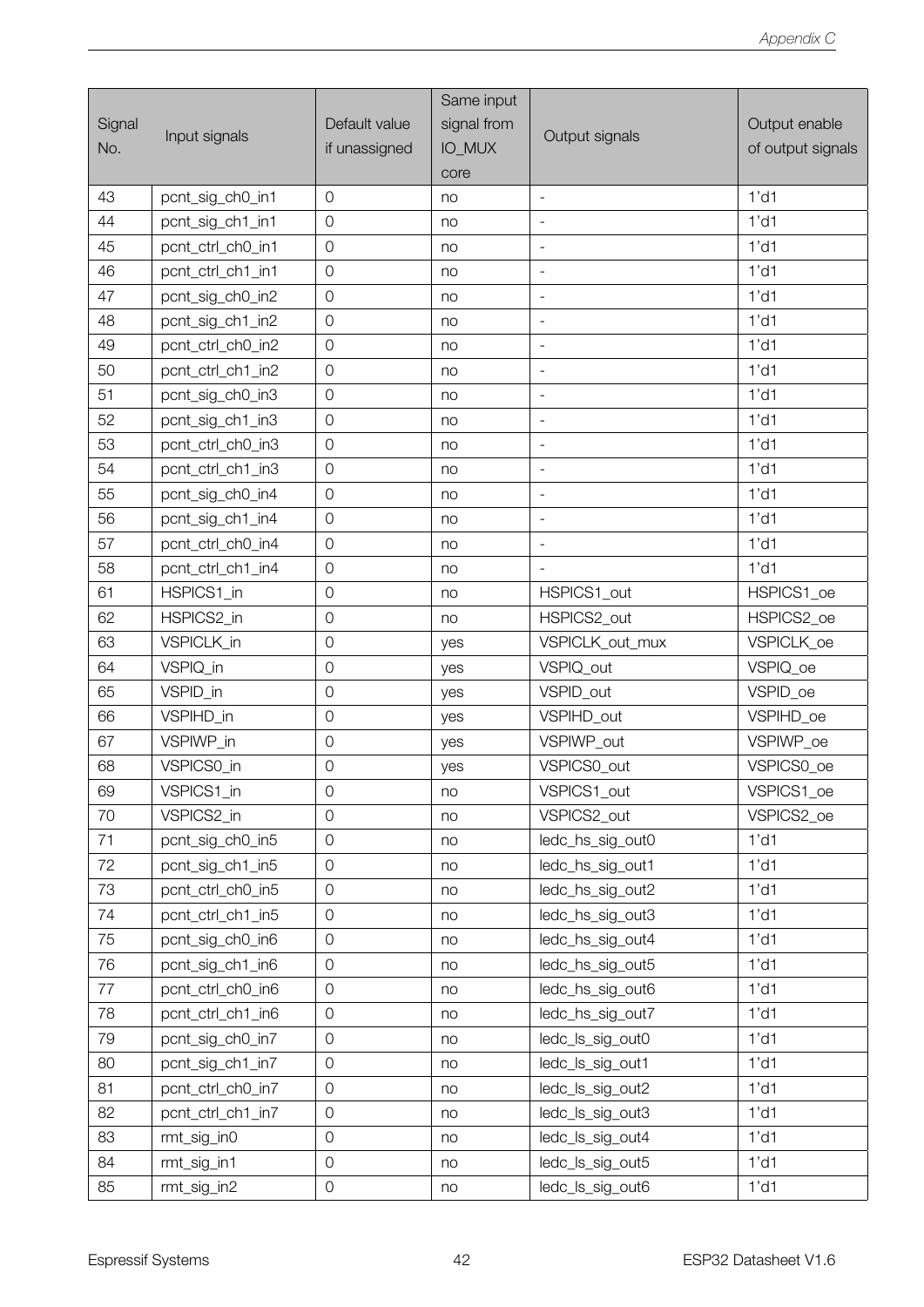|        |                       |                          | Same input               |                              |                   |
|--------|-----------------------|--------------------------|--------------------------|------------------------------|-------------------|
| Signal |                       | Default value            | signal from              |                              | Output enable     |
| No.    | Input signals         | if unassigned            | IO_MUX                   | Output signals               | of output signals |
|        |                       |                          | core                     |                              |                   |
| 86     | rmt_sig_in3           | $\mathsf O$              | no                       | ledc_ls_sig_out7             | $1'$ d1           |
| 87     | rmt_sig_in4           | $\mathsf O$              | no                       | rmt_sig_out0                 | $1'$ d1           |
| 88     | rmt_sig_in5           | $\mathsf{O}\xspace$      | no                       | rmt_sig_out1                 | $1'$ d1           |
| 89     | rmt_sig_in6           | $\mathsf O$              | no                       | rmt_sig_out2                 | $1'$ d1           |
| 90     | rmt_sig_in7           | $\mathbf 0$              | no                       | rmt_sig_out3                 | $1'$ d1           |
| 91     |                       | $\bar{\phantom{a}}$      | $\overline{\phantom{a}}$ | rmt_sig_out4                 | $1'$ d1           |
| 92     | $\equiv$              | $\blacksquare$           | $\Box$                   | rmt_sig_out6                 | $1'$ d1           |
| 94     | $\equiv$              | $\overline{\phantom{a}}$ | $\blacksquare$           | rmt_sig_out7                 | $1'$ d1           |
| 95     | I2CEXT1 SCL in        | 1                        | no                       | I2CEXT1 SCL out              | $1'$ d1           |
| 96     | I2CEXT1 SDA in        | $\mathbf{1}$             | no                       | I2CEXT1_SDA_out              | 1'd1              |
| 97     | host_card_detect_n_1  | $\mathbf 0$              | no                       | host_ccmd_od_pullup_en_n     | $1'$ d1           |
| 98     | host_card_detect_n_2  | $\overline{0}$           | no                       | host_rst_n_1                 | $1'$ d1           |
| 99     | host_card_write_prt_1 | $\overline{0}$           | no                       | host_rst_n_2                 | 1'd1              |
| 100    | host_card_write_prt_2 | $\mathbf 0$              | no                       | gpio_sd0_out                 | $1'$ d1           |
| 101    | host_card_int_n_1     | $\mathbf 0$              | no                       | gpio_sd1_out                 | $1'$ d1           |
| 102    | host_card_int_n_2     | $\mathbf 0$              | no                       | gpio_sd2_out                 | $1'$ d1           |
| 103    | pwm1_sync0_in         | $\mathsf O$              | no                       | gpio_sd3_out                 | $1'$ d1           |
| 104    | pwm1_sync1_in         | $\mathbf 0$              | no                       | gpio_sd4_out                 | $1'$ d1           |
| 105    | pwm1_sync2_in         | $\mathbf 0$              | no                       | gpio_sd5_out                 | 1'd1              |
| 106    | pwm1_f0_in            | $\mathsf O$              | no                       | gpio_sd6_out                 | $1'$ d1           |
| 107    | pwm1_f1_in            | $\mathsf O$              | no                       | gpio_sd7_out                 | $1'$ d1           |
| 108    | pwm1_f2_in            | $\mathsf O$              | no                       | pwm1_out0a                   | $1'$ d1           |
| 109    | pwm0_cap0_in          | $\mathsf O$              | no                       | pwm1_out0b                   | $1'$ d1           |
| 110    | pwm0_cap1_in          | $\mathbf 0$              | no                       | pwm1_out1a                   | 1'd1              |
| 111    | pwm0_cap2_in          | $\mathsf{O}\xspace$      | no                       | pwm1_out1b                   | $1'$ d1           |
| 112    | pwm1_cap0_in          | $\mathsf O$              | no                       | pwm1_out2a                   | $1'$ d1           |
| 113    | pwm1_cap1_in          | $\mathbf 0$              | no                       | pwm1_out2b                   | $1'$ d1           |
| 114    | pwm1_cap2_in          | $\mathsf O$              | no                       | pwm2_out1h                   | $1'$ d1           |
| 115    | pwm2_flta             | 1                        | no                       | pwm2_out1l                   | $1'$ d1           |
| 116    | pwm2_fltb             | $\mathbf{1}$             | no                       | pwm2_out2h                   | $1'$ d1           |
| 117    | pwm2_cap1_in          | $\mathsf O$              | no                       | pwm2_out2l                   | $1'$ d1           |
| 118    | pwm2 cap2 in          | $\mathsf O$              | no                       | pwm2 out3h                   | $1'$ d1           |
| 119    | pwm2_cap3_in          | $\mathsf{O}$             | no                       | pwm2_out3l                   | $1'$ d1           |
| 120    | pwm3_flta             | $\mathbf{1}$             | no                       | pwm2_out4h                   | $1'$ d1           |
| 121    | pwm3_fltb             | 1                        | no                       | pwm2_out4l                   | $1'$ d1           |
| 122    | pwm3_cap1_in          | $\mathsf O$              | no                       |                              | $1'$ d1           |
| 123    | pwm3_cap2_in          | $\mathsf O$              | no                       | $\qquad \qquad \blacksquare$ | $1'$ d1           |
| 124    | pwm3_cap3_in          | $\mathsf O$              | no                       |                              | $1'$ d1           |
| 140    | I2S0I_DATA_in0        | $\mathbf 0$              | no                       | I2S0O_DATA_out0              | $1'$ d1           |
| 141    | I2S0I_DATA_in1        | $\mathbf 0$              | no                       | I2S0O_DATA_out1              | $1'$ d1           |
| 142    | I2S0I_DATA_in2        | $\mathsf{O}$             | no                       | I2S0O_DATA_out2              | $1'$ d1           |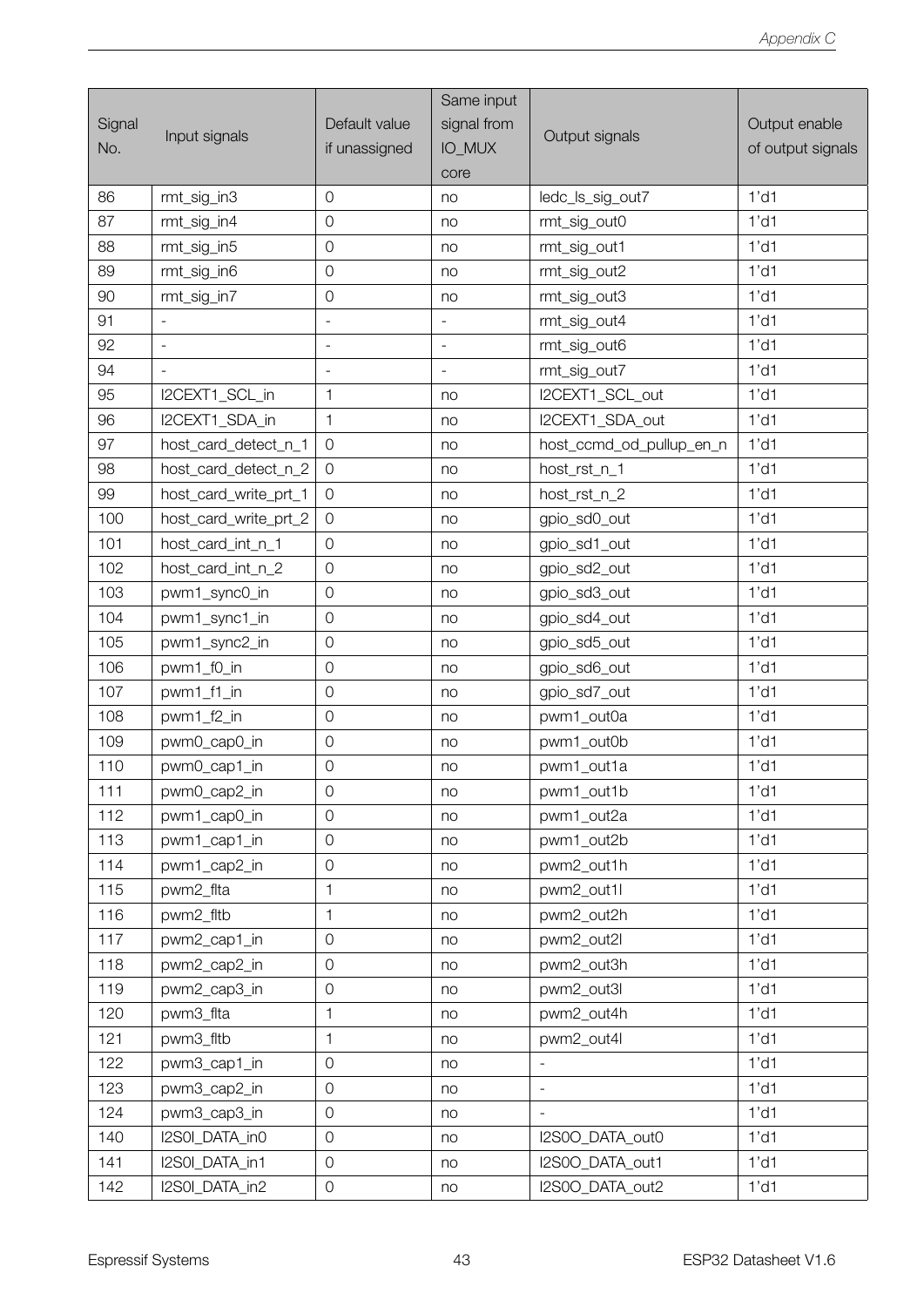|        |                          |                          | Same input                   |                  |                   |
|--------|--------------------------|--------------------------|------------------------------|------------------|-------------------|
| Signal |                          | Default value            | signal from                  |                  | Output enable     |
| No.    | Input signals            | if unassigned            | <b>IO_MUX</b>                | Output signals   | of output signals |
|        |                          |                          | core                         |                  |                   |
| 143    | I2S0I DATA in3           | $\overline{0}$           | no                           | I2S0O DATA out3  | $1'$ d1           |
| 144    | I2S0I_DATA_in4           | $\overline{0}$           | no                           | I2S0O_DATA_out4  | $1'$ d1           |
| 145    | I2S0I DATA in5           | $\mathbf 0$              | no                           | I2S0O_DATA_out5  | $1'$ d1           |
| 146    | I2S0I_DATA_in6           | $\overline{0}$           | no                           | I2S0O DATA out6  | 1'd1              |
| 147    | I2S0I_DATA_in7           | $\overline{0}$           | no                           | I2S0O_DATA_out7  | $1'$ d1           |
| 148    | I2S0I_DATA_in8           | $\mathbf 0$              | no                           | I2S0O_DATA_out8  | $1'$ d1           |
| 149    | I2S0I_DATA_in9           | $\overline{0}$           | no                           | I2S0O_DATA_out9  | 1'd1              |
| 150    | I2S0I_DATA_in10          | $\overline{0}$           | no                           | I2S0O_DATA_out10 | $1'$ d1           |
| 151    | I2S0I_DATA_in11          | $\overline{0}$           | no                           | I2S0O_DATA_out11 | 1'd1              |
| 152    | I2S0I_DATA_in12          | $\overline{0}$           | no                           | I2S0O DATA out12 | 1'd1              |
| 153    | I2S0I_DATA_in13          | $\overline{0}$           | no                           | I2S0O_DATA_out13 | 1'd1              |
| 154    | I2S0I_DATA_in14          | $\overline{0}$           | no                           | I2S0O_DATA_out14 | $1'$ d1           |
| 155    | I2S0I_DATA_in15          | $\mathbf 0$              | no                           | I2S0O_DATA_out15 | $1'$ d1           |
| 156    | $\overline{\phantom{a}}$ | $\overline{\phantom{a}}$ | $\overline{\phantom{a}}$     | I2S0O_DATA_out16 | $1'$ d1           |
| 157    | $\overline{\phantom{a}}$ | $\overline{\phantom{a}}$ | $\overline{\phantom{a}}$     | I2S0O_DATA_out17 | 1'd1              |
| 158    | $\frac{1}{2}$            | $\frac{1}{2}$            |                              | I2S0O_DATA_out18 | 1'd1              |
| 159    | $\overline{\phantom{a}}$ | $\overline{\phantom{a}}$ | $\overline{\phantom{a}}$     | I2S0O_DATA_out19 | $1'$ d1           |
| 160    | $\overline{\phantom{a}}$ |                          | $\overline{a}$               | I2S0O_DATA_out20 | $1'$ d1           |
| 161    | $\overline{\phantom{a}}$ | $\qquad \qquad -$        | $\overline{\phantom{a}}$     | I2S0O_DATA_out21 | 1'd1              |
| 162    | $\overline{\phantom{a}}$ | $\overline{\phantom{a}}$ | $\qquad \qquad \blacksquare$ | I2S0O_DATA_out22 | $1'$ d1           |
| 163    |                          |                          |                              | I2S0O_DATA_out23 | 1'd1              |
| 164    | I2S1I_BCK_in             | $\overline{0}$           | no                           | I2S1I_BCK_out    | $1'$ d1           |
| 165    | I2S1I_WS_in              | $\overline{0}$           | no                           | I2S1I_WS_out     | $1'$ d1           |
| 166    | I2S1I_DATA_in0           | $\overline{0}$           | no                           | I2S1O_DATA_out0  | 1'd1              |
| 167    | I2S1I_DATA_in1           | $\mathbf 0$              | no                           | I2S1O_DATA_out1  | $1'$ d1           |
| 168    | I2S1I_DATA_in2           | 0                        | no                           | I2S1O DATA out2  | $1'$ d1           |
| 169    | I2S1I_DATA_in3           | $\mathsf{O}$             | no                           | I2S1O DATA out3  | $1'$ d1           |
| 170    | I2S1I_DATA_in4           | $\overline{0}$           | no                           | I2S1O_DATA_out4  | $1'$ d1           |
| 171    | I2S1I_DATA_in5           | $\mathbf 0$              | no                           | I2S1O_DATA_out5  | $1'$ d1           |
| 172    | I2S1I_DATA_in6           | $\mathsf{O}$             | no                           | I2S1O_DATA_out6  | 1'd1              |
| 173    | I2S1I_DATA_in7           | $\overline{0}$           | no                           | I2S1O_DATA_out7  | $1'$ d1           |
| 174    | I2S1I DATA in8           | $\mathbf 0$              | no                           | I2S1O_DATA_out8  | $1'$ d1           |
| 175    | I2S1I_DATA_in9           | $\overline{O}$           | no                           | I2S1O_DATA_out9  | 1'd1              |
| 176    | I2S1I_DATA_in10          | $\overline{0}$           | no                           | I2S1O_DATA_out10 | $1'$ d1           |
| 177    | I2S1I_DATA_in11          | $\overline{0}$           | no                           | I2S1O_DATA_out11 | $1'$ d1           |
| 178    | I2S1I_DATA_in12          | $\overline{O}$           | no                           | I2S1O_DATA_out12 | 1'd1              |
| 179    | I2S1I_DATA_in13          | $\mathbf 0$              | no                           | I2S1O_DATA_out13 | $1'$ d1           |
| 180    | I2S1I_DATA_in14          | $\overline{0}$           | no                           | I2S1O_DATA_out14 | $1'$ d1           |
| 181    | I2S1I_DATA_in15          | $\mathsf{O}$             | no                           | I2S1O_DATA_out15 | $1'$ d1           |
| 182    |                          | $\frac{1}{2}$            | $\qquad \qquad -$            | I2S1O_DATA_out16 | $1'$ d1           |
| 183    | ÷,                       | $\bar{a}$                | $\frac{1}{2}$                | I2S1O_DATA_out17 | $1'$ d1           |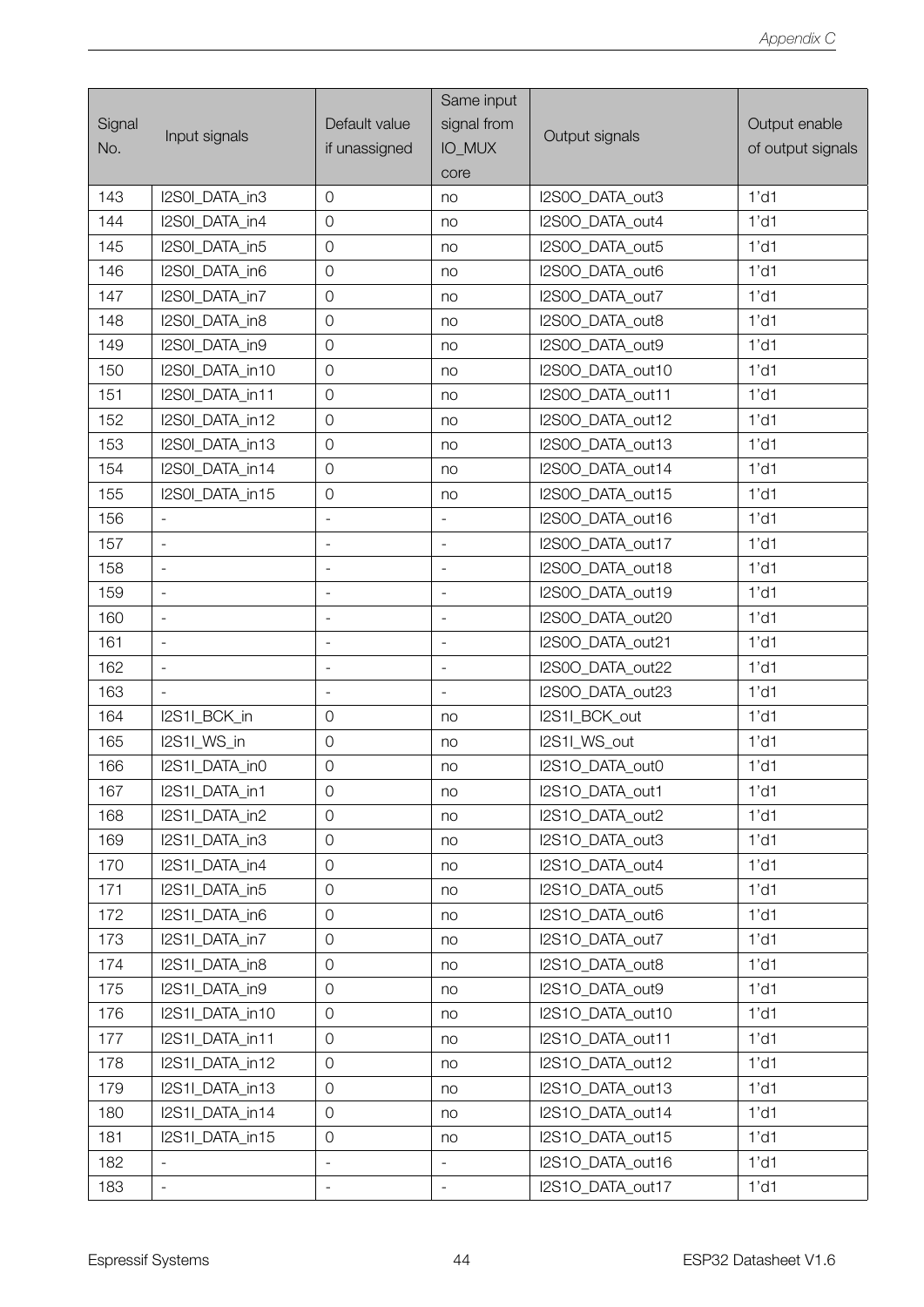|               | Input signals            |                              | Same input                   |                   |                   |
|---------------|--------------------------|------------------------------|------------------------------|-------------------|-------------------|
| Signal<br>No. |                          | Default value                | signal from                  |                   | Output enable     |
|               |                          | if unassigned                | <b>IO_MUX</b>                | Output signals    | of output signals |
|               |                          |                              | core                         |                   |                   |
| 184           | $\overline{\phantom{a}}$ | $\overline{\phantom{a}}$     | $\overline{\phantom{a}}$     | I2S1O DATA out18  | $1'$ d1           |
| 185           | $\overline{a}$           | $\bar{a}$                    | $\equiv$                     | I2S1O_DATA_out19  | $1'$ d1           |
| 186           | $\overline{\phantom{a}}$ | $\overline{\phantom{a}}$     | $\blacksquare$               | I2S1O DATA out20  | $1'$ d1           |
| 187           | $\overline{\phantom{a}}$ | $\overline{\phantom{a}}$     | $\overline{\phantom{a}}$     | I2S1O DATA out21  | $1'$ d1           |
| 188           | $\frac{1}{2}$            | $\qquad \qquad -$            | $\frac{1}{2}$                | I2S1O_DATA_out22  | $1'$ d1           |
| 189           | $\overline{\phantom{a}}$ | $\blacksquare$               | $\frac{1}{2}$                | I2S1O_DATA_out23  | 1'd1              |
| 190           | I2S0I_H_SYNC             | $\overline{0}$               | no                           | pwm3_out1h        | $1'$ d1           |
| 191           | I2S0I_V_SYNC             | $\overline{0}$               | no                           | pwm3_out1l        | $1'$ d1           |
| 192           | I2S0I_H_ENABLE           | $\mathbf 0$                  | no                           | pwm3_out2h        | 1'd1              |
| 193           | I2S1I_H_SYNC             | $\overline{0}$               | no                           | pwm3_out2l        | 1'd1              |
| 194           | I2S1I_V_SYNC             | $\overline{0}$               | no                           | pwm3_out3h        | $1'$ d1           |
| 195           | I2S1I_H_ENABLE           | $\mathsf O$                  | no                           | pwm3_out3l        | $1'$ d1           |
| 196           | $\overline{\phantom{a}}$ | $\overline{\phantom{a}}$     | $\frac{1}{2}$                | pwm3_out4h        | 1'd1              |
| 197           | $\overline{\phantom{a}}$ | $\overline{\phantom{a}}$     | $\overline{\phantom{a}}$     | pwm3_out4l        | $1'$ d1           |
| 198           | U2RXD_in                 | $\mathbf 0$                  | yes                          | U2TXD_out         | $1'$ d1           |
| 199           | U2CTS_in                 | $\mathbf 0$                  | yes                          | U2RTS_out         | 1'd1              |
| 200           | emac_mdc_i               | $\overline{0}$               | no                           | emac_mdc_o        | emac_mdc_oe       |
| 201           | emac_mdi_i               | $\overline{0}$               | no                           | emac_mdo_o        | emac_mdo_o_e      |
| 202           | emac_crs_i               | $\mathbf 0$                  | no                           | emac_crs_o        | emac_crs_oe       |
| 203           | emac_col_i               | $\overline{0}$               | no                           | emac_col_o        | emac_col_oe       |
| 204           | pcmfsync_in              | $\overline{0}$               | no                           | bt_audio0_irq     | 1'd1              |
| 205           | pcmclk_in                | $\mathbf 0$                  | no                           | bt_audio1_irq     | $1'$ d1           |
| 206           | pcmdin                   | $\mathbf 0$                  | no                           | bt_audio2_irq     | 1'd1              |
| 207           |                          |                              |                              | ble_audio0_irq    | 1'd1              |
| 208           |                          | $\overline{a}$               | $\overline{a}$               | ble_audio1_irq    | $1'$ d1           |
| 209           | $\frac{1}{2}$            | $\qquad \qquad -$            | $\overline{\phantom{a}}$     | ble_audio2_irq    | $1'$ d1           |
| 210           |                          |                              | $\frac{1}{2}$                | pcmfsync_out      | pcmfsync_en       |
| 211           | $\overline{a}$           | $\frac{1}{2}$                | $\overline{\phantom{a}}$     | pcmclk_out        | pcmclk_en         |
| 212           | $\frac{1}{2}$            | $\qquad \qquad \blacksquare$ | $\qquad \qquad \blacksquare$ | pcmdout           | pcmdout_en        |
| 213           | $\overline{\phantom{a}}$ | $\qquad \qquad -$            | $\overline{\phantom{a}}$     | ble_audio_sync0_p | 1'd1              |
| 214           | $\overline{a}$           | $\frac{1}{2}$                | $\overline{\phantom{a}}$     | ble_audio_sync1_p | $1'$ d1           |
| 215           | $\blacksquare$           | $\overline{\phantom{m}}$     | $\overline{\phantom{m}}$     | ble_audio_sync2_p | $1'$ d1           |
| 224           | $\overline{\phantom{a}}$ | $\qquad \qquad -$            | $\overline{\phantom{a}}$     | sig_in_func224    | 1'd1              |
| 225           | $\overline{a}$           | $\frac{1}{2}$                | $\overline{\phantom{a}}$     | sig_in_func225    | $1'$ d1           |
| 226           | $\frac{1}{2}$            | $\qquad \qquad -$            | $\overline{\phantom{a}}$     | sig_in_func226    | $1'$ d1           |
| 227           | $\overline{\phantom{0}}$ | $\qquad \qquad \blacksquare$ | $\overline{\phantom{m}}$     | sig_in_func227    | $1'$ d1           |
| 228           | $\frac{1}{2}$            | $\frac{1}{2}$                | $\frac{1}{2}$                | sig_in_func228    | $1'$ d1           |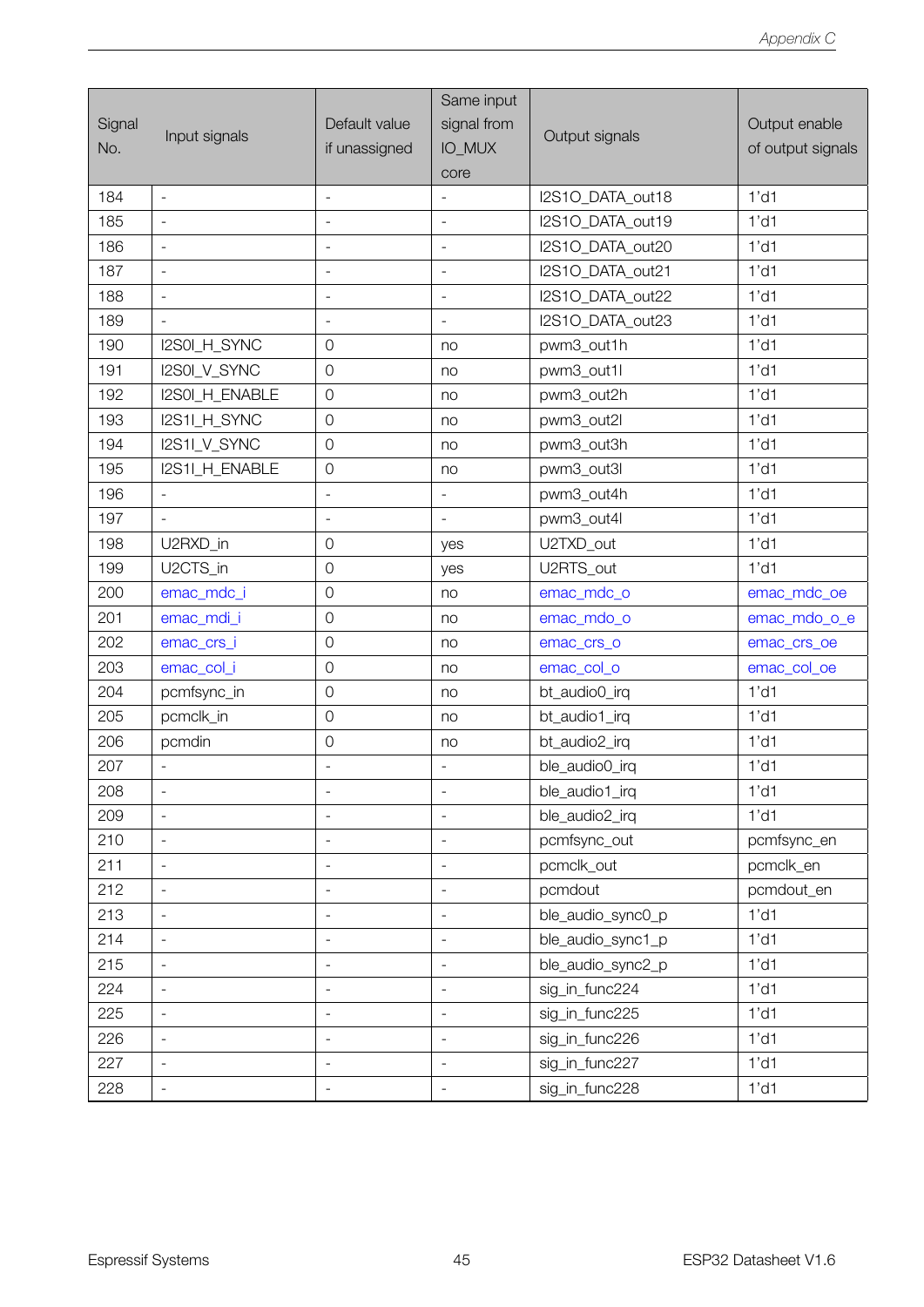# C.3. Ethernet\_MAC

<span id="page-53-0"></span>

| <b>PIN Name</b>                                                            | Function6        | MII (int_osc)  | MII (ext_osc) | RMII (int_osc)           | RMII (ext_osc)           |  |  |  |
|----------------------------------------------------------------------------|------------------|----------------|---------------|--------------------------|--------------------------|--|--|--|
| GPIO0                                                                      | EMAC_TX_CLK      | TX_CLK(I)      | TX_CLK(I)     | CLK_OUT(O)               | EXT_OSC_CLK(I)           |  |  |  |
| GPIO <sub>5</sub>                                                          | EMAC_RX_CLK      | RX_CLK(I)      | RX_CLK(I)     |                          |                          |  |  |  |
| GPIO21                                                                     | EMAC_TX_EN       | TX_EN(O)       | $TX$ $EN(O)$  | TX_EN(O)                 | TX_EN(O)                 |  |  |  |
| GPIO19                                                                     | EMAC_TXD0        | TXD[0](O)      | TXD[0](O)     | TXD[0](O)                | TXD[0](O)                |  |  |  |
| GPIO22                                                                     | EMAC_TXD1        | TXD[1](O)      | TXD[1](O)     | TXD[1](O)                | TXD[1](O)                |  |  |  |
| <b>MTMS</b>                                                                | EMAC_TXD2        | TXD[2](O)      | TXD[2](O)     |                          |                          |  |  |  |
| <b>MTDI</b>                                                                | EMAC_TXD3        | TXD[3](O)      | TXD[3](O)     | $\overline{\phantom{a}}$ |                          |  |  |  |
| <b>MTCK</b>                                                                | EMAC_RX_ER       | $RX$ $ER(1)$   | $RX$ $ER(1)$  | $\blacksquare$           |                          |  |  |  |
| GPIO27                                                                     | EMAC_RX_DV       | RX_DV(I)       | $RX_DV(I)$    | CRS_DV(I)                | CRS_DV(I)                |  |  |  |
| GPIO25                                                                     | EMAC_RXD0        | RXD[0](l)      | RXD[0](l)     | RXD[0](l)                | RXD[0](l)                |  |  |  |
| GPIO26                                                                     | EMAC_RXD1        | RXD[1](l)      | RXD[1](l)     | RXD[1](I)                | RXD[1](l)                |  |  |  |
| <b>U0TXD</b>                                                               | EMAC_RXD2        | RXD[2](l)      | RXD[2](l)     |                          |                          |  |  |  |
| <b>MTDO</b>                                                                | EMAC_RXD3        | RXD[3](l)      | RXD[3](l)     | $\overline{\phantom{a}}$ |                          |  |  |  |
| GPIO16                                                                     | EMAC_CLK_OUT     | CLK_OUT(O)     |               | CLK_OUT(O)               |                          |  |  |  |
| GPIO17                                                                     | EMAC_CLK_OUT_180 | CLK_OUT_180(O) |               | CLK_OUT_180(O)           |                          |  |  |  |
| GPIO4                                                                      | EMAC_TX_ER       | TX_ERR(O)*     | TX_ERR(O)*    | $\equiv$                 |                          |  |  |  |
| In GPIO Matrix*                                                            |                  | MDC(O)         | MDC(O)        | MDC(O)                   | MDC(O)                   |  |  |  |
| In GPIO Matrix*                                                            |                  | MDIO(IO)       | MDIO(IO)      | MDIO(IO)                 | MDIO(IO)                 |  |  |  |
| In GPIO Matrix*                                                            |                  | CRS(I)         | CRS(I)        |                          |                          |  |  |  |
| In GPIO Matrix*                                                            |                  | COL(I)         | COL(I)        | $\overline{\phantom{a}}$ | $\overline{\phantom{0}}$ |  |  |  |
| *Notes: 1. The GPIO Matrix can be any GPIO. 2. The TX_ERR (O) is optional. |                  |                |               |                          |                          |  |  |  |

#### Table 20: Ethernet\_MAC

## C.4. IO\_MUX

For the list of IO\_MUX pins please see the next page.